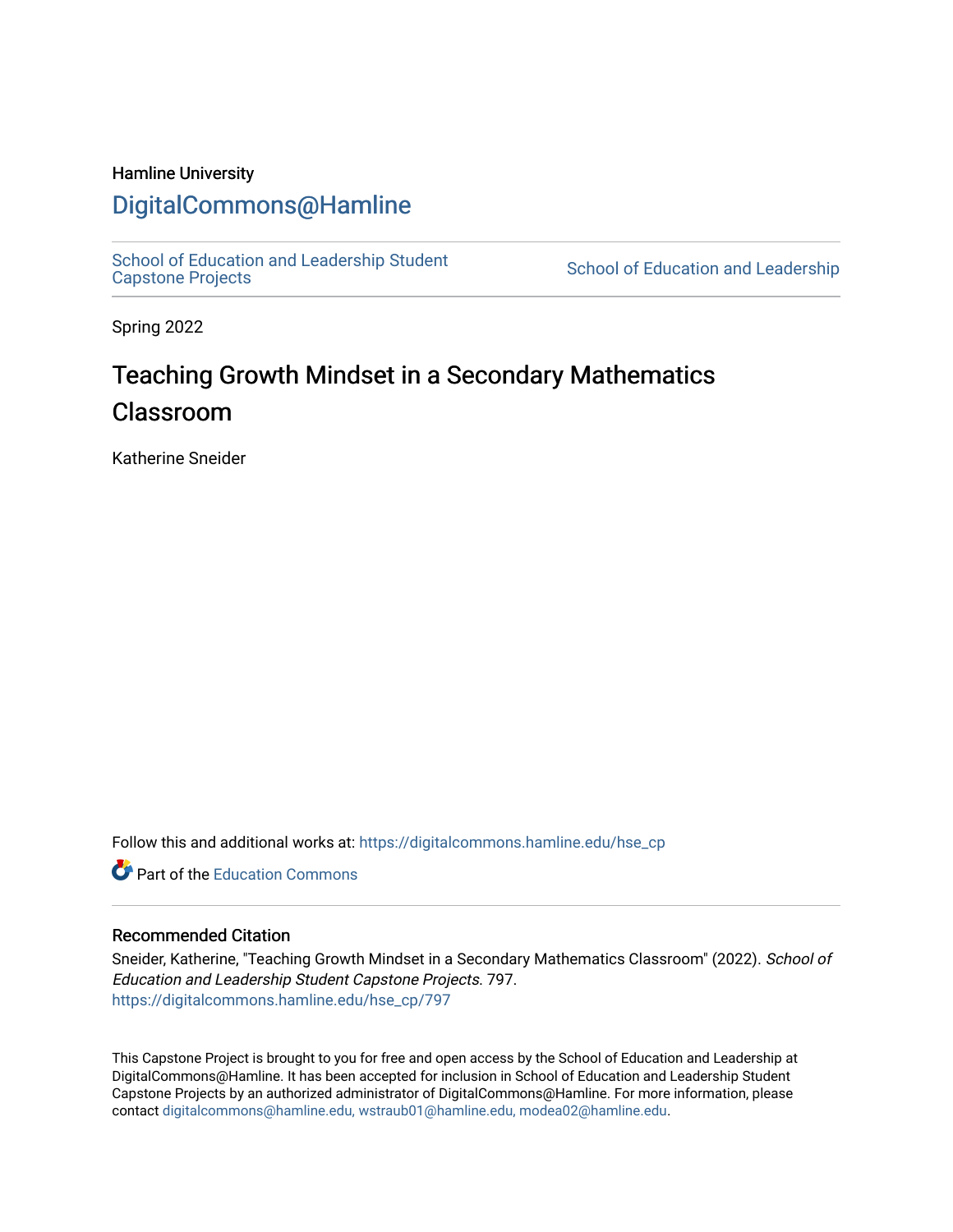Teaching Growth Mindset in a Secondary Mathematics Classroom

by

Katherine Sneider

A capstone project submitted in partial fulfillment of the requirements for the degree of Master of Arts in Education.

Hamline University

Saint Paul, Minnesota

May 2022

Capstone Project Facilitators: Julia Reimer and Melissa Erickson Content Reviewer: Jessica Baker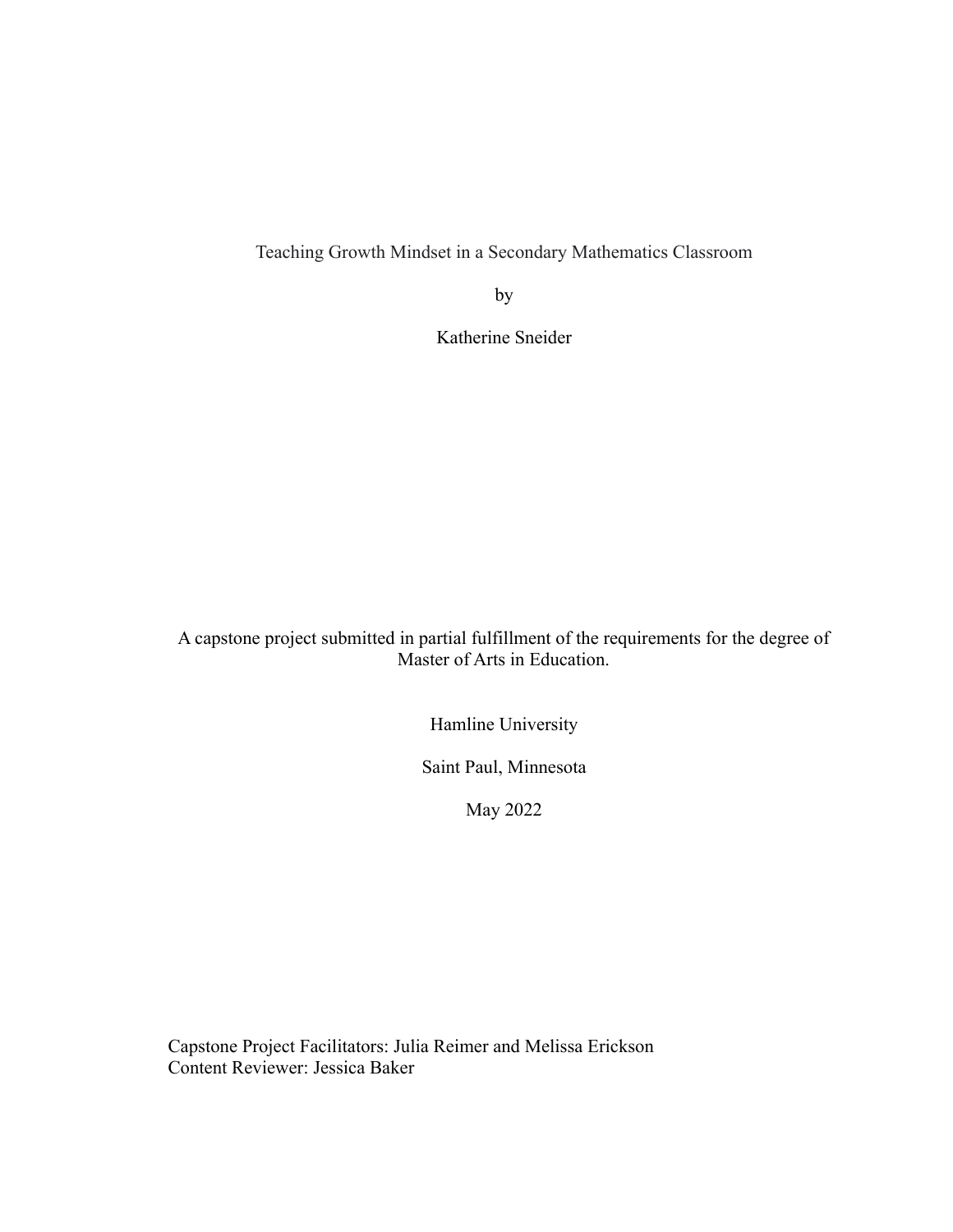Copyright by KATHERINE SNEIDER, 2022 All Rights Reserved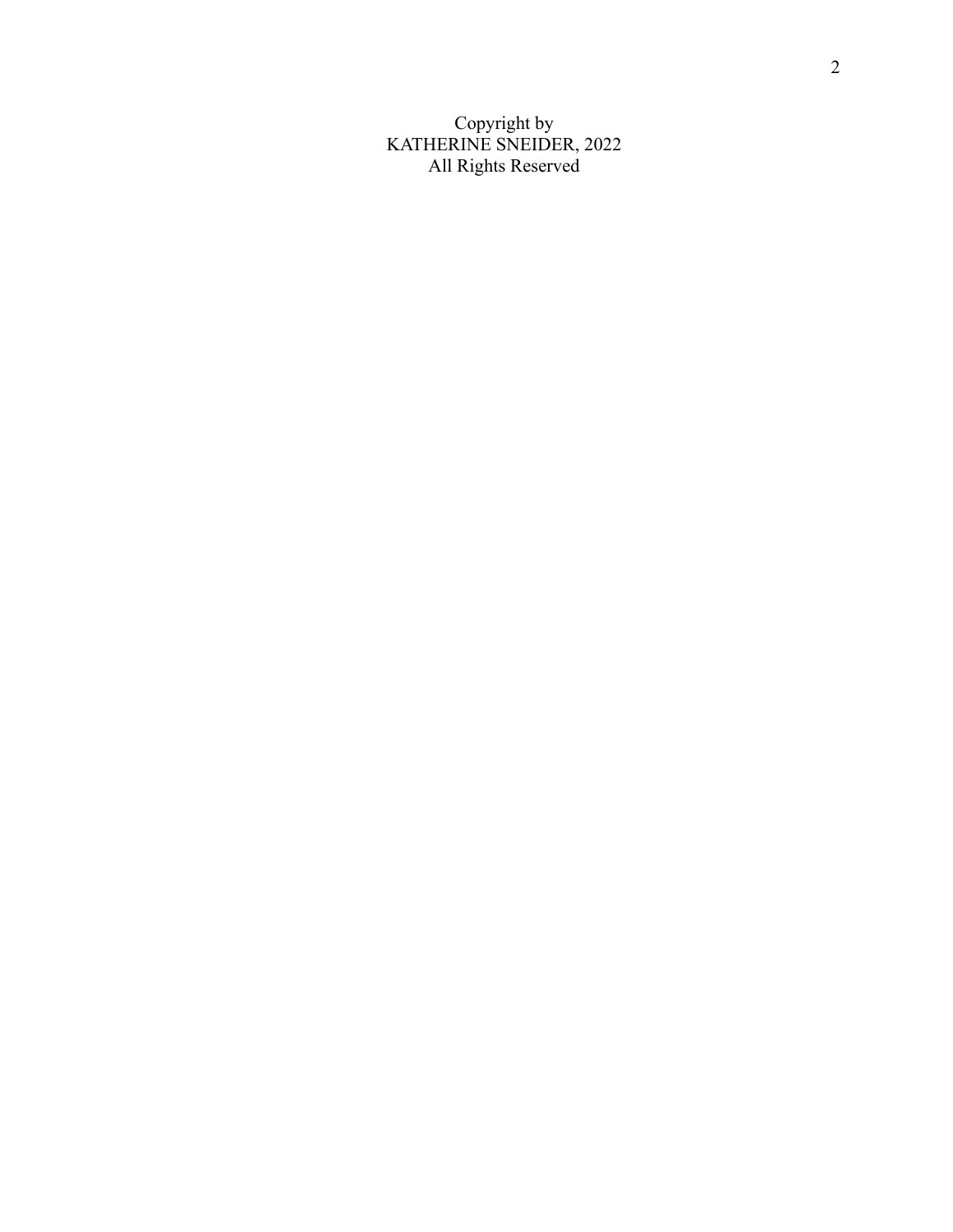## DEDICATION

To my husband, my family, and my colleagues for all of your support. I could not have completed this project without your continued encouragement.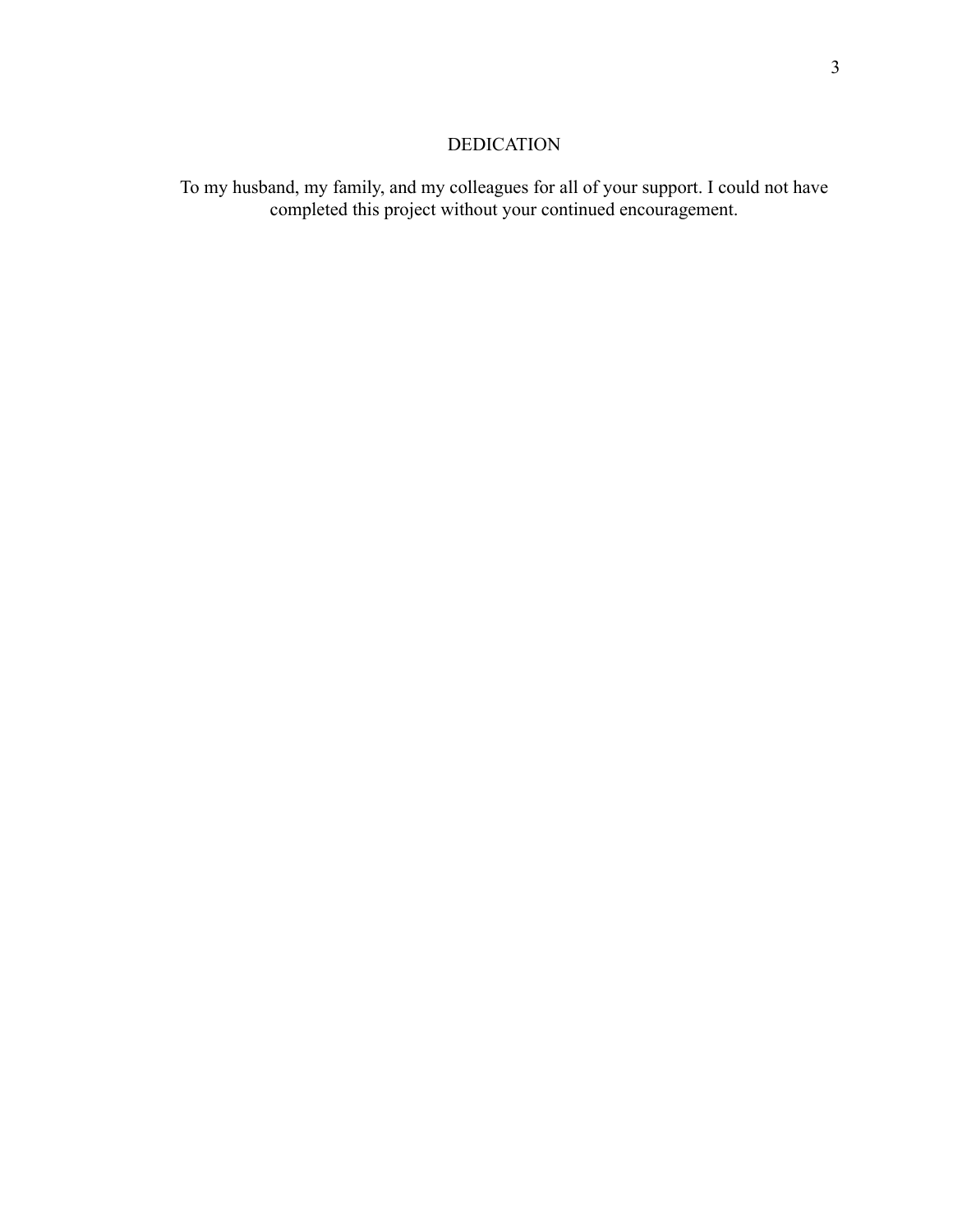## TABLE OF CONTENTS

| 32 |
|----|
|    |
|    |
|    |
|    |
|    |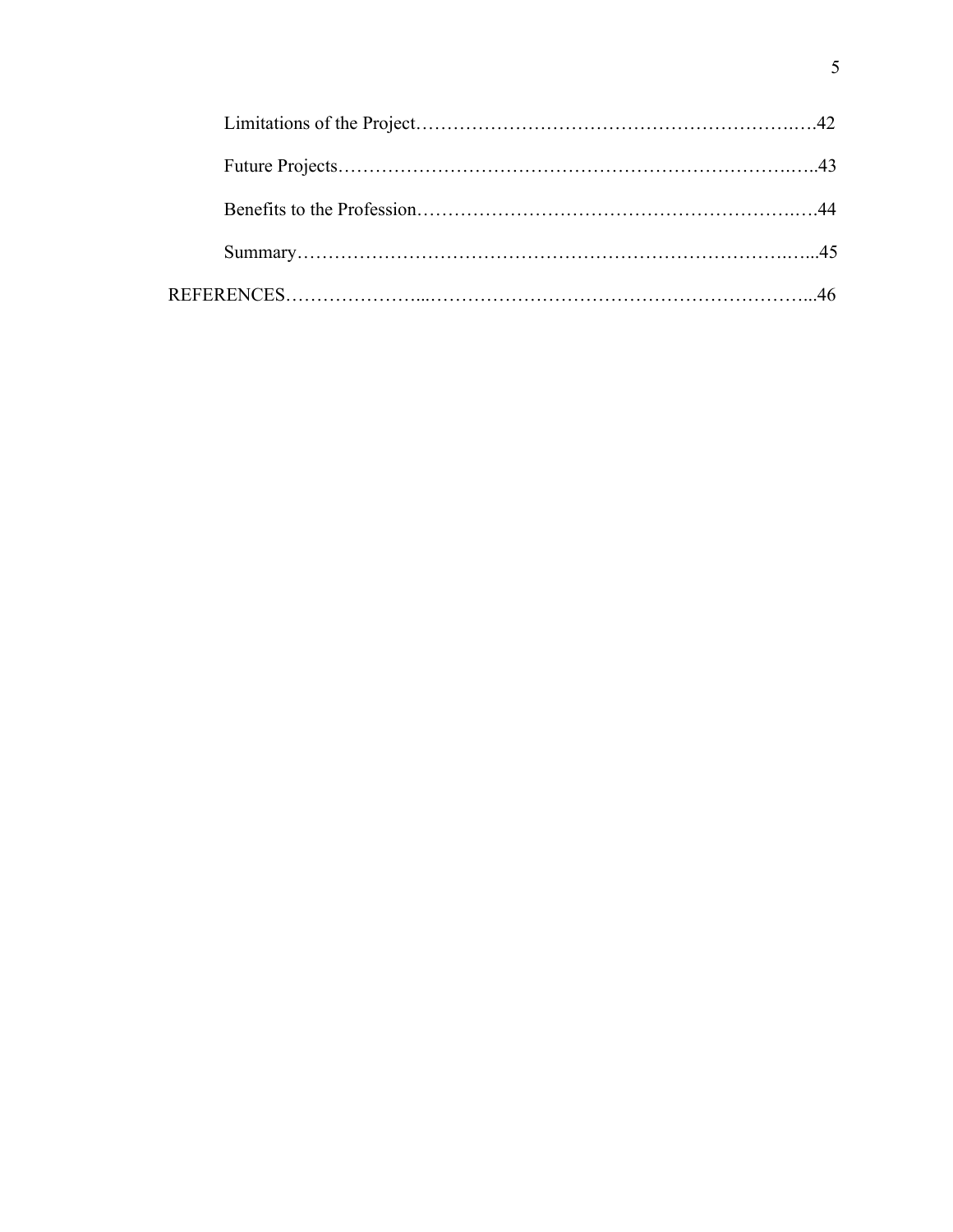#### **CHAPTER ONE**

#### **Introduction**

## **Introduction**

It is not very often that I meet someone new who is excited by the description of my job. I tell individuals that I am a high school math teacher, and I am usually met with a grimace or a version of the line, *I am not a math person*. With a single prompt, people automatically assume that learning math or doing something mathematical is not for them. They have decided that mathematics is unattainable, and they lose a bit of confidence. I may resign not to argue with adults about how they feel about mathematics, but I see and hear these same excuses in my students, too. Fourteen-year-olds should not be deciding if they absolutely can or cannot be successful in mathematics. In fact, I would strongly argue that anyone, regardless of age or perceived ability, can be a math person.

In this chapter, I will discuss my experiences with math learning as a student and as an educator. These experiences have led me to understand that there may be a profound impact on student mathematics learning from their own confidence and perceived abilities. This leads to my research question: *How can teaching high school students about growth mindset affect their attitudes toward mathematics learning and academic achievement?*

#### **Personal Experiences as a Student**

We all have educational experiences that lead us to great moments of change, thought, and attitude. I remember as a student in my fifth grade math class being tested on multiplication skills in timed tests. With each test you learned or memorized the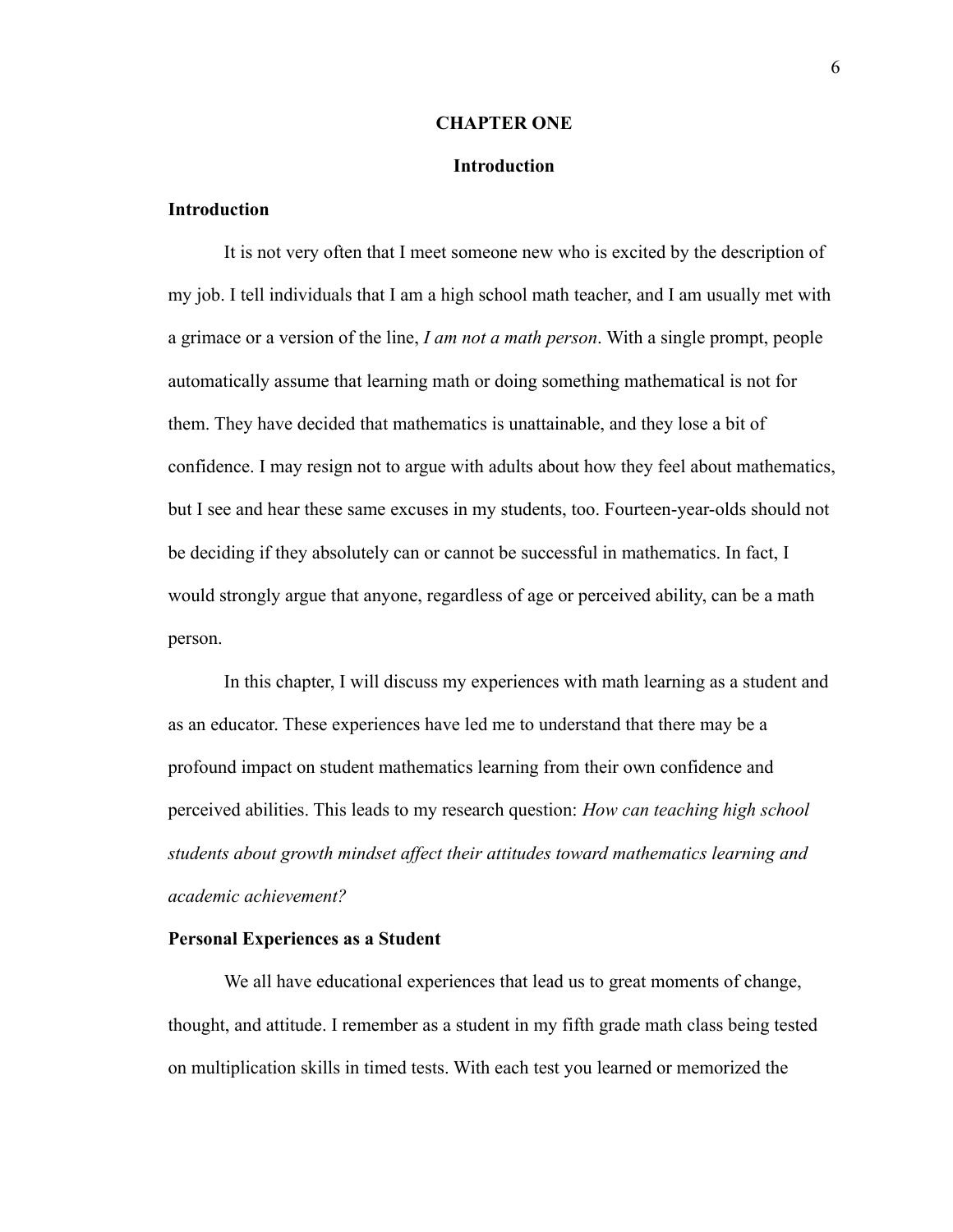multiplication rules for a number between 1 and 12. With each assessment I grew confident because I passed after one or two attempts. The last assessment in which I was asked to multiply with the number 12 challenged me in a way that I had not been challenged before. I attempted the test at least four times. After the fourth attempt I remember running to the bathroom in tears because I was so frustrated with my work. I did not know how to move forward; I did not understand how I was supposed to get it right. Eventually I moved on and passed the assessment but that was a distinct moment in my mathematical learning journey.

The struggle I experienced was not productive, and I had no skills to help keep myself in the right mindset to be able to move forward in my learning. At the time, I heard my teacher say that learning meant memorization. I thought that meant that if I could not memorize these facts, I would be unable to learn. There should have been a different way to teach these skills or another approach to help me and other students understand that making mistakes did not mean that we were not learning or incapable of getting better.

As an adult learner, I came to understand the value of productive struggle. I learned how to seek out resources, like professors and classmates, that would help me reach a goal. Instead of looking at small setbacks as failures, I learned to see them as opportunities to seek out a different perspective. With these perspectives, I was able to create a plan without feeling stuck or unable to move forward.

I think about these situations a lot as I teach my students. They are well beyond the years of timed multiplication testing, but they do struggle with mathematics. They become discouraged from future learning, but I know that the struggle may actually help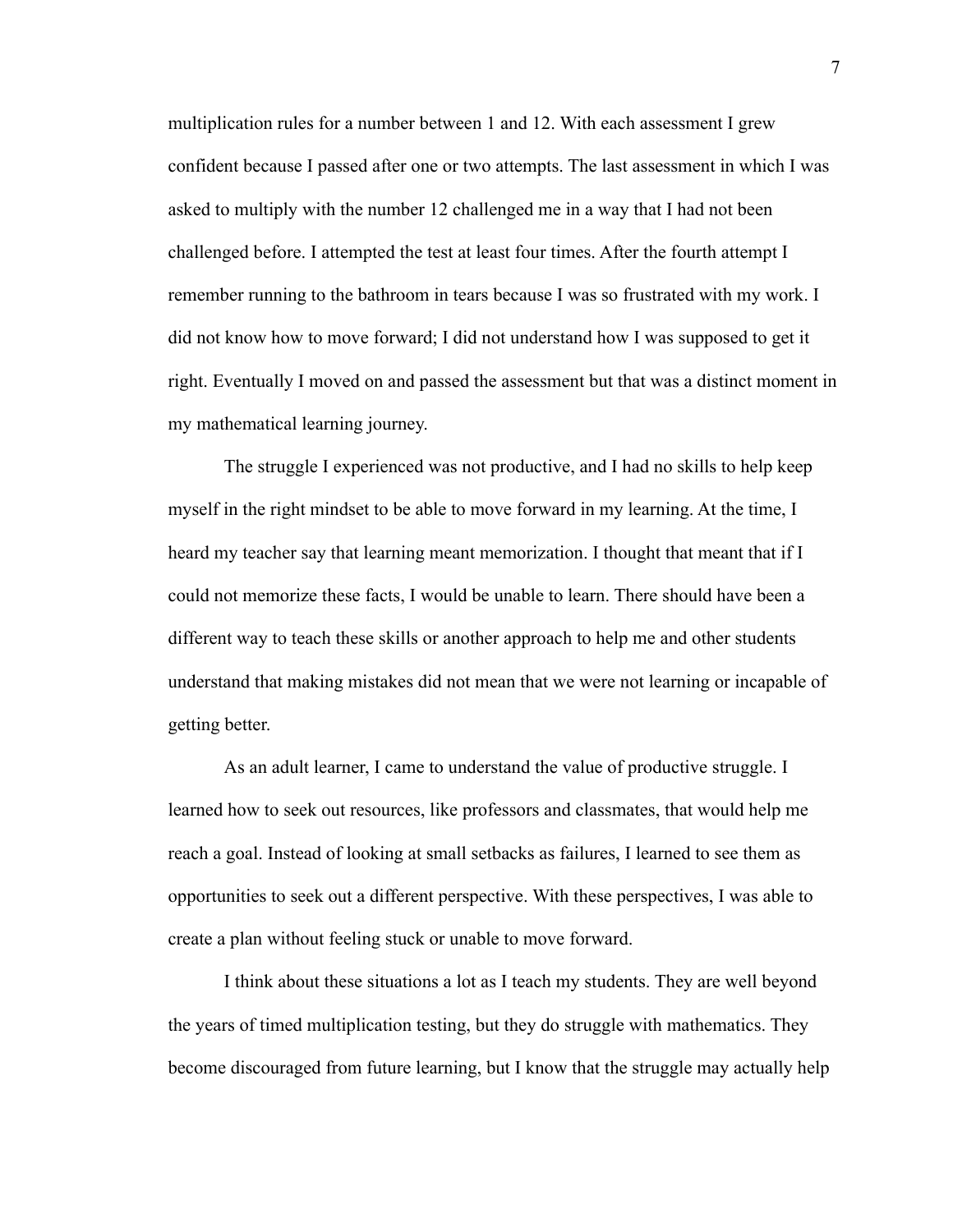them be successful. When they lose confidence in themselves and their abilities, their mindset, rather than their skills, becomes a blockade to their success. If students learn that their mindset affects the way they learn and achieve they may be able to be more successful.

#### **Personal Experiences as an Educator**

As a teacher of ninth-grade math intervention courses and rigorous college preparatory math courses, I see students in my classroom straining each day to learn the material set in front of them. This is even further exacerbated by the effects of a global pandemic. They struggle with basic skills in the classroom like bringing materials, participating in regular discussions appropriately, and behaving in ways that ensure safety for all students. It takes time to help students understand these basic skills, but day-to-day operation of the classroom is not the only reason why students are not successful. Many of them have anxiety about learning mathematics. Some of them have not set foot in a classroom setting for over 18 months. They have forgotten what it means to learn from mistakes while in the classroom, in front of others, instead of the comfort of their own spaces. Maybe they never learned the skills to think about mathematics in this way. Some of my students have moments where they put forth the effort to learn and attempt a problem and then see their efforts not pay off in the way they expect. Discouragement and lower achievement then follow.

Early on in mathematics, students learn simplistic rules to navigate more complex fields of algebra, arithmetic, and geometry. This is not the fault of the students. Educators use rules as a way to teach their students, and in some ways, this way of teaching and learning may be *easier*. My students are able to remember these procedures because, to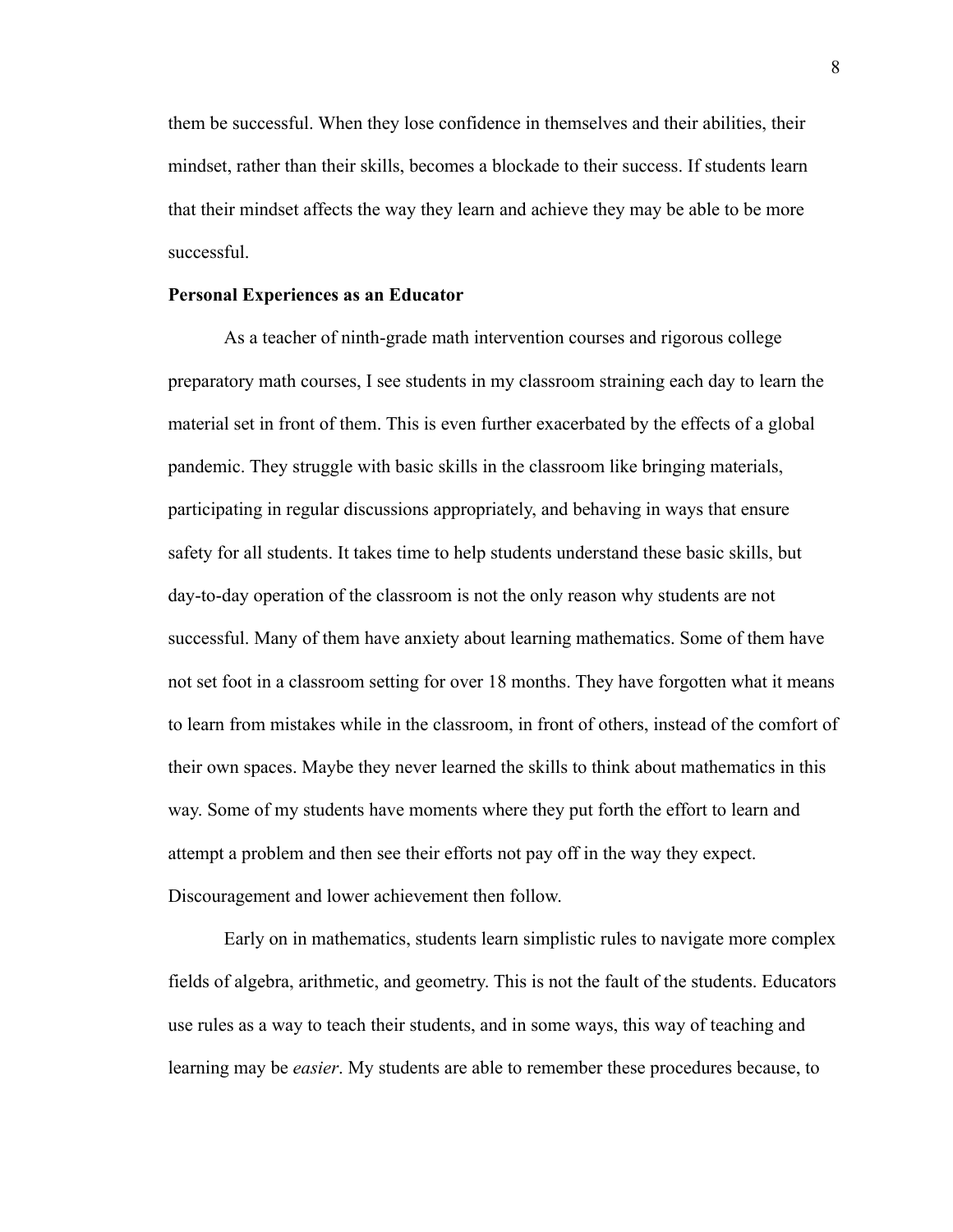them, the *rules* they learned felt like absolutes. Students can cling to consistency and rely on the never-changing systems and methods to get them through problem after problem. However, sometimes these rules only apply to very specific situations. For example, students in my high school classroom are struck with panic and shock when I tell them that they do not actually have to use a specific order of operations to solve a single equation. There are moments when it makes more sense to multiply by a constant before simplifying parentheses. Sometimes an exponent outside of a set of parentheses does not mean that you can move that exponent to every term or variable you see inside of the parentheses. Soon my students learn there are more *exceptions* than there are *rules*.

Sometimes reteaching these concepts to my students can be discouraging. Students may feel like they know less than they did when they walked into my classroom at the beginning of the period. In many ways adding these new layers to their understanding is very beneficial, but when the struggle of new learning comes at the cost of student confidence, there must be another way to ensure that students will be able to move forward with understanding something new, even when they grapple with new concepts.

## **Rationale**

As I continued to experience the frustration of my students, I wondered if a shift in their mindset could help them be more successful in my class. The way I learned mathematics will not suffice for my students. There must be better ways to help students build confidence in mathematics while also allowing them to make mistakes and develop new connections that are beyond procedures and formulas. I firmly believe that all students are capable of learning the standards and skills set before them, but if they do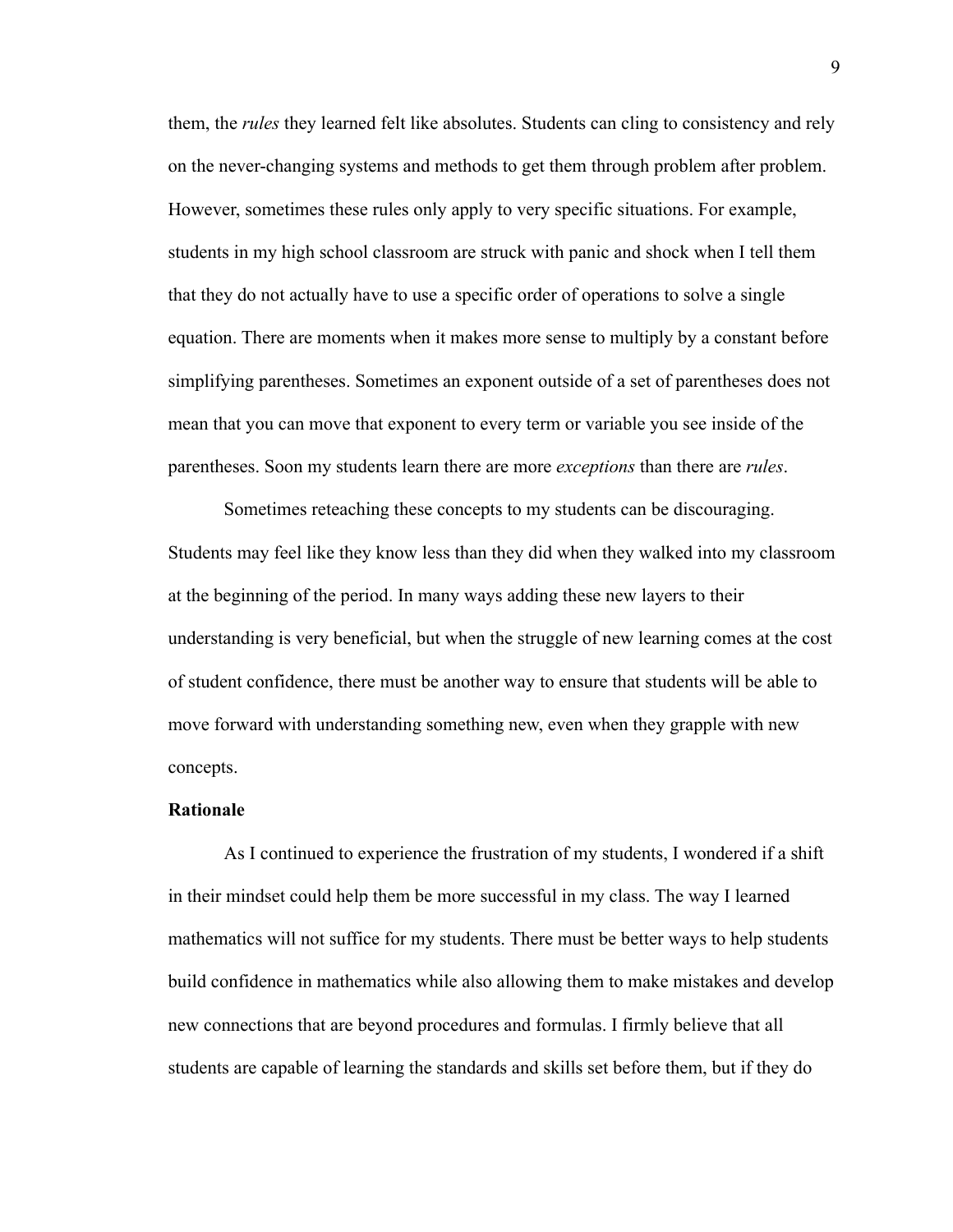not believe that they are skillful, it is difficult for them to move forward. Similarly, I see the value in learning about difficult topics in mathematics, so I choose to teach them. However, if my students cannot identify these values, they feel that they cannot learn. It is important to help students recognize the value of learning difficult concepts so that they can advance within mathematics while also learning crucial problem solving that will benefit them beyond the classroom.

Integrating growth mindset presents an opportunity for school and district educators to stretch students' perspectives about learning and find success in mathematics. A shift in student mindset can stem from conversations in a single classroom, but these approaches may be most effective on a larger scale. There is a need for professional development centered around answering the question: *How can teaching high school students about growth mindset affect their attitudes toward mathematics learning and academic achievement?*

By teaching our students to understand the relationship between learning and mindset, we empower them to take on the responsibility of deepening their understanding of the content taught in the classroom. While intentionally exploring a fixed and growth mindset with students in the classroom setting, I could see more confidence in my students as mathematics learners, a willingness from students to take risks to learn difficult material, and a deeper motivation to understand. All of these changes would lead to better achievement outcomes for students, including a mastery-approach to learning (Greene et al., 2004) they lacked before understanding the power of mindset. I created and will present a series of professional development sessions to current math teachers and administrators in my district to explain and explore the need for growth mindset in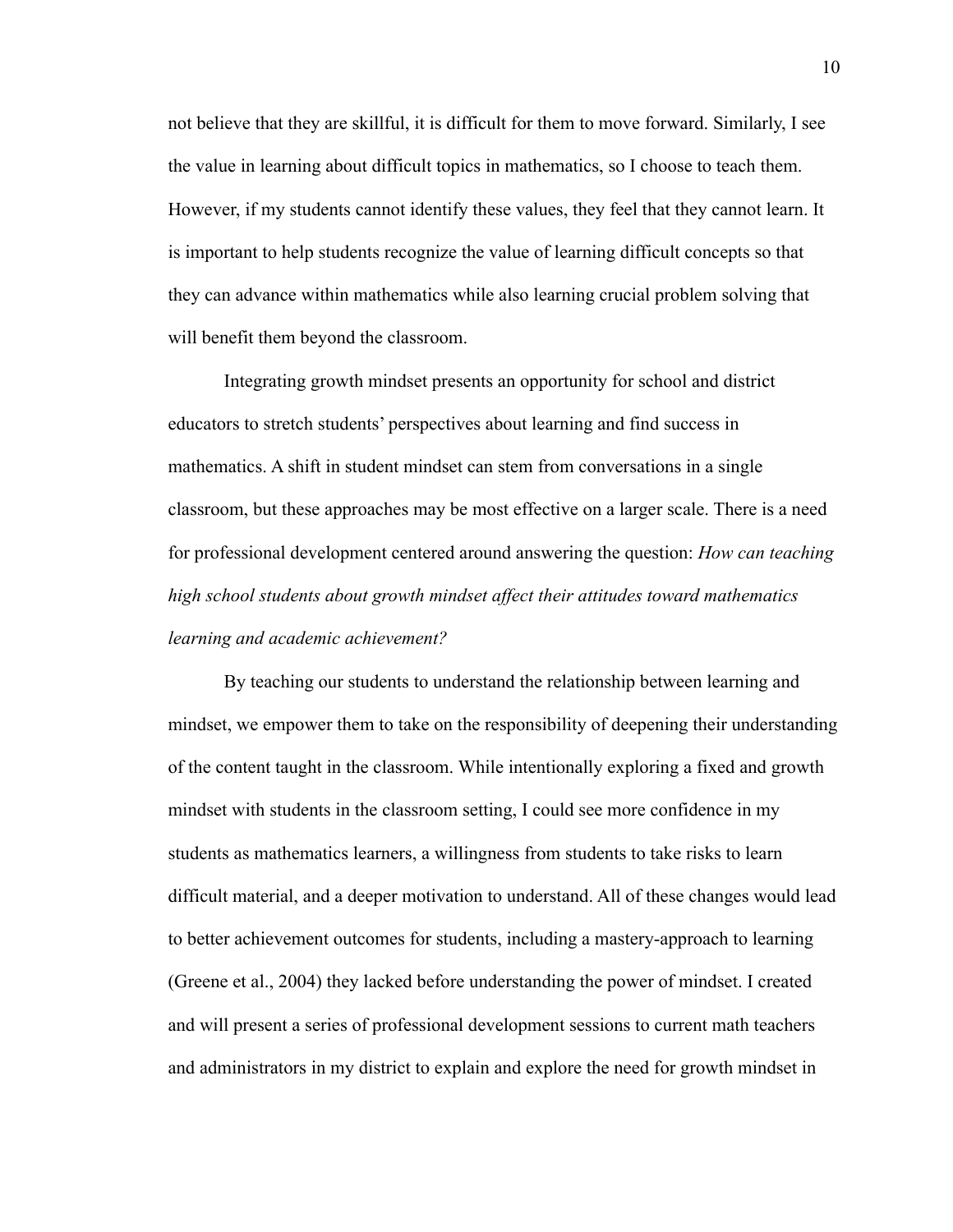teaching and learning mathematics. These sessions focus on understanding growth mindset, implementation of strategies to use growth mindset in teaching and learning mathematics, and reflection on the effectiveness of these strategies in classroom environments.

#### **Summary**

My experiences as a student of mathematics and as a mathematics teacher helped me identify approaches to learning that are successful and unsuccessful. I must discover methods of teaching and learning that help students understand mathematics deeply, encourage students to make mistakes and take risks, and grasp that struggle does not indicate failure. Through developing and teaching a growth mindset to students, I will help teachers and educators build student confidence in mathematics with these new means of teaching and learning.

The second chapter will include a literature review exploring the question: *How can teaching high school students about growth mindset affect their attitudes toward mathematics learning and academic achievement?* The research will analyze growth and fixed mindsets, mathematical teaching and learning experiences that build student confidence by reshaping their mindset, and an exploration about teaching and learning mathematics at the high school level. Chapter Three will include a description of the project, a timeline of implementation, and participants involved in its execution. The final chapter will describe my results and conclusions, both personal and professional, about the project's completion.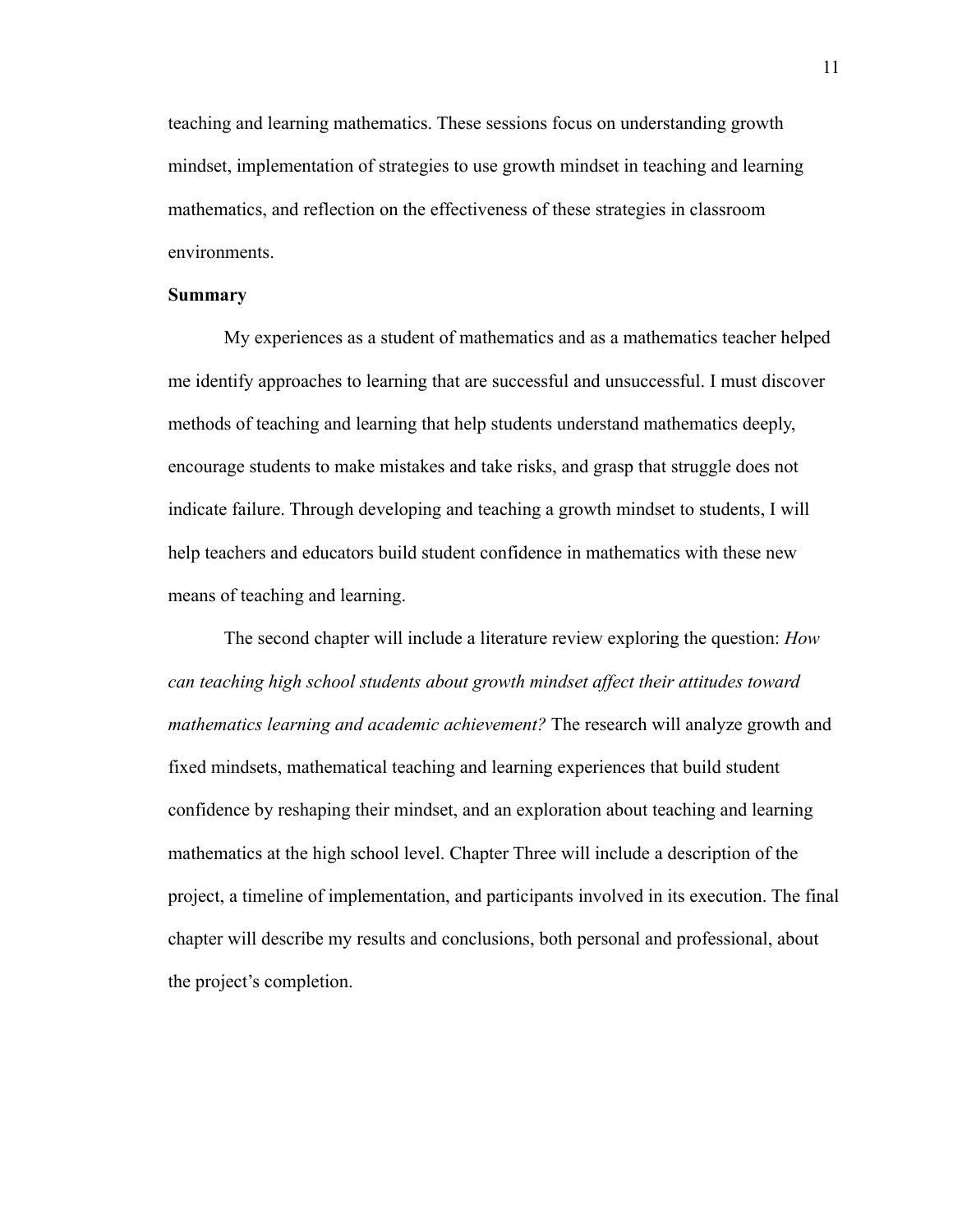#### **CHAPTER TWO**

#### **Literature Review**

## **Introduction**

There are undeniable gaps in achievement in mathematics learning. It is one thing to read about these statistics in official school reports or in the media, but I am a witness to them each day. I know that I have control, to some extent, over the management of the classroom and what content I teach to my students, but I have not tried to change the way my students feel about mathematics and mathematics learning to help them achieve better learning outcomes. In this chapter, I will attempt to answer the question, *How can teaching high school students about growth mindset affect their attitudes toward mathematics learning and academic achievement?* by exploring mindset, student achievement, and secondary teaching and learning strategies.

## **Mindset**

Dweck (2006) defined two types of mindsets, fixed mindset and growth mindset. A fixed mindset is "believing that your qualities are carved in stone" (p. 6). A growth mindset is "the belief that your basic qualities are things you can cultivate through your efforts, your strategies, and help from others'' (p. 7). A person's mindset, whether we realize it or not, alters how they perceive and react to different situations. These first and second sections will provide a broader exploration of growth and fixed mindsets as well as their effect on secondary student learners. More specifically, the second section will explore the origins of student mindset. The final section will discuss how students may be able to change their mindsets to help them be more successful learners (Laurian-Fitzgerald, 2016).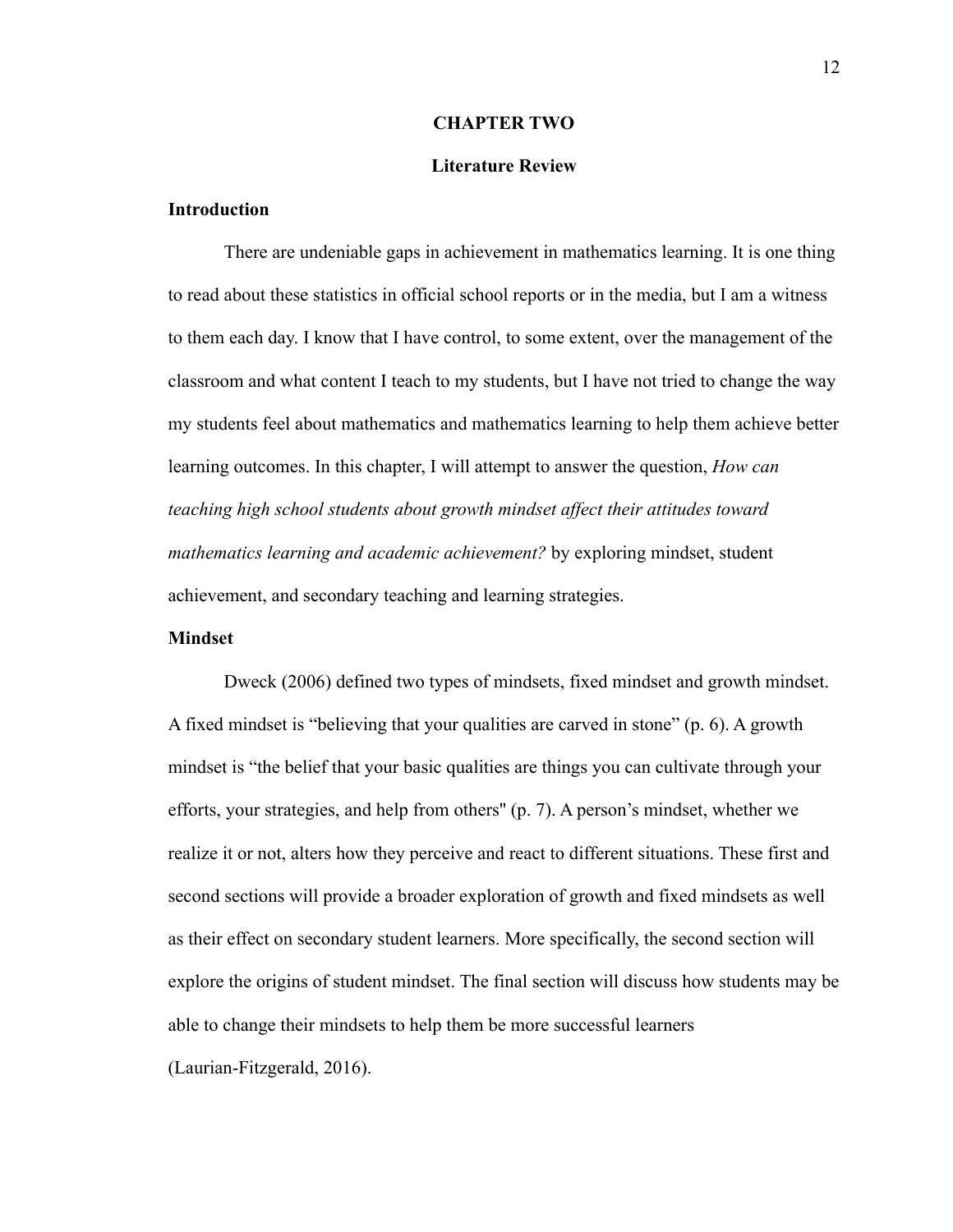## *Growth and Fixed Mindset*

Development, improvement, and learning are essential parts of a student's education, and they are possible by providing opportunities for challenge. It is in these challenges that students express either a willingness to continue working through the challenge or frustration and defeat. Growth and fixed mindsets as defined above send students on educational paths that affect their futures (Haimovitz & Dweck, 2016). For example, a student with a growth mindset values learning, effort, and mastery whereas a student with a fixed mindset may only seek to sustain their abilities, see little value in effort or struggle, and feel helpless completing difficult tasks (Haimovitz & Dweck, 2016).

A student's mindset does in fact affect their learning. Students with a growth mindset are more successful academically (Blackwell et al., 2007). In an age of education where grades and standardized tests are the measurement of success, we must understand how mindset is responsible for altering these results for students and provide opportunities to increase or improve their achievement outcomes. In a study from the United States in 2019, Yeager et al. found that in a group of students who participated in growth mindset intervention programming, beliefs related to a fixed mindset were reduced and lower-achieving ninth-grade students earned higher grade point averages than students who did not participate in the intervention. These same results are replicated in other countries like Peru (Outes-León et al., 2020), Turkey (Alan et al., 2019), and Norway (Bettinger et al., 2018). Achievement and a growth mindset are positively correlated, so understanding where a student's mindset stems from and how it can be changed is valuable in education.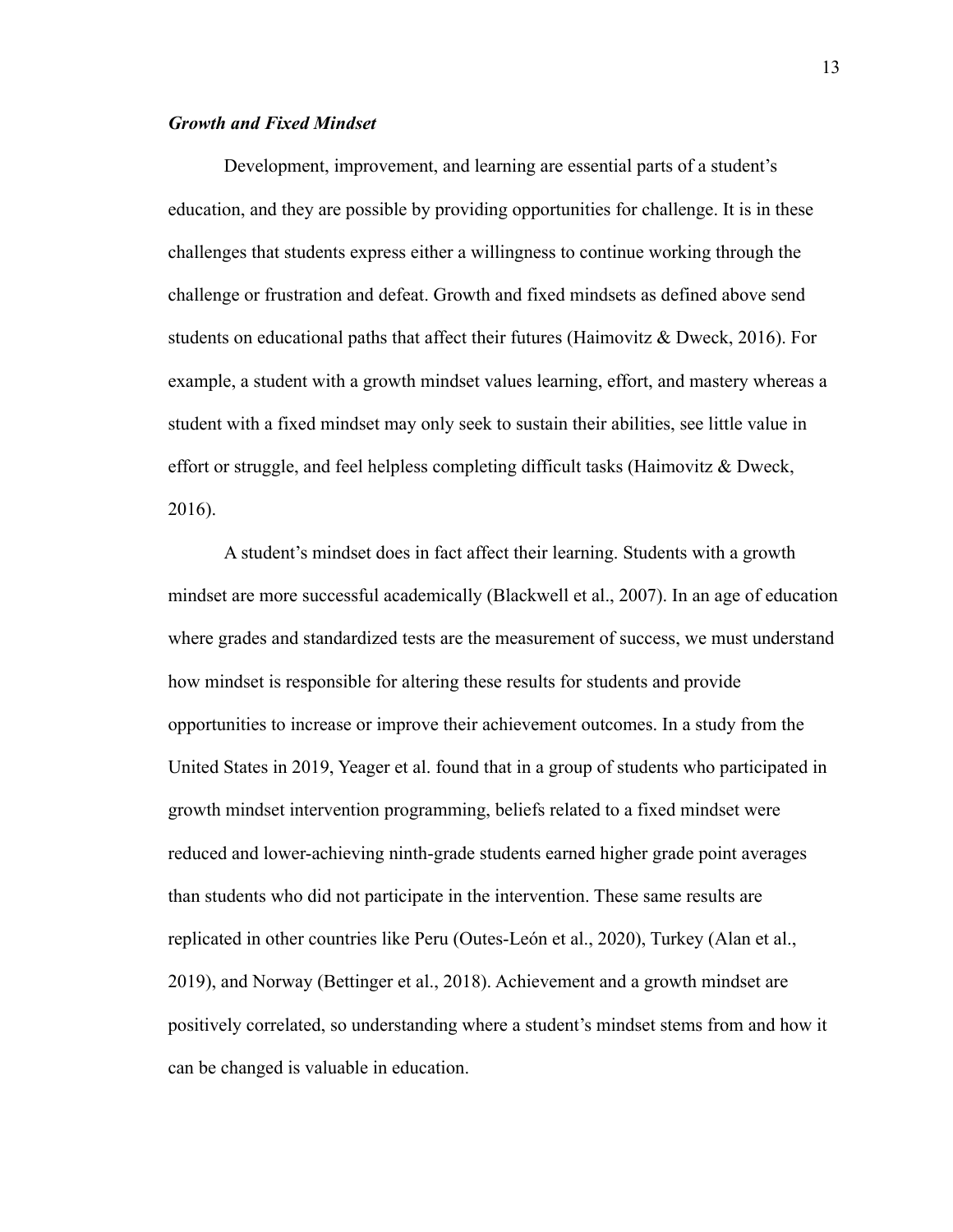## *Origins of Mindset*

Early studies about parent and child self-perception have tried to conclude that an adult's mindset predicts that of a child's, including a study from Frome and Eccles (1998). This study used data from a longitudinal survey study completed between 1983 and 1984 of sixth- and seventh-grade students to conclude that "parents' perceptions of their children's ability and effort predict children's self- and task perceptions in math" (Frome & Eccles, 1998, p. 446). In more recent studies of American children and their parents, there was no significant correlation between the parents' and children's intelligence mindsets (Gunderson et al., 2013; Haimovitz & Dweck, 2016). The same can be said about teachers and their students; a teacher's growth mindset does not predict the mindset of his students (Haimovitz  $\&$  Dweck, 2016). Without these correlations, we must seek other avenues to attempt to change a student's mindset.

## **Changing Student Mindset**

The most important revelation about mindset and student achievement is that these mindsets can be taught. Educationally, classroom teachers and parents have the power to affect student mindset with their behavior, not just their beliefs (Haimovitz  $\&$ Dweck, 2016). Educators can use their responses to success and failure in the classroom environment to affect student mindset.

#### *Responses to Success*

An educator's response to student success, whether focused on intelligence or process, contributes to the student's development of a growth or fixed mindset (Mueller & Dweck, 1998). In six studies analyzed by Mueller and Dweck, they found that praise given to students for intelligence resulted in more negative effects for a student's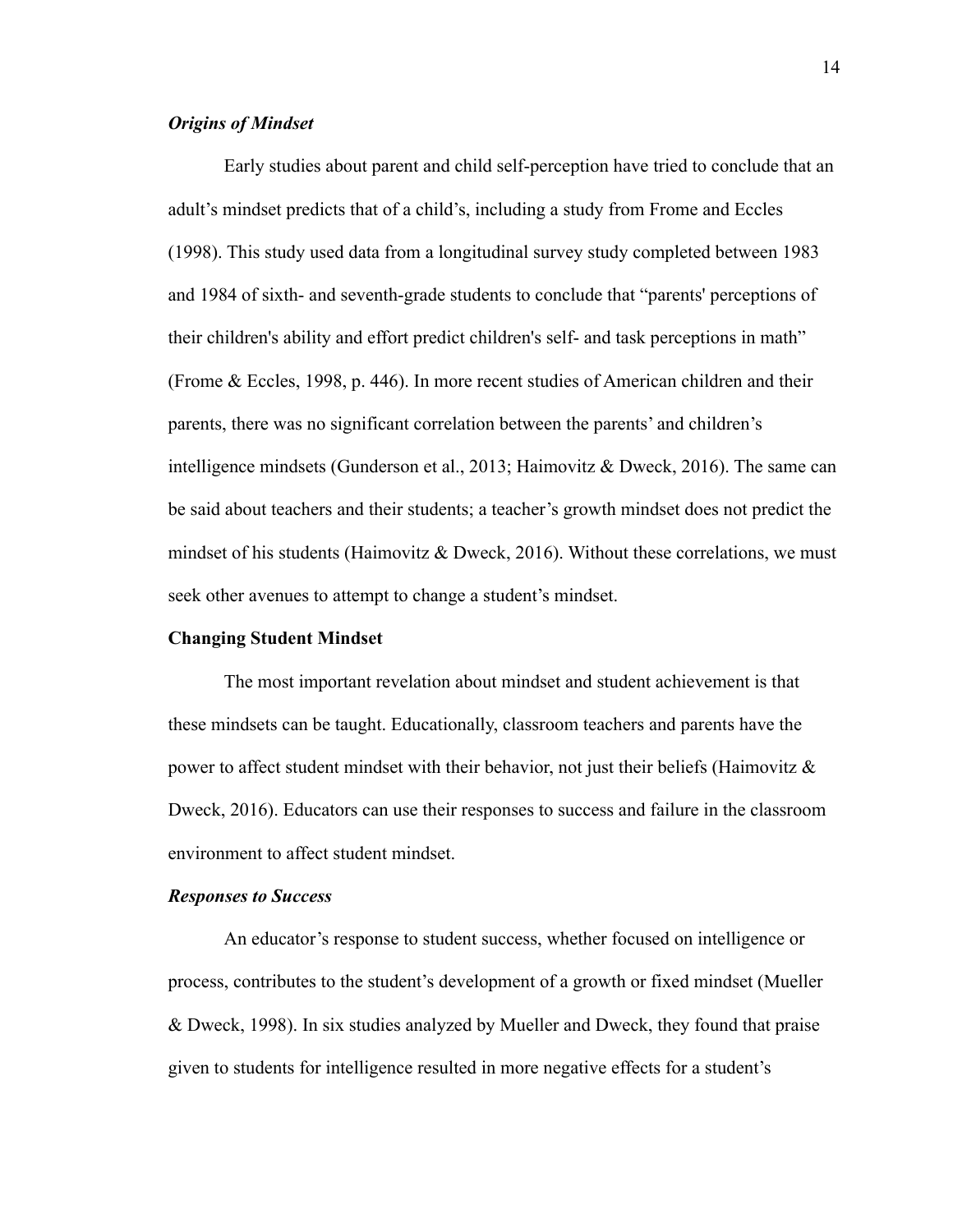motivation for achievement than praise given for effort. For example, in my classroom, if I provide students with feedback that praises their intellect, they may see their intelligence as fixed. This means that any failures or misunderstandings undermine their smartness or abilities. In contrast, a student provided with feedback that focuses on their process remains determined to learn; these students tend to develop a growth mindset (Haimovitz & Dweck, 2016).

#### *Responses to Failure*

While success plays an important role in developing a student's mindset, so does failure. A teacher's or parent's response in these situations is just as valuable in developing a growth mindset (Haimovitz & Dweck, 2016). In a study from Haimovitz and Dweck, parents' views on failure as either enhancing or inhibiting learning resulted in parental actions that encouraged different mindsets in their children. Parents that responded to a failing grade with a focus on their child's ability and performance believed that failure hindered an opportunity to achieve, demonstrating a fixed mindset of the student's abilities. On the contrary, parents who believed that failure was a part of the learning process used the opportunity to discuss paths to improvement with their students, like asking for help from their teachers. (Haimovitz & Dweck, 2016). Responses to failure that encourage a process orientation to learning, taking risks, and seeking help from others mirror and support a growth mindset.

#### *Educational Environment and Mindset*

Teachers have influence over the students in their classrooms with their words and actions, especially in setting the tone for dynamic or collaborative learning opportunities (Meloth & Deering, 1999). For example, I can control the volume in my classroom by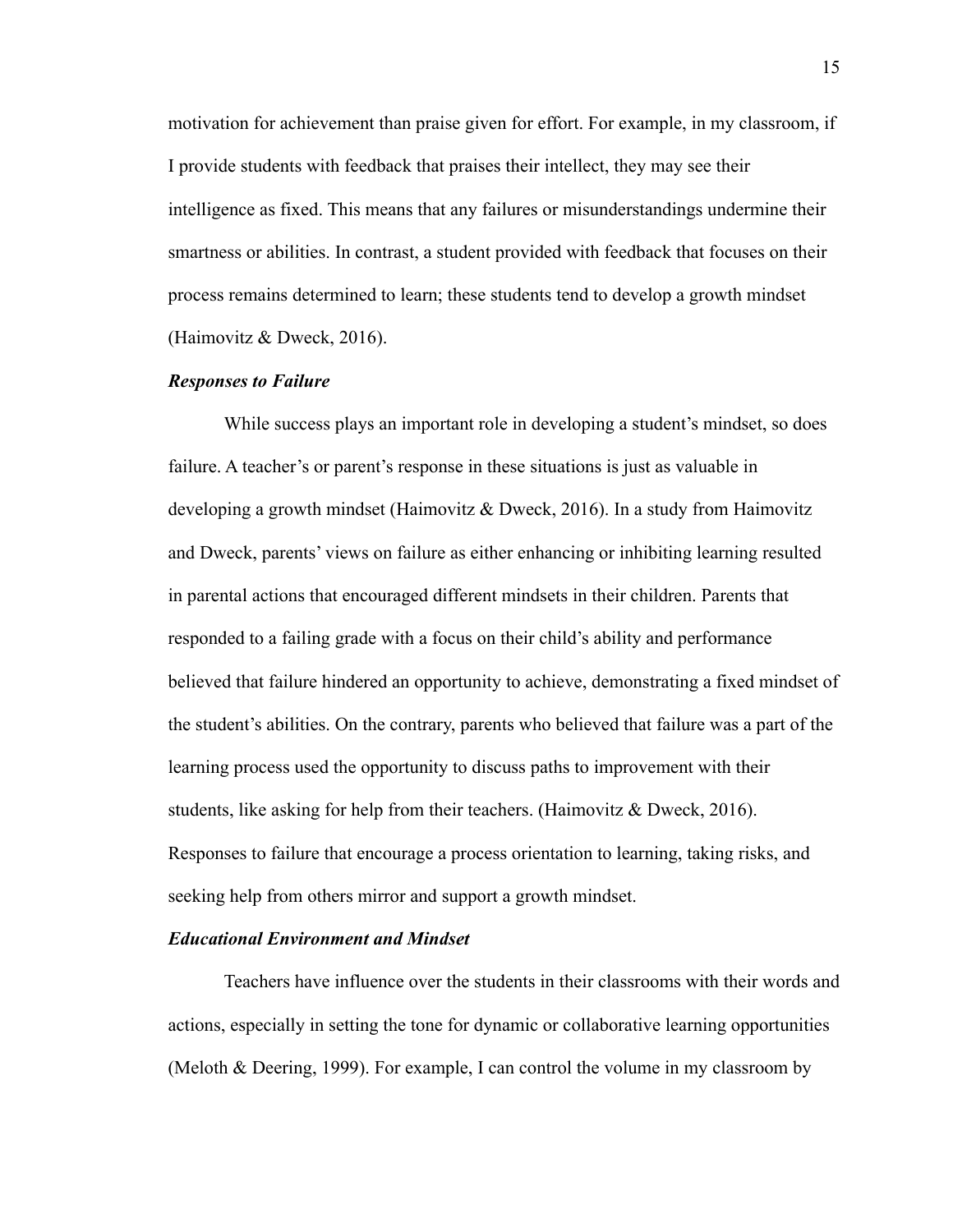raising my hand in the air or through verbal cues, like a call and response protocol. However, my personal preferences about volume and learning are insignificant. I work well while listening to music or in a more *active* work space, but this does not mean that my students feel the same way. In the same fashion, a teacher's mindset does not directly affect a student's mindset, but their practices, whether intelligence- or process-focused, does predict their students' mindsets (Haimovitz & Dweck, 2016). A teacher's practices as well as the culture they cultivate in the classroom or school community affects how students will or will not develop a growth mindset.

Educators have a hand in changing student mindset, but these efforts are less about willing students to change their mindset through sharing personal experiences or perspectives. Teachers can support a student's shift to a growth mindset by responding to successes and failures with praise or recognition of process (Haimovitz & Dweck, 2016). They can also encourage a culture of process-oriented learning that leads to a growth mindset to continue to advocate for a mindset that will lead to better achievement.

## **Student Achievement**

All educators wish for their students to achieve, but it is often left up to other individuals, programs, or organizations to identify what exactly that achievement may look like. Moreover, these parameters for achievement may advantage or disadvantage certain students (Elliot, 2015). In the first section, an investigation of definitions of achievement for secondary learners will be provided, including the approaches to reaching goals that affect achievement. The next section will explore issues related to equity in mathematics teaching and learning that stem from current or traditional beliefs in achievement, including how we measure or define achievement as educators (Seo  $\&$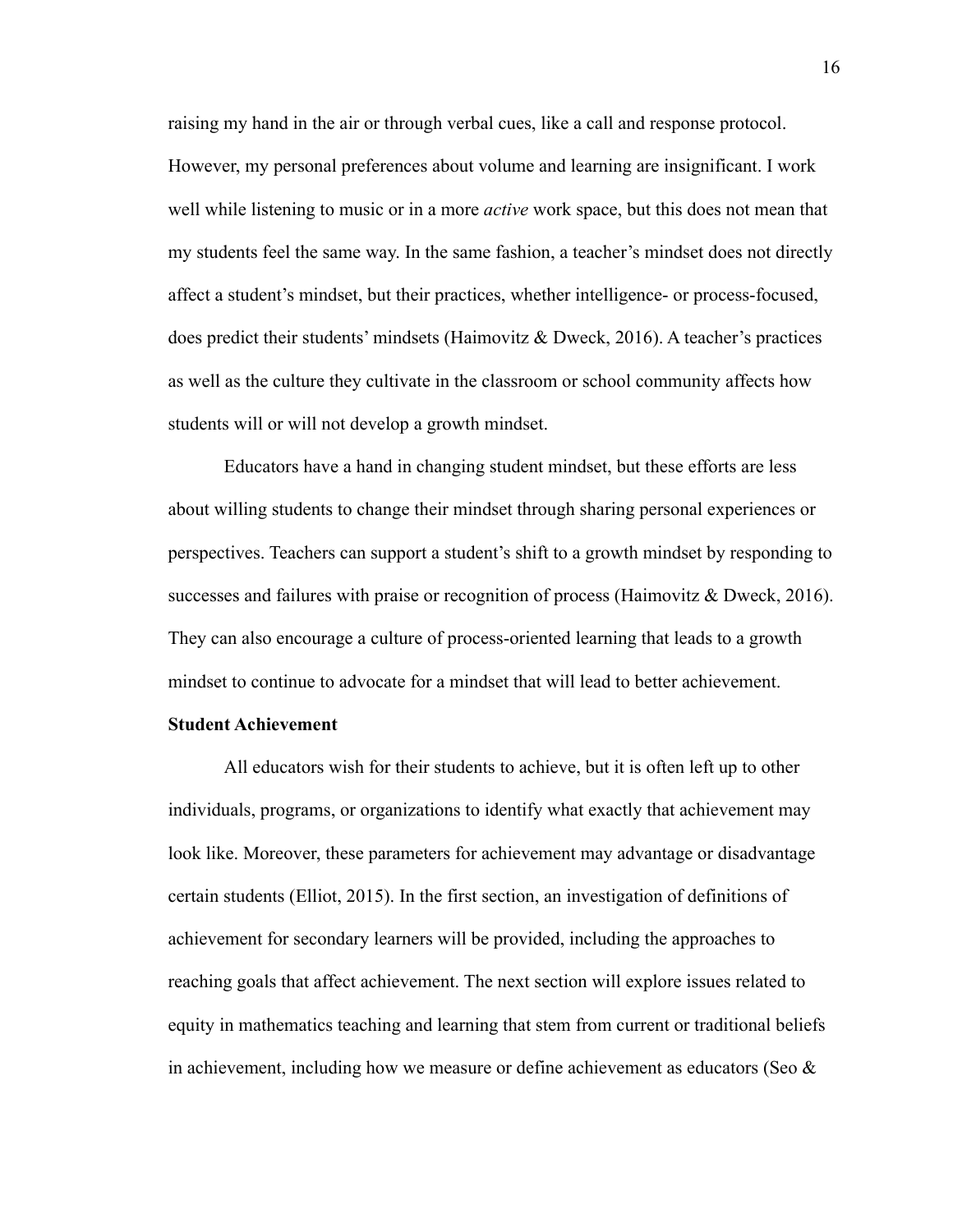Lee, 2021). In later sections, a connection between achievement in mathematics and fixed or growth mindsets will be discussed.

## *Achievement Goal Theory*

In education, achievement goal theory primarily focuses on two types of defined goals for achievement: performance-based and mastery-based goals (Senko & Hulleman, 2013). These goals define the types of perceived achievement for students and educators. Performance goals are set to define student success or failure as it relates to their peers' relative success (Senko & Hulleman, 2013). Standardized scores can be used to assess a student's level of achievement for these types of goals, including national or state tests, and even classroom assessments (Senko & Hulleman, 2013). If students' scores are compared to one another to define their level of success, this is a performance-based measure of achievement. Mastery goals focus on developing skill rather than striving to meet a set standard of success (Senko & Hulleman, 2013). Oftentimes in education we refer to setting mastery goals as learning-oriented as opposed to performance goals which are grade-oriented (Eison, 1982).

Performance and mastery goals can be differentiated by an approach focus or an avoidance focus. With a performance-approach goal, individuals are motivated to outperform others to exhibit superiority in comparison to a performance-avoidance goal where an individual is motivated to avoid negativity or judgments of inferiority (Hoose, n.d.). For instance, in a typical high school classroom, a student with performance-approach goal orientation may seek higher grades to be ranked as the top student in their grade level by grade point average. A student with a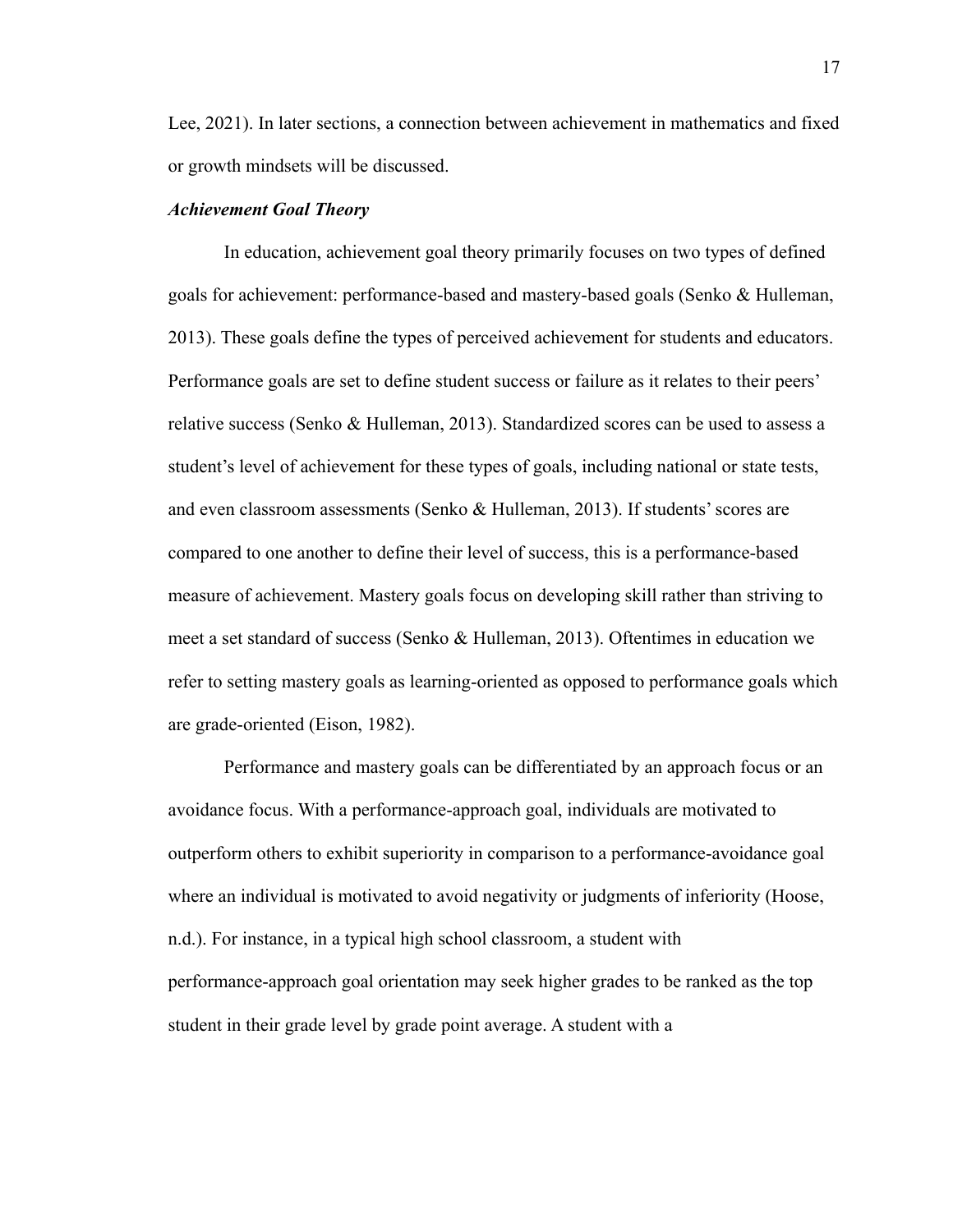performance-avoidance goal orientation may only want to earn a certain grade to avoid failing a course for fear (Nesbit, 2005).

A mastery-approach goal orientation leads an individual to seek improvements in understanding, skill, and learning. However, a mastery-avoidance goal orientation represents a desire to avoid situations where an individual feels unable to learn (Hoose, n.d.). A student with a mastery-approach goal orientation may be motivated to take a class to learn as much as they can about a topic for their future career. On the other hand, a student with a mastery-avoidance goal orientation may choose easier course work because they are concerned with their inability to learn the material (Nesbit, 2005).

#### *Effects of Achievement Goal Theory in Educational Success*

When students and teachers engage in mastery-approach goals, they take part in learning strategies that are typically associated with positive achievement outcomes (Greene et al., 2004). We may see these students contribute to learning by seeking out help, putting forth more effort, learning from mistakes, and taking an interest in the subject or task. In contrast, performance-avoidance goals have the opposite effect for students, generating little persistence, high anxiety, and the use of rote strategies rather than critical thinking typically associated with negative achievement outcomes (Hoose, n.d.).

In between, a performance-approach goal orientation has been positively associated with achievement while also contributing to test anxiety or the use of poor learning strategies (Linnenbrink-Garcia et al., 2008). Performance goals, while they may be successful in reaching some positive achievement outcomes, imply a student is motivated extrinsically rather than intrinsically, as with mastery goals (Svinicki, 2009).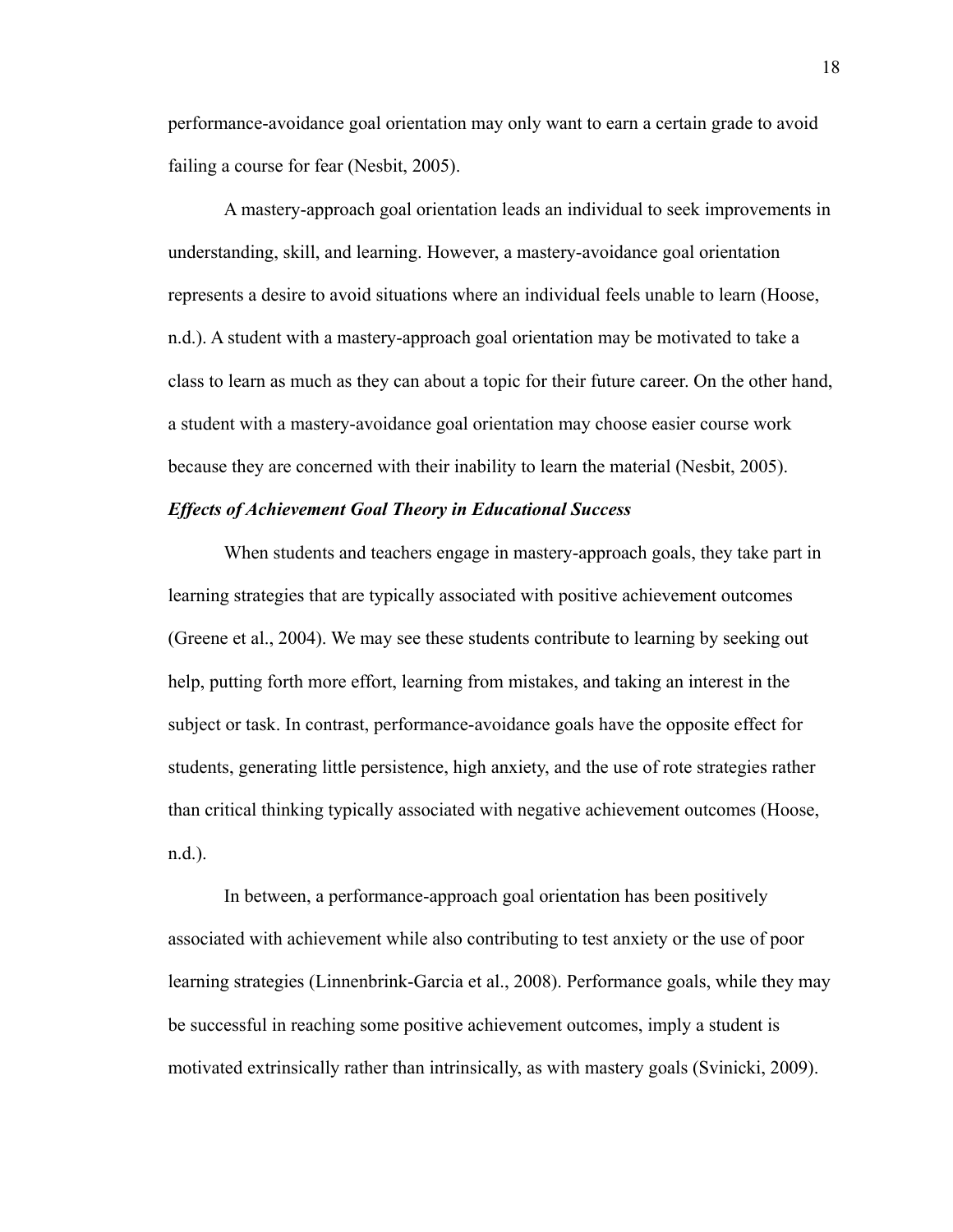By encouraging a mastery-approach to achievement, educators move students toward a growth mindset, focusing on process rather than ability, to contribute to long-term, positive achievement.

## *Realities of Achievement Goals in Education*

As a high school classroom teacher, I have goals and expectations for my students that relate to learning and achievement. In a perfect world, I would strive to learn my students' current level of understanding of mathematics, then foster an environment that would allow them to develop, through a variety of strategies, a deeper understanding of the content. However, these expectations may be different from the goals of the department, district, or standardized test (Kohn, 2000). For example, the state of Minnesota has set statewide goals for academic achievement, seeking to close the achievement gaps in reading and math at different grade levels (Minnesota Department of Education, n.d.). The results of these goals will be based on students meeting acceptable standards of achievement on statewide assessments, a performance-based goal. Similarly, students will prepare to take the ACT in the spring for admittance to their preferred college or university, setting the expectation that their performance is what is important. These standardized tests were not designed to measure if students were capable of thinking deeply to understand a concept. Instead they were designed to accommodate *superficial* learners, valuing skills in knowing facts or strategic guessing (Kohn, 2000). While research tells us that performance goals may contribute to positive achievement outcomes, their benefit comes at a cost to developing learners (Linnenbrink-Garcia et al., 2008). However, there are unwavering systems in education that perpetuate a need for students to adopt a performance-approach goal orientation to succeed.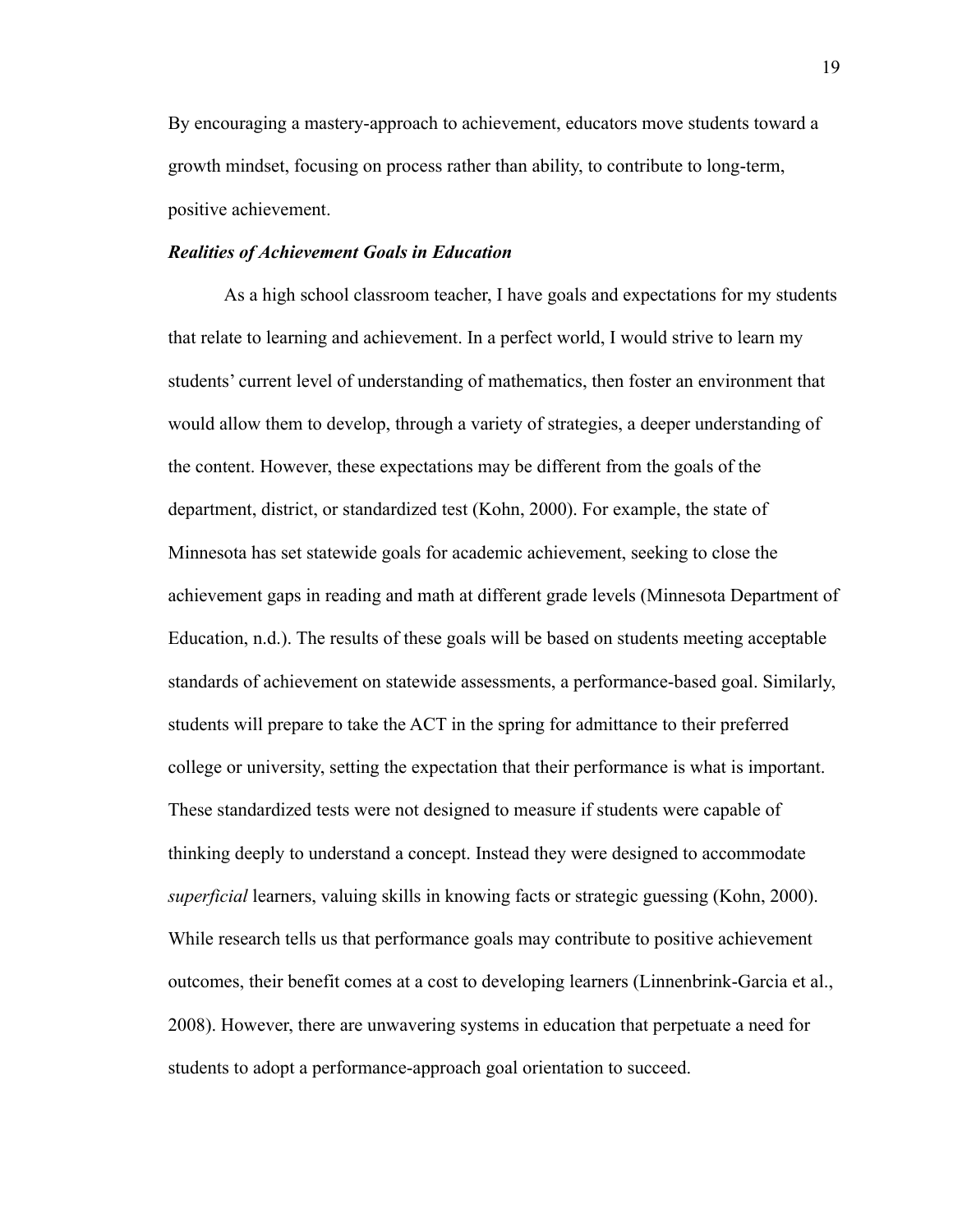## *Students Affected by These Realities*

The opportunity to learn (OTL) "generally refers to inputs and processes within a school context necessary for producing student achievement of intended outcomes" (Elliot & Bartlett, 2016, p. 1). OTLs may include "content coverage, content exposure (i.e., time on task), content emphasis (i.e., emphasis of cognitive processes), and quality of instructional delivery" (Elliot & Bartlett, 2016, p. 3). A study comparing the OTL of the time dedicated by a teacher to deliver content with effective teaching strategies and the achievement growth of students with disabilities (Elliot, 2015) found that any goals related to student performance to mitigate achievement gaps ignore a fundamental understanding of the realities that teachers and students face. There simply is less OTL for students with disabilities leading to fewer opportunities for critical thinking and poor academic growth (Elliot, 2015). With performance-based learning, especially when students are to *catch up* to their peers, goals must be "contextualized by empirical findings that describe the instruction and growth that occurs for students as a function of their exceptionality and background" (Elliot, 2015, p.63). If student learning is approached through mastery rather than performance, it may be better understood how much growth typically occurs in students to set goals that are not unattainable, but rather individualized and realistic (Senko & Hulleman, 2013).

High school students' mathematics achievement may also be affected by their perception of self (Seo & Lee, 2021) and social relationships (Hoose, n.d.). Suppose that a student attempts to have a closer relationship with a peer; they may seek help from a peer leading to better academic performance from the collaboration that typically supports achievement. On the contrary, students may seek out approval from peers with a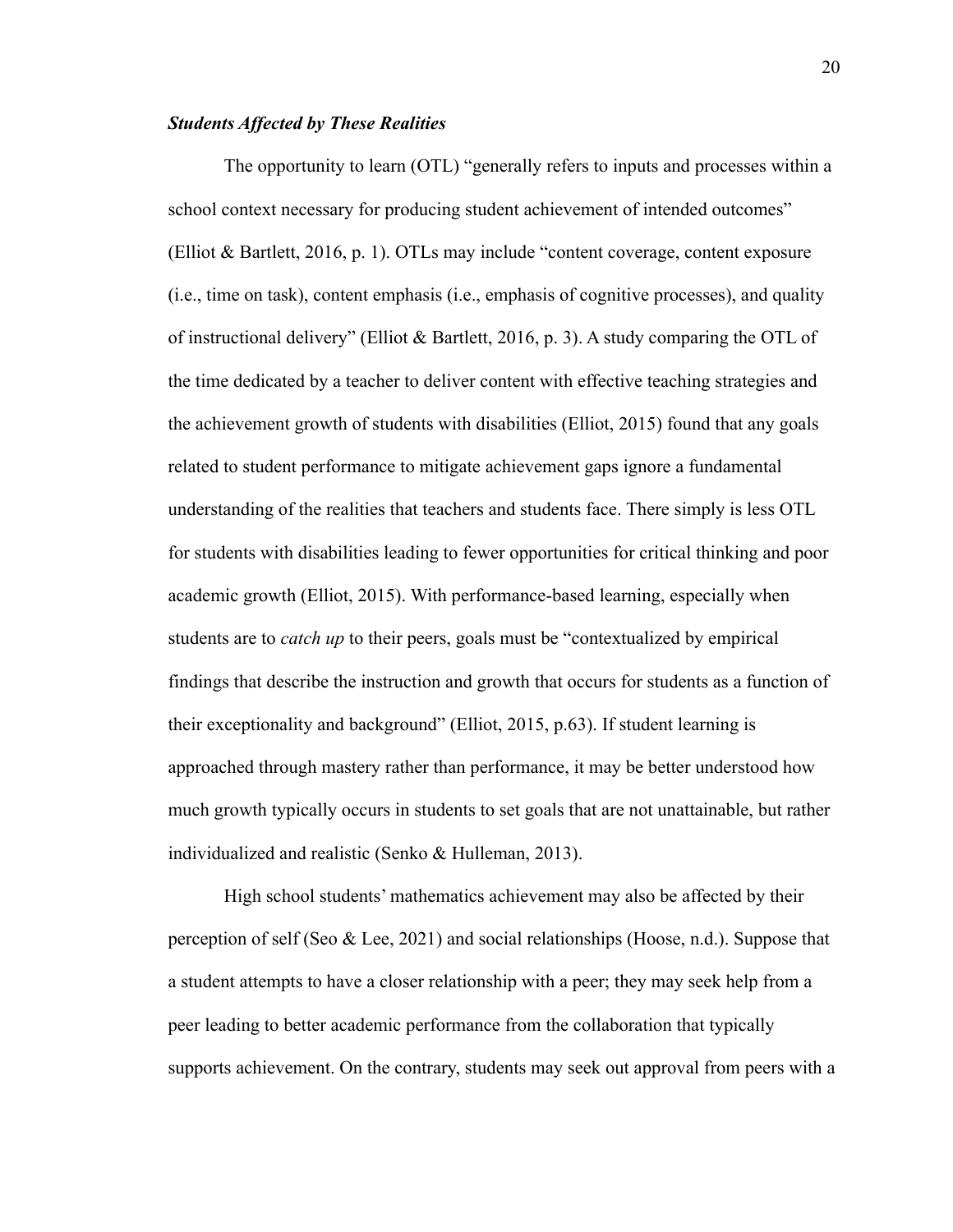desire to impress them with their individual skills and understanding (Hoose, n.d.). By not seeking out help from other students or a teacher, they, in fact, keep themselves from opportunities to learn like collaboration, taking risks, and learning from mistakes.

Individual students' self-perception of ability in certain social situations may also affect their achievement. Stereotype threat is a "situational predicament in which individuals are at risk of affirming negative stereotypes associated with their social positions" (Seo & Lee, 2021, p. 1410). Students in these circumstances tend to underachieve on standardized or diagnostic exams from the fear of validating negative stereotypes brought on by circumstantial or social signals. From several experimental studies reviewed by Seo and Lee, women were negatively affected by stereotype threat in mathematics testing. Black and Latinx participants were also victims of stereotype threat, performing lower on general academic tasks. Academic achievement, especially in mathematics, is so much more than setting a goal and asking students to reach it. There are nuances in the types of goals we set with and for students, their motivation behind reaching these goals, and their personal and social relationships with the goal that affect achievement (Hoose, n.d.; Seo & Lee, 2021).

## *Inequities in Mathematics Education*

Contemporary education allows for windows of measurable disparities in mathematics achievement and expectation of students' achievement based on gender, race, and sexual orientation (D'Ambrosio et al., 2013; Forgasz & Hill, 2013; Gottfried et al., 2015). For example, in a dialogue about racial issues in mathematics education, Martin (D'Ambrosio et al., 2013) implores researchers and educators to "understand black children as black children before you try to make any kind of conjectures or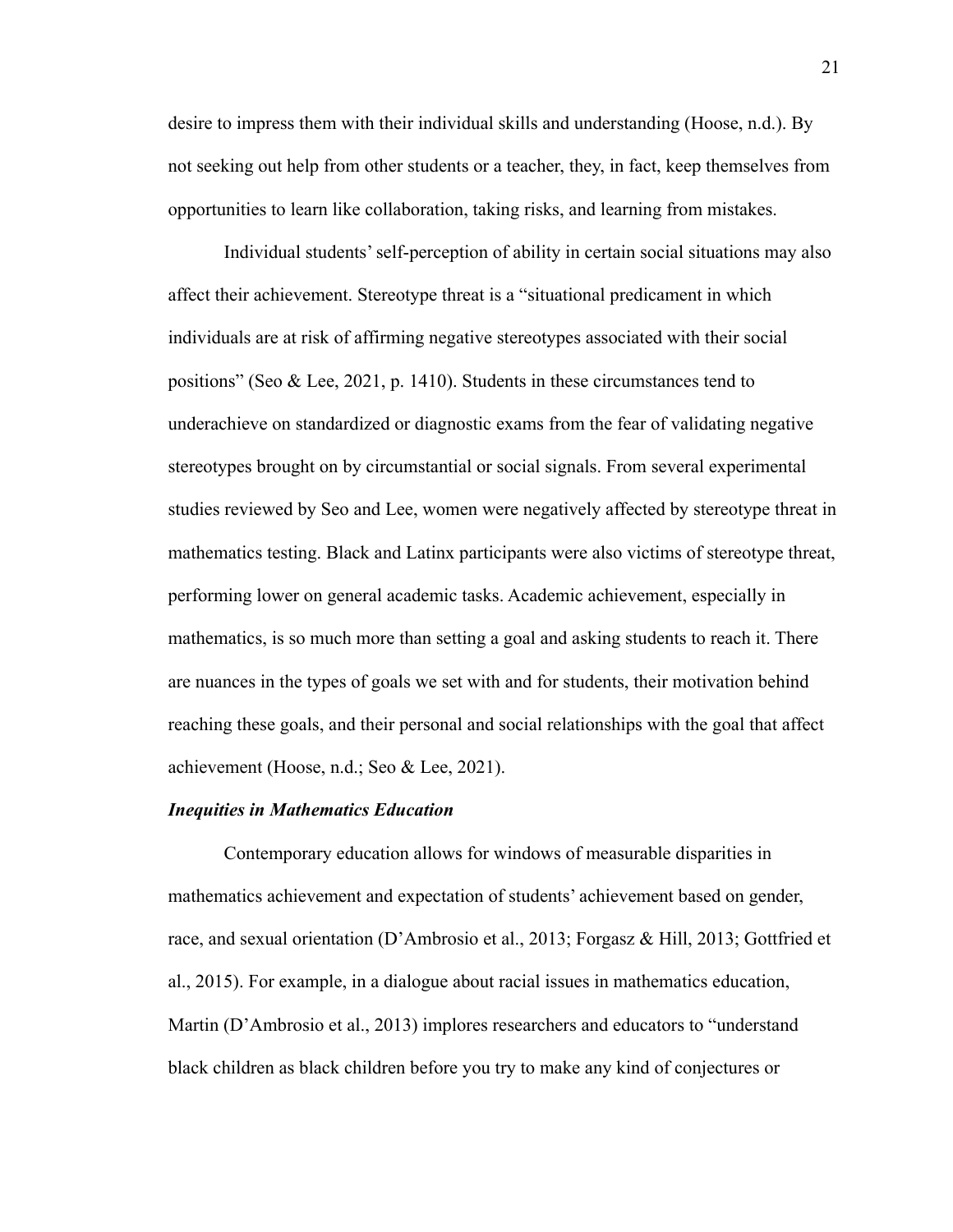conclusions about how they are deficient or what they do or don't know" (p. 31-32). Children, especially children of color, are navigating the world of education where it is necessary to create counternarratives to stereotypes that hurt their self-esteem, self-image, and ultimately their achievement (D'Ambrosio et al., 2013). Martin continues:

How do you teach black children in a school or district setting when the district and the country and the principal are telling black children that they're inferior to white children, because all that your teachers hear about is the racial achievement gap. How do you teach children when they're being assaulted in that way, when their identities are being assaulted and crushed and subjugated and subordinated in that way? (p. 32)

Disparaging and discouraging information about the achievement and opportunities for success of minority students can leave students and educators confused about how to proceed in teaching and learning (D'Ambrosia et al., 2013; Gottfried et al., 2015). Could a growth mindset help offset some of the inequities that plague mathematics education? Can educators improve a student's self-image and achievement in mathematics by introducing strategies that encourage and insist on the development of a growth mindset?

#### *Achievement and Mindset*

Achievement is affected by many factors, but is there a relationship between achievement and mindset? Mastery-approach goal setting and growth mindset are very closely related; both systems emphasize development of skills, improving, and putting forth greater effort, all of which have positive outcomes in academic achievement (Bostwick et al., 2020). It is not enough, though, that we recognize this important connection (Bostwick et al., 2020). Educators are also responsible for mitigating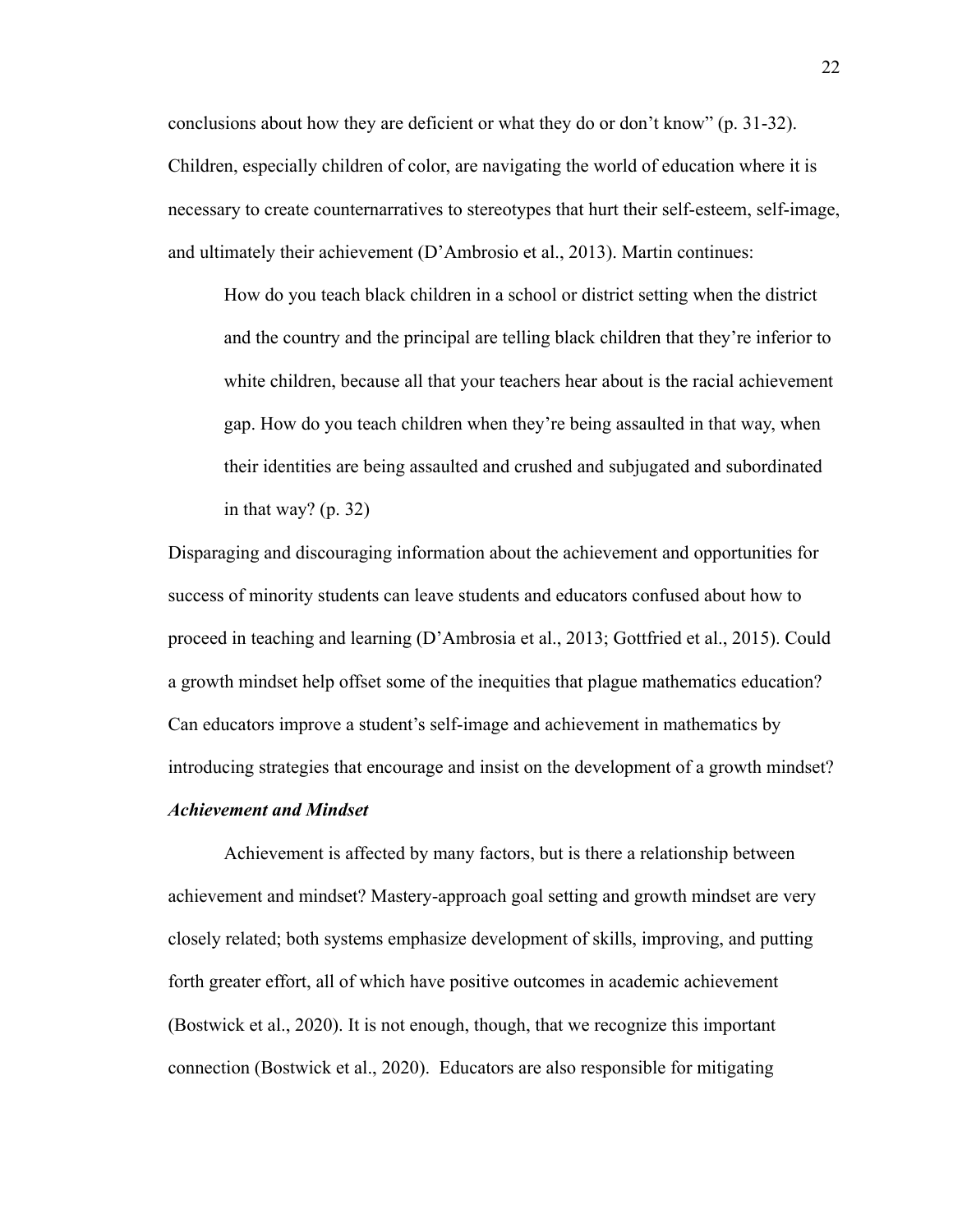negative outside influences with a growth mindset. If a teacher herself holds a growth mindset and tendency to set growth-related goals for and with students, students may reach high levels of mathematics achievement, as demonstrated by Bostwick et al. . On the other hand, students facing stereotype threat are more likely to experience the threat to their academic performance if their mathematics teacher exhibits a fixed mindset (Seo & Lee, 2021). That is, a teacher's mindset can not only influence a student's performance but challenge disadvantages or other factors that may affect their achievement. With the understanding that educators can influence how a student approaches learning through mindset, there are strategies that classroom teachers can implement to develop an environment for a growth mindset for all students.

#### **Secondary Classroom Teaching and Learning**

This section will discuss teaching and learning strategies for the secondary mathematics classroom that will positively impact student mathematics learning and achievement, along with an abridged history of mathematics education in the United States. Some strategies shared will be related to educational best practices that benefit all learners of mathematics, especially those historically underserved (Hollie et al., 2015). A considerable focus in this section will be on strategies that promote growth mindset in a mathematics classroom. These strategies include ways to improve student growth mindset through direct instruction as well as mathematical teaching strategies that develop a student's mindset and perceived mathematical ability (King, 2013). Additionally, strategies that improve educator mindset or readiness to be able to address student mindset through teaching will be examined.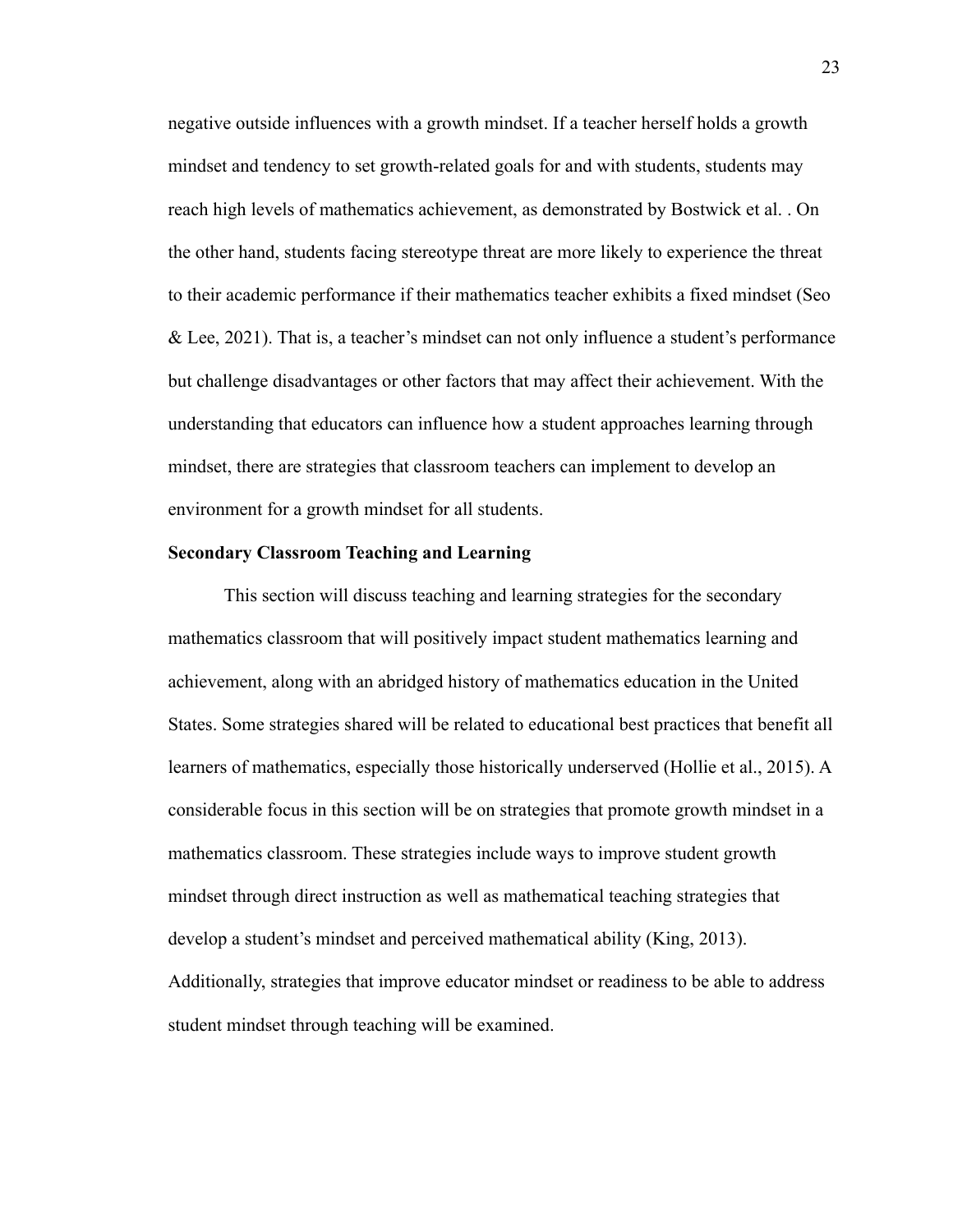## *Abridged History of Mathematics Education in the United States*

STEM (Science Technology Engineering Mathematics) education in the United States has its roots in the international space race of the 1960s (Bernstein, 2019). This need for other-worldly achievement sparked the competition and stronger interest in mathematical sciences. A few decades later, concern for students' scores on standardized exams indicated a need for a more aggressive emphasis on teaching and learning mathematics and science; thus came the development of the term STEM from the National Science Foundation (Bernstein, 2019).

Even with the pressure to perform well in the sciences on an international stage, STEM education had suffered because of the introduction of the new math movement (Klein, 2003). The new math movement pulled away from basic mathematical skills and pushed for teachers and students to work in theory - set theory, calculus, and non-ten number bases (Klein, 2003). The high-level mathematics education that new math attempted to create was more off-putting than it was encouraging. By the 1980s, mathematics education worsened, leading to low enrollment in math and science programs and reduced expectations for college entrances (Klein, 2003). In 1989, the National Council of Teachers of Mathematics [NCTM] developed general mathematics standards for kindergarten through 12th grade, emphasizing problem solving and the use of technology (NCTM, 2022). Thus began the country's current approach to mathematics learning - a focus on what is being taught rather than the how. No Child Left Behind [NCLB], signed into law by President George W. Bush in 2002, required states to create standardized tests that would measure what students know in reading and mathematics (NCTM, 2022). Then, in 2010, the Common Core standards were developed to prepare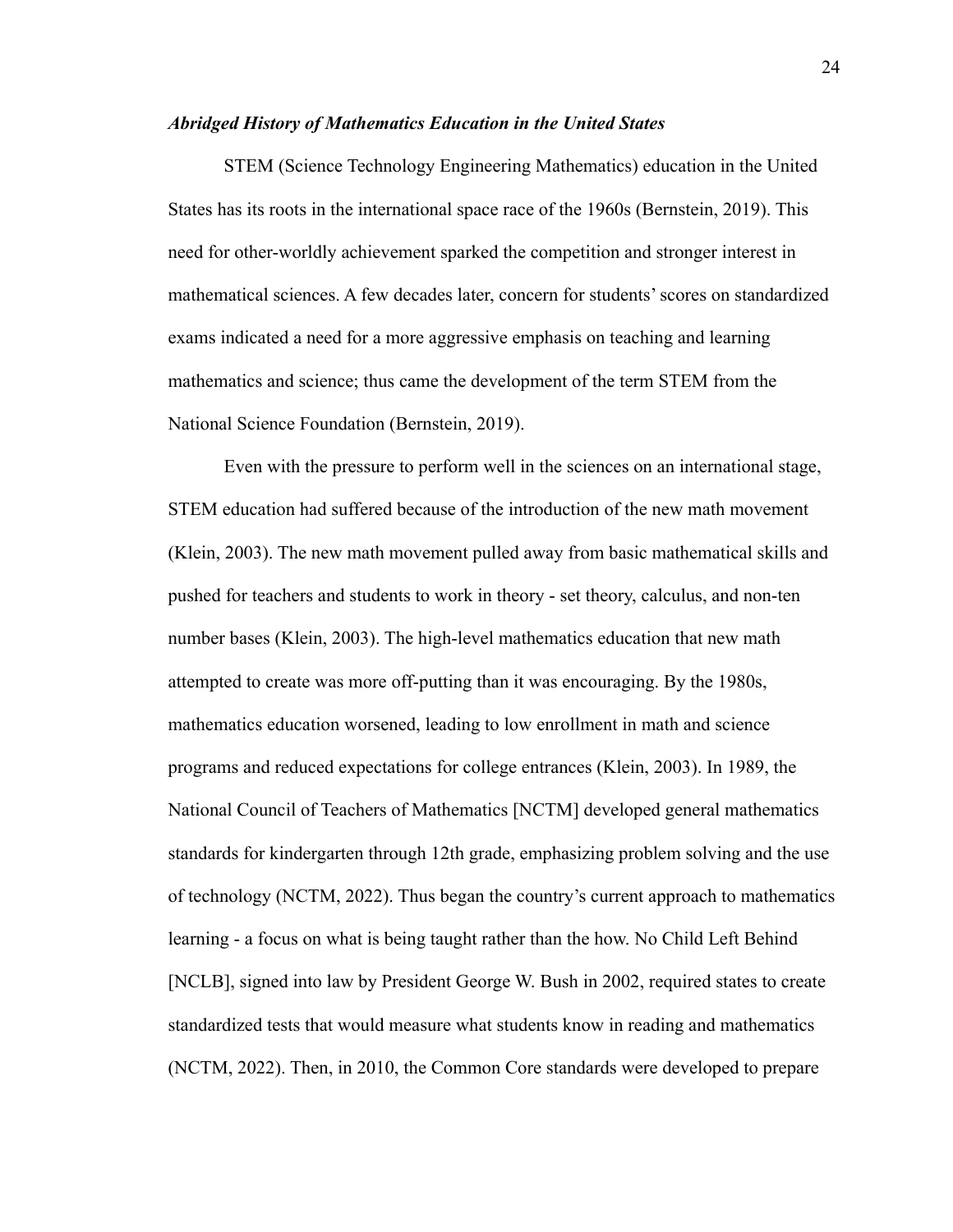students for college and career, focusing on fewer topics but allowing for more depth within each topic (Nelson, 2014). While each shift in mathematical standards brings more attention and value to STEM in traditional educational settings, low standardized test scores are evidence of the need to alter the ways in which educators deliver this content to students (The Nation's Report Card, 2019).

#### *Best Practices in Mathematics Education*

Teachers may struggle to implement any new specific strategies related to mindset in their classrooms without first creating a culture of student engagement and expectation that are fundamental to math learning. The NCTM (2008) has identified six principles essential for high-quality instruction: equity, curriculum, teaching, learning, assessment, and technology (Midgett & Eddins, 2001, p. 40). Equity in mathematics teaching requires high expectations and high support for all students, but these expectations can be set by teachers as they relate to student performance or set by students about their own learning and development (Schindler & Bakker, 2020). Curriculum can be developed by teachers or organizations, but it should remain focused on deepening student understanding (NCTM, 2008). Teaching and learning mathematics requires a thorough knowledge of the content (Tchoshanov et al., 2017) as well as the students in the classroom; effective instruction is responsive to the needs and cultures of students to help them learn best (Hollie et al., 2015). Learning mathematics, as discussed earlier in the chapter, is affected by many factors, but effective mathematics learners are committed to understanding and persevering through difficult tasks (Üredi & Kösece, 2020). Assessment and technology should both support and improve student learning, not hinder or obstruct a student's ability to deepen their understanding of mathematics (NCTM, 2008). With these guiding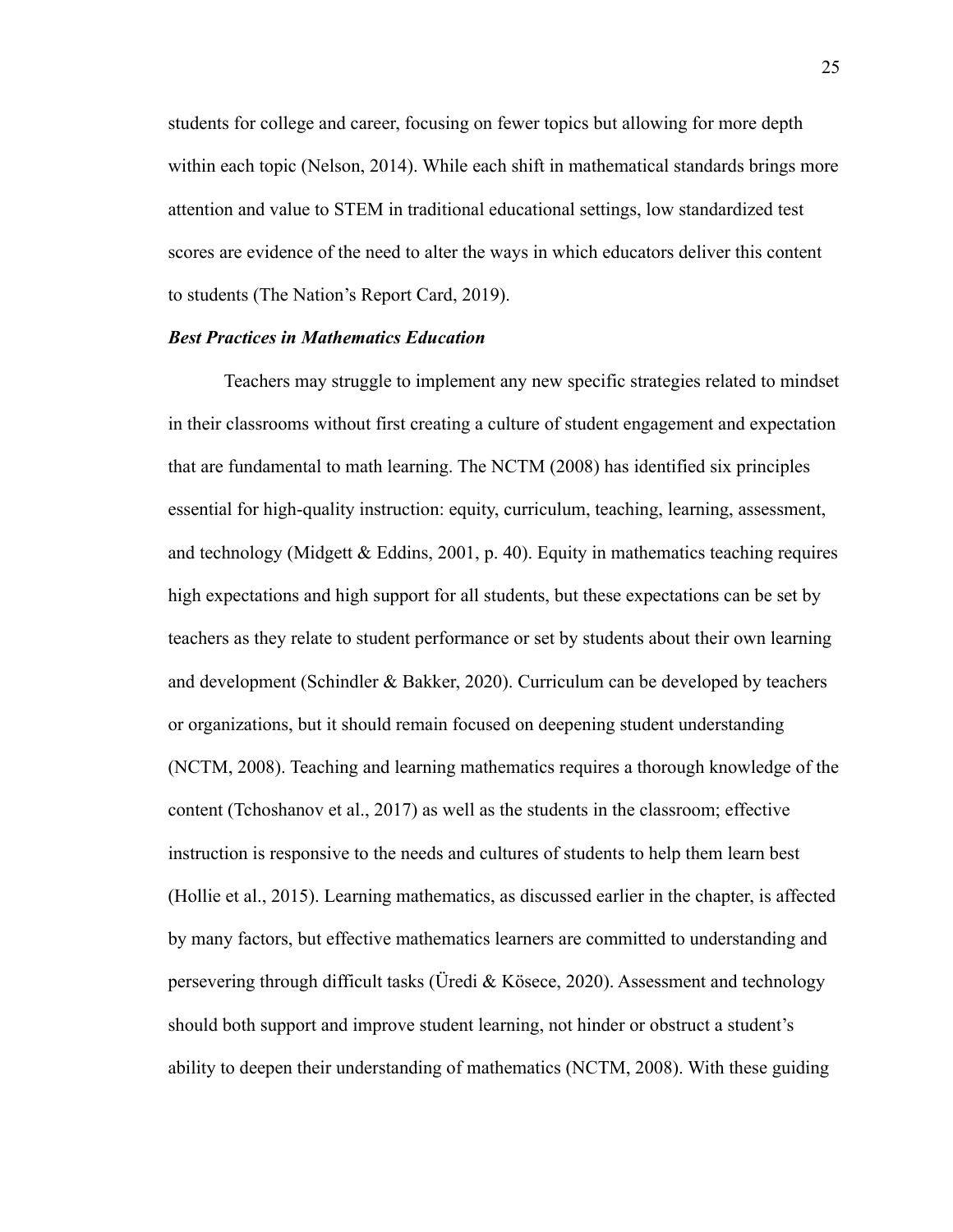principles, teachers may be able to see where teaching a growth mindset is valuable to their students' learning by deepening understanding of mathematics and teaching skills in problem solving.

#### *Improving Student Growth Mindset*

Students of mathematics are advantaged in their opportunities for achievement by a growth mindset (Bostwick et al., 2020). To develop this mindset in students, there are a number of strategies that math educators can use including purposeful reflection, discussion of brain plasticity, teaching students how to *fail well* (King, 2009), and implementing low-floor high-ceiling tasks for multiple entry points for students to discuss and collaborate while learning mathematics (Kachwalla, 2021).

**Purposeful Reflection.** Students with a growth mindset are effective problem solvers, capable of communicating their ideas through clear and respectful discourse with others (Dweck, 2006). Students who are able to respond to prompts or engage in discussions that reflect the varying depths necessary to solve difficult problems are more likely to develop a sense of deeper learning, consistent with a growth mindset. Suh et al. (2011) created a series of reflection prompts for students that allowed them to think critically about the problems they would solve, communicate a specific plan or idea about the problem, and engage in thoughtful discussions with peers. These reflection prompts allowed teachers to glean more information from students about their thought processes before and after attempting learning tasks (Suh et al., 2011). While using these prompts, educators in the study were also clear with students the purpose of each of the questions, to practice clear communication, respectful communication, flexible thinking, or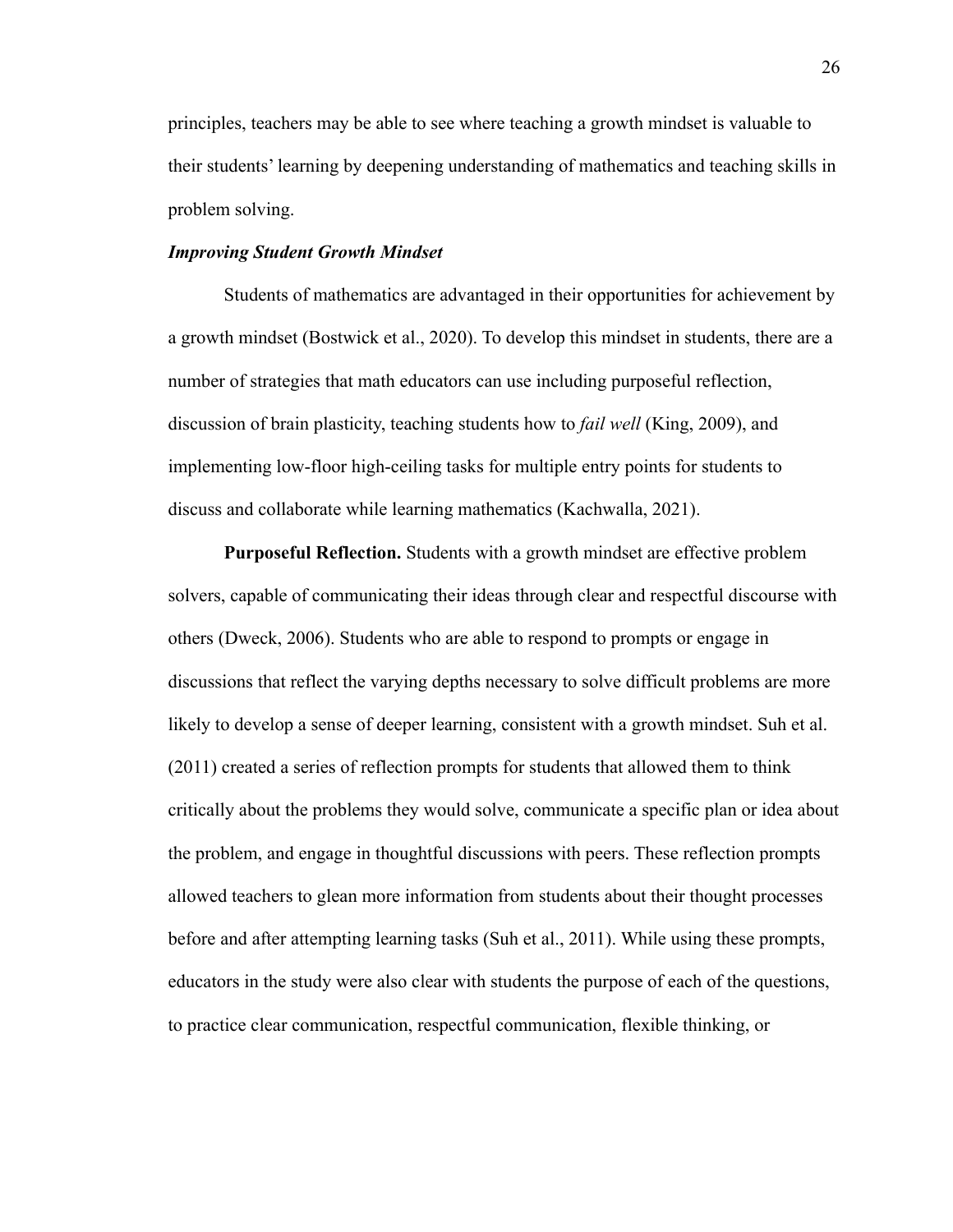persistence (Suh et al., 2011). In this respect, there is an active connection between what is being asked of the students and its connection to development of a growth mindset.

**Neuroscience and Growth Mindset.** At its core, adopting a growth or fixed mindset fundamentally changes your behavior and even the way your brain responds to new information or learning experiences (Blackwell et al., 2007). Scientific research showed that individuals who had a growth mindset and attempted to learn from a mistake had more brain activity than individuals with a fixed mindset (Mangels et al., 2006). In these individuals, there was a stronger inclination to fix mistakes because they were more aware of them, and in turn, created more intense brain activity (Mangels et al., 2006). By teaching students these important findings, especially students at the secondary level capable of understanding more advanced aspects of neuroscience, we allow mathematics learning to take meaning beyond a letter grade or report card. Students may start to make connections between a growth mindset and their performance in athletics or other areas of performance (Dweck, 2009), enhancing its value in the classroom.

**Failing Well.** Failing well is a term whose roots are in cognitive and behavioral studies (King, 2013), however, it can be used to describe how students react to failure. In mathematics teaching and learning, normalizing failure can have a positive effect on a student's growth mindset. It is typical for students in high school to hide their failures, especially if influenced by social circumstances or performance-based goals, however, it is important for teachers to be able to teach students the value of failure and failing well (Robinson, 2017). Even sharing their own failures, both related and unrelated to mathematics, teachers create a safer environment for students to fail (Robinson, 2017). In my own classroom, I encourage students to point out my mistakes in lessons or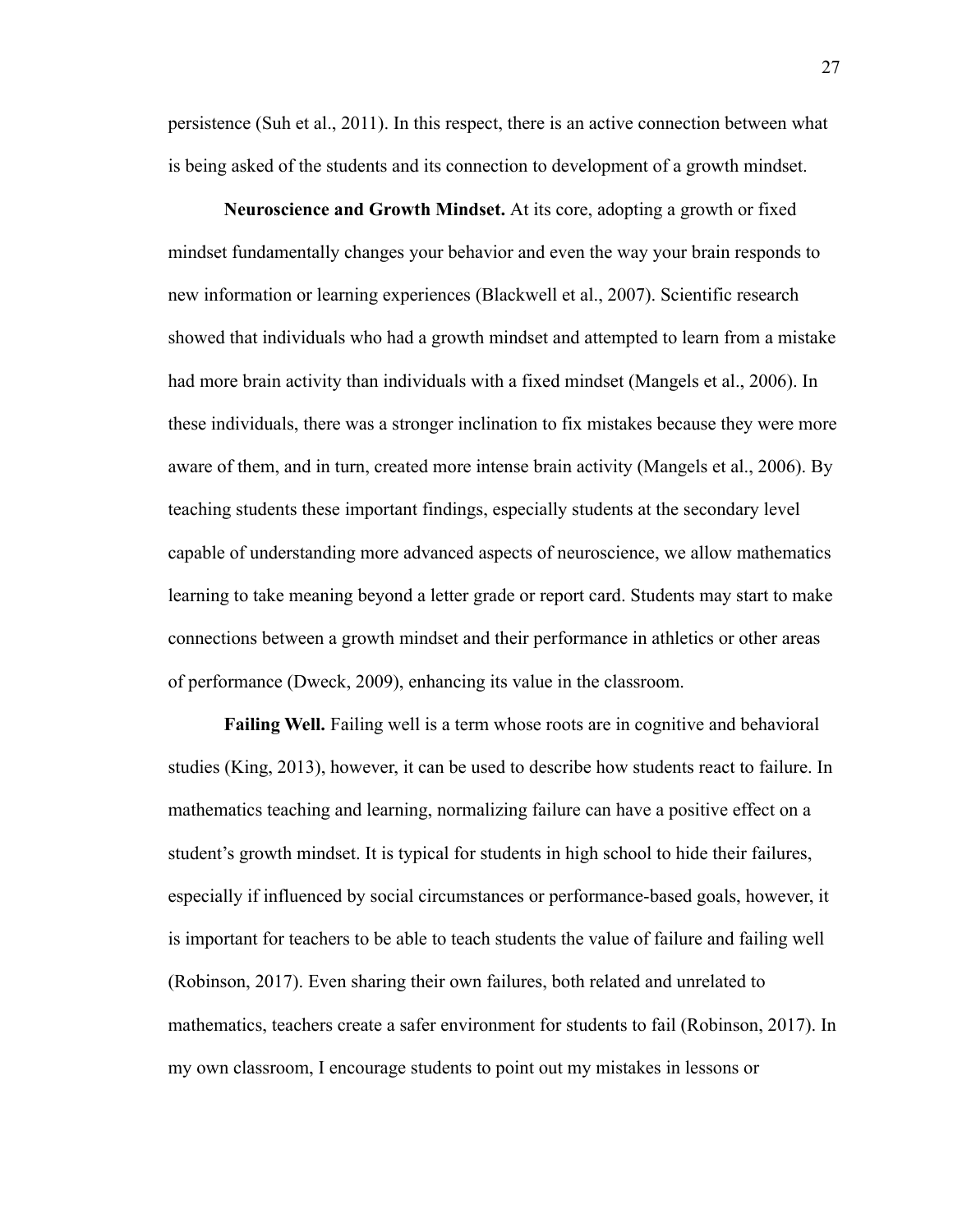assignments. It allows for an opportunity for me to be vulnerable and to model to my students what mindset I take when I do make mistakes. By teaching students to fail well, we allow them to practice growth mindset and change their patterns of behavior in response to setbacks that can lead to greater achievement.

**Low-Floor High-Ceiling Tasks.** To encourage students to develop a growth mindset, it is important for them to both find success in mathematics and challenge themselves with tasks. Low-Floor High-Ceiling (LFHC) math tasks ensure that all students "can access the problems but they can be extended to high levels" (Kachwalla, 2021, p. 100). A principle of mathematics teaching is not only learning a set of skills or content, but transferring that knowledge to deeper understanding (NCTM, 2008). With LFHC tasks, students are able to construct an understanding of a problem at their own level, at their own pace. All students, regardless of readiness level or mathematical achievement prior to the task, contribute to the discourse in these types of problems because there is not a singular result that could be deemed correct or incorrect (Kachwalla, 2021). For example, in a geometry class, I could ask students to find the area of a rectangle whose width is 4 meters and length is 9 meters. The only solution students could come up with is 36 square meters. Most students will use the algorithm for *width x length* to determine their answers; they may draw a picture or use another strategy, but the solutions are limited. To broaden the task, I could ask an open-ended question like, *What are the dimensions of a rectangle whose total area is 36 square meters?* In this task, students may be able to come up with multiple solutions and may even be encouraged to try strategies to find a solution not related to a learned algorithm. Using low-floor high-ceiling math tasks in class encourages students to take risks, make mistakes, and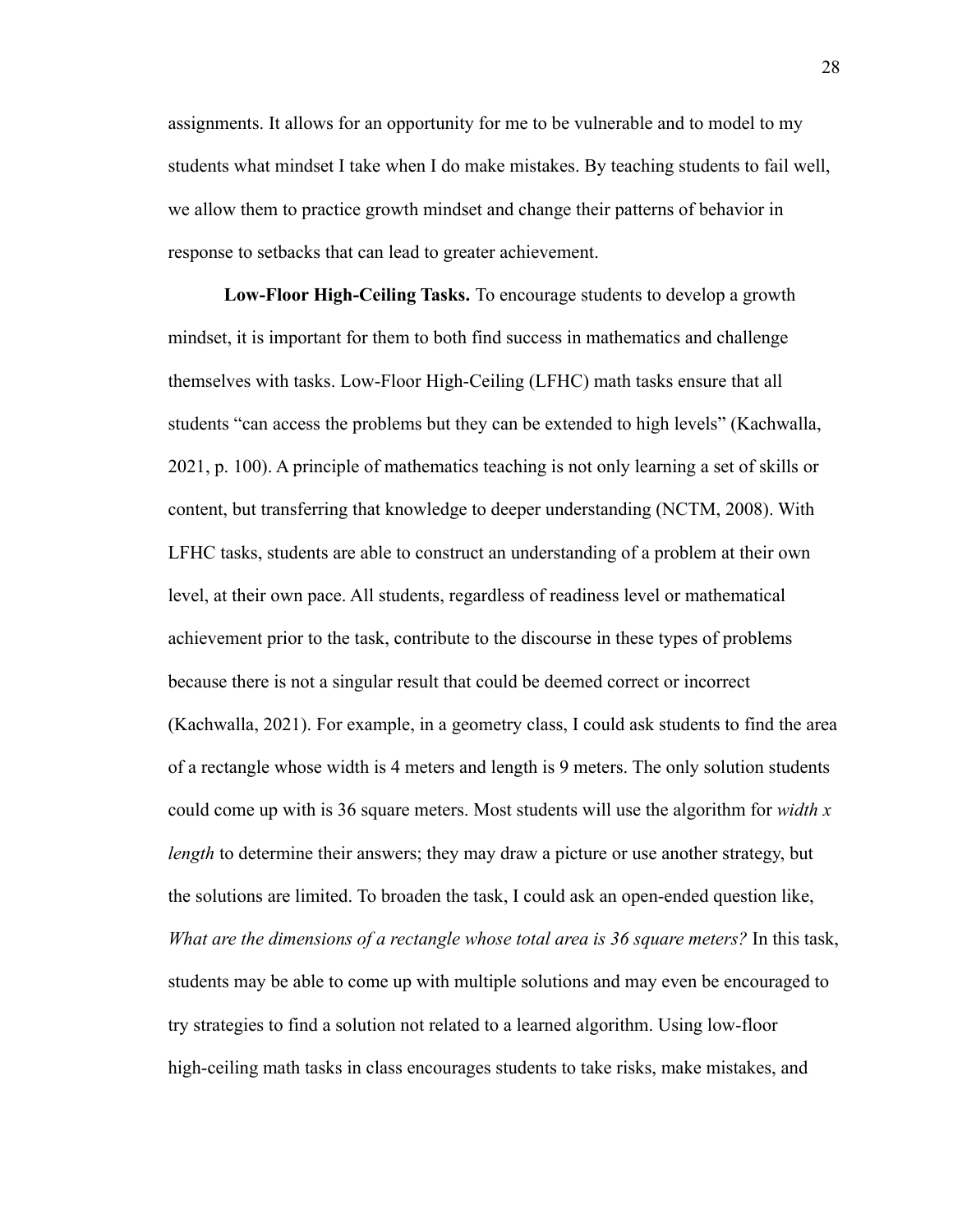learn from a process of critical thinking rather than a rule, an important aspect of growth mindset (Kachwalla, 2021).

#### **Educator Mindset**

While student mindset is important, it is equally important to establish an educator's growth mindset for these strategies to be effective for students. Teachers effective in establishing and maintaining a growth mindset in students use language that mirrors the values of growth mindset (Lee, 2009). These types of educators also continue to learn from professional development opportunities about the benefits of growth mindset and strategies that can be used in their classrooms (Lee, 2009).

#### *Teacher Language and Mindset*

Language is a powerful tool used by teachers to establish expectations for learning and behavior, and it is also invaluable in developing a growth mindset in students (Hollie et al., 2015). Responses to student work should focus on effort rather than solution (Lee, 2009). A teacher may ask, *What strategies did you try to solve the problem?* rather than, *What answer did you get?* Communication from teacher to student is more than verbal, too. Feedback on assessments or assignments can play a pivotal role in how students respond to failure. By using wise feedback, a strategy that "embeds high expectations and a genuine belief in the student's ability to meet or exceed those expectations within the context of constructive feedback," (Thayer et al., 2018, p. 276) students will be able to evaluate their work, learn from mistakes, and will be encouraged to continue their understanding. By being intentional in the way that educators use language and feedback to encourage students, they will be able to cultivate a growth mindset in the students in their classrooms (Thayer et al., 2018).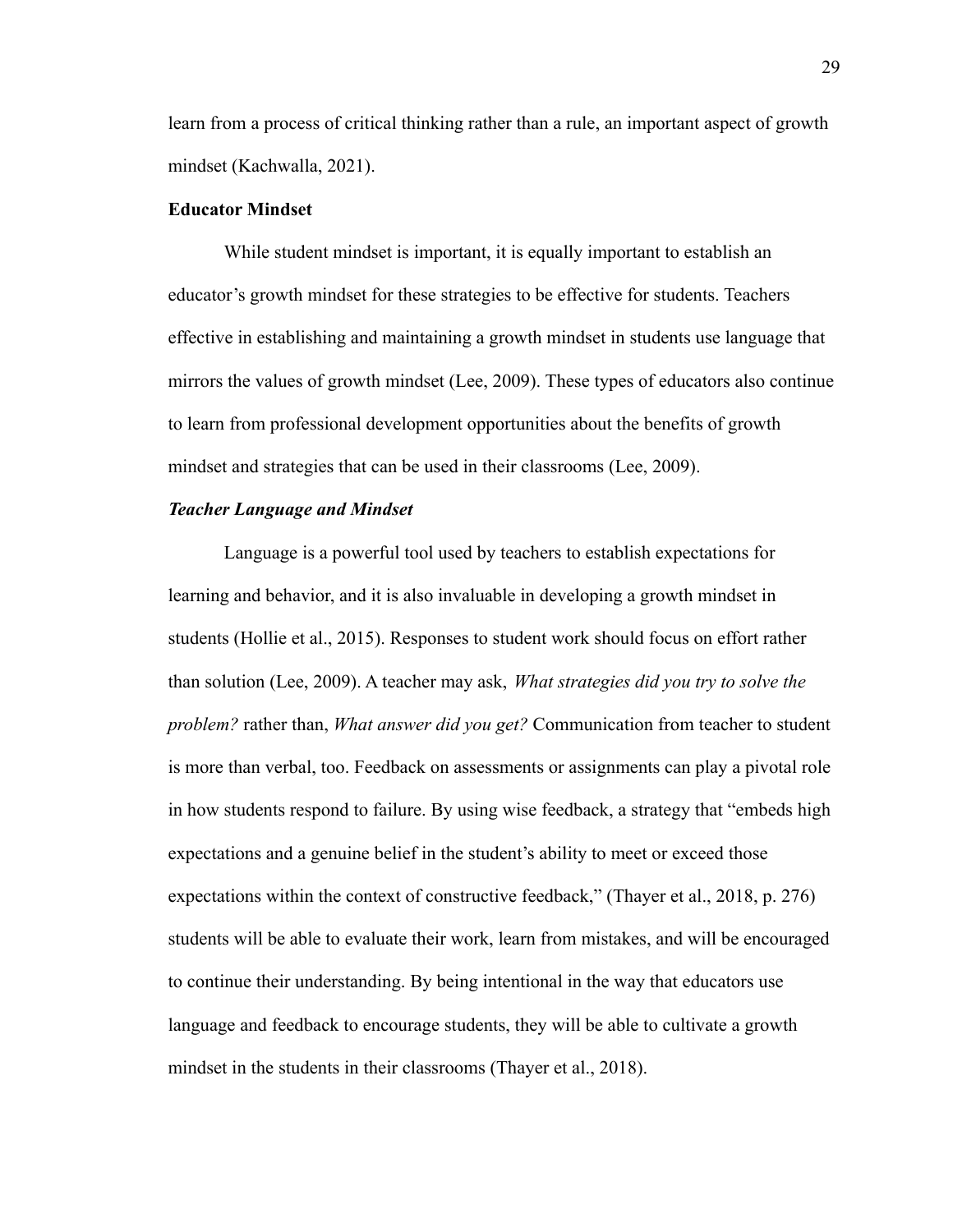## *Continual Learning*

A criticism of the recent research and excitement surrounding growth mindset in education is the failure to meet the needs of educators in regards to implementation of new strategies in their classrooms (Blad, 2016). The adoption of a growth mindset classroom is balanced upon teachers' knowledge of the subject matter and willingness or ability to carry out effective strategies in their classrooms (Blad, 2016). There is a demand for educators to receive practical education about teaching and using growth mindset in their classrooms, but it is also important to recognize that many educators only have an informal understanding of the cognitive and behavioral science of growth and fixed mindsets (Blad, 2016). In practice, many educators use their own understanding of growth mindset to communicate with their students, but in actuality do very little to promote these same characteristics in their students (Blad, 2016). Any professional development related to growth mindset should not be rushed; it should be informative, comprehensive, practical, and more importantly, reflective, in its approach. Educators should take away learning to develop a growth mindset in themselves and especially in their students.

#### **Summary**

Fixed mindset is so ingrained in the culture of traditional mathematics teaching that it can be difficult to envision a classroom that can fully integrate a growth mindset for both teachers and students. However, as identified in the research provided in this chapter, there is a clear positive correlation between students' growth mindset and their achievements (Bostwick et al., 2020). Even the way that students approach problems and engage in mathematical discourse changes is improved by a growth mindset (Suh et al.,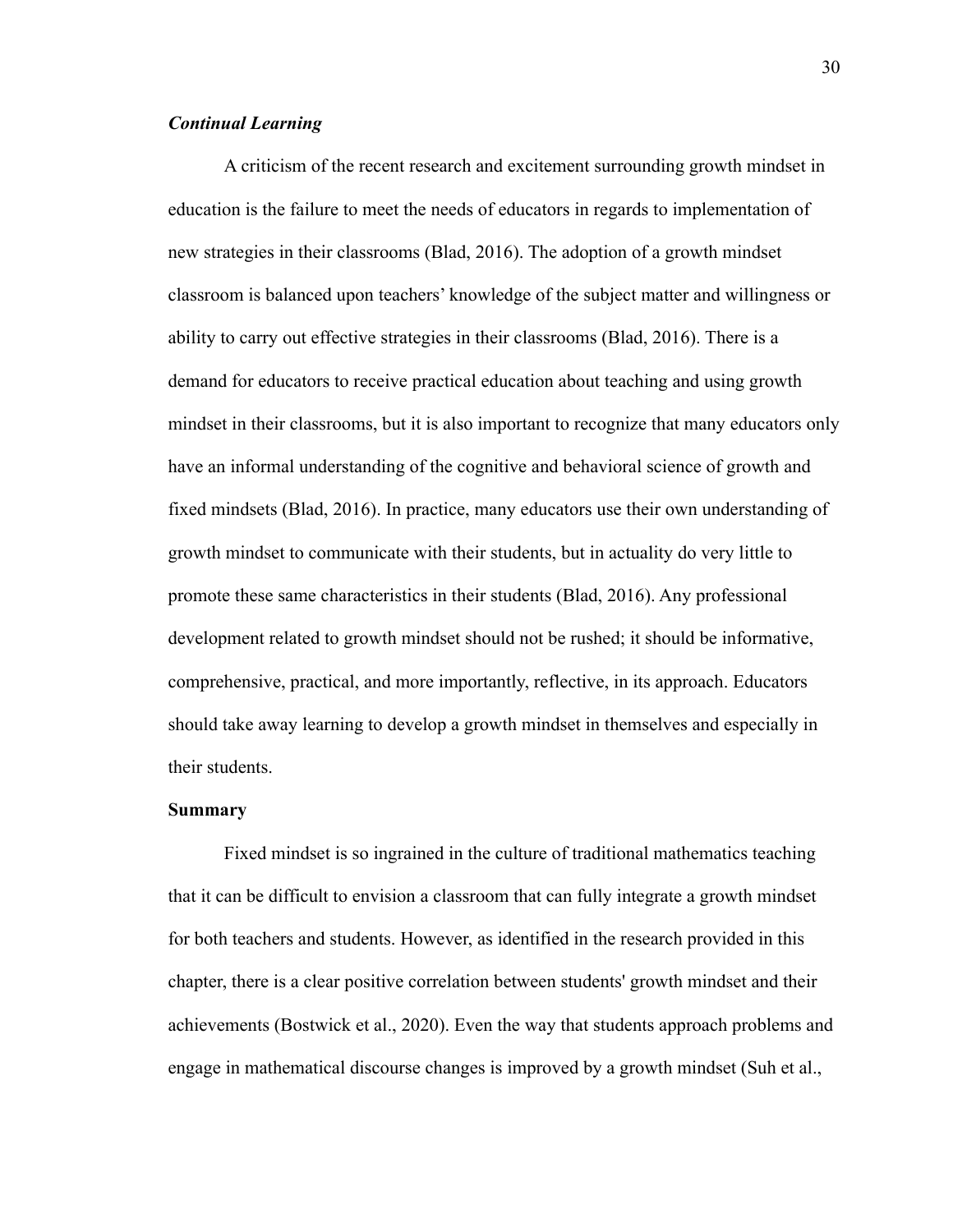2011). The challenge then, is not understanding the value of a growth mindset, it is teaching this value and way of thinking to students. Through purposeful student engagement and the development of teacher mindset, it is possible to change the way students perceive mathematics and allow them better opportunities to achieve.

In the following chapter, I will introduce my project centered around understanding and teaching growth mindset to secondary mathematics students. The project will describe in more detail the purpose behind and creation of a series of professional development presentations for staff at the secondary level. The information in the professional development curriculum will continue to answer the question: *How can teaching high school students about growth mindset affect their attitudes toward mathematics learning and academic achievement?* Further information of the intended audience, setting, and timeline for implementation of the project will also be discussed.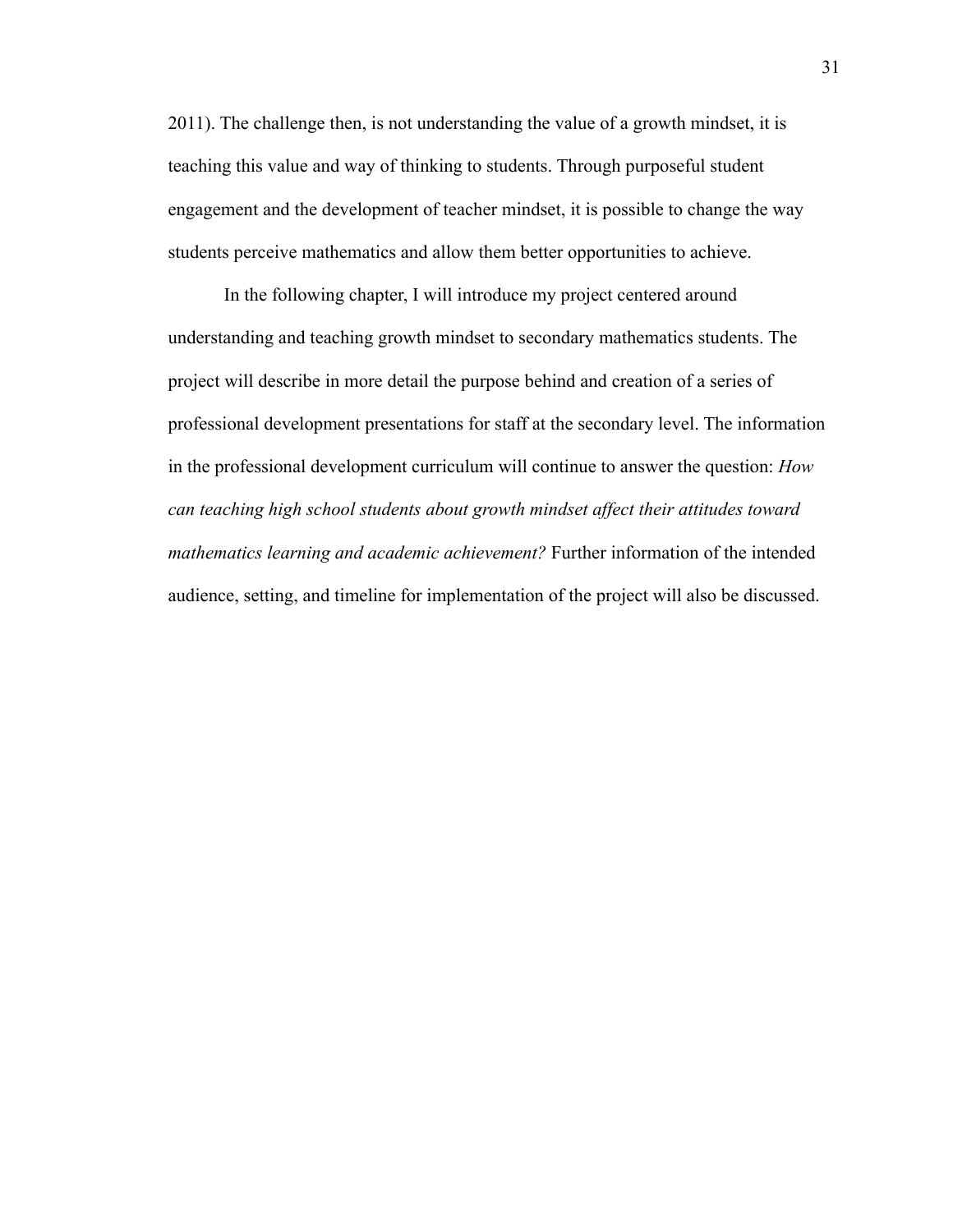#### **CHAPTER THREE**

## **Project Description**

## **Introduction**

The literature reviewed in Chapter Two solidifies my understanding that students with a growth mindset are more likely to achieve academic success (Bostwick et al., 2020). However, it also creates a need for more learning for educators about how to affect a student's mindset, promoting a growth mindset for learning rather than a fixed mindset. It is not to say that teachers and administrators do not believe in the importance of a growth mindset (Blad, 2016), but these gaps in understanding of how to implement specific strategies to help students necessitates more training for educators. In an effort to address this issue, my project will address my research question: *How can teaching high school students about growth mindset affect their attitudes toward mathematics learning and academic achievement?*

The first section of this chapter will provide a description of my project and its intended goals. Subsequent sections will explain research-based practices that will be essential to providing effective professional learning for the intended audience and a more detailed description of the project's implementation setting and timeline.

#### **Description of the Project**

My capstone project is a series of professional development seminars that inform math educators about students' growth mindset, the effects of mindset on student achievement, and strategies that teachers may use to teach about mindset in their classrooms to increase achievement. There are three professional development sessions to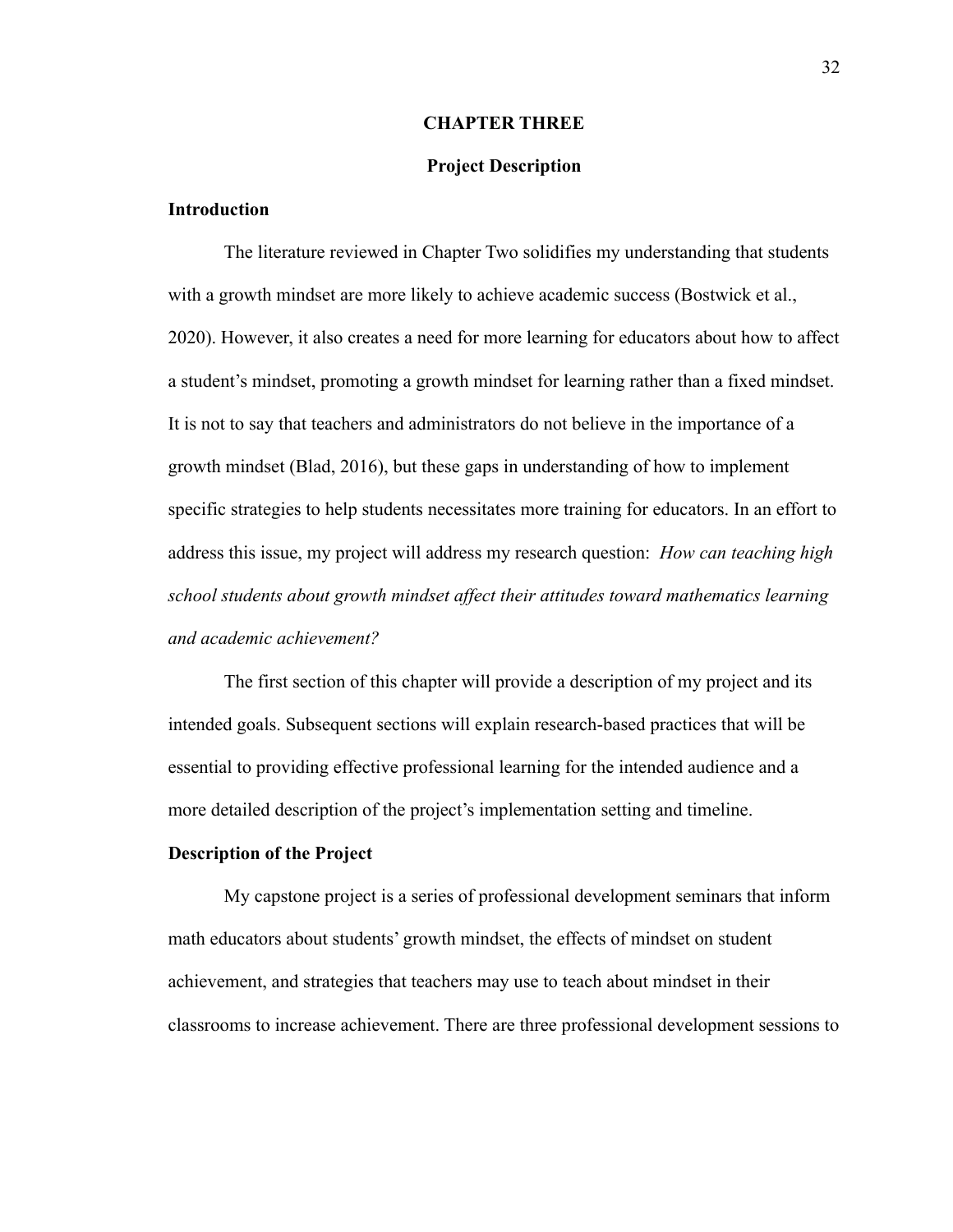learn about the topics, understand strategies, create a plan for implementation in classrooms, and reflect upon execution of these plans.

Throughout my literature review in Chapter Two, I focus on student learning, but also the adult or educator role in a student's growth mindset and achievement (Bostwick et al., 2020; Mueller & Dweck, 1998). By bridging the research in Chapters Two and Three, I am able to make connections for and with teachers between student mindset, student achievement, and specific strategies teachers may use to cultivate that mindset in their classrooms. Included in the research in this chapter will be information about adult learner theories (Jackson, 2009) and best practices in professional development (Felder et al., 2011) to create an effective professional development capstone project.

## *Adult Learner Theory*

Classroom educators can be experts on how children develop and learn, but they themselves are also students in professional development learning seminars. From personal experience, the collective extent of knowledge, experience, and expertise rises in a room of educators when discussing education. However, there are research theories about adult learning that explain how knowledge and understanding is developed in adult learners. This can affect how educators interpret new learning and are able to apply it to their practices. Merriam et al. (2007) outline five learning theories or "orientations" to learning held by adult learners: behaviorist, humanist, cognitivist, social cognitivist, and constructivist. In these theories, respectively, learning is affected by the environment in which a person learns, how people are motivated to grow as learners, the meaning behind educational experiences, a learner's relationship and response to those teaching them, or a combination of individual interpretation of new learning with social interactions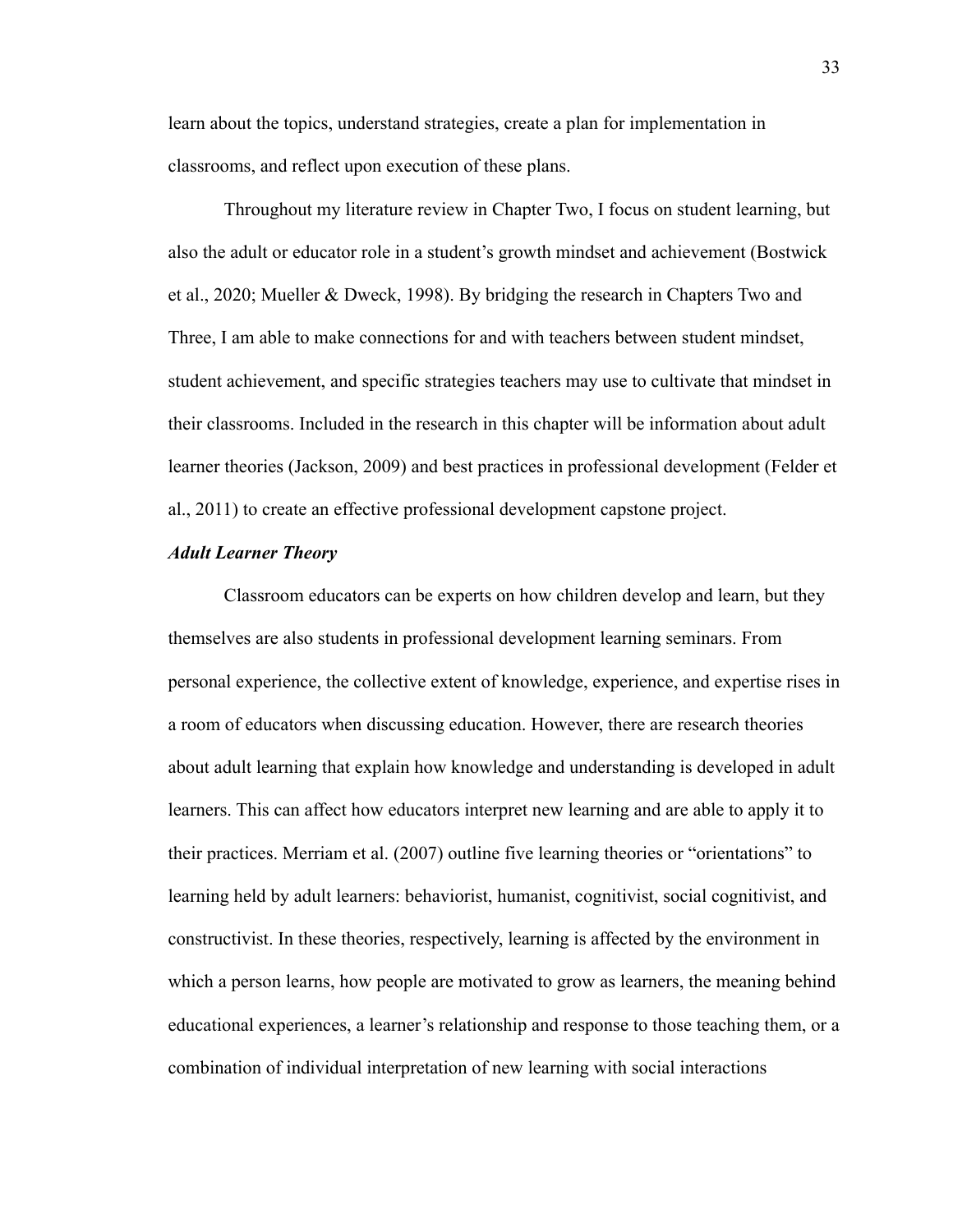(Jackson, 2009). While designing a professional development seminar that meets the needs of all of these approaches may be unrealistic, it is important to create opportunities for my audience to be able to make sense of new learning in the context of their classrooms (Cox, 2015).

Knowles et al. (2011) use the constructivist approach to adult learning to describe six characteristics of adult learners that impact how they may approach learning. Cox (2015) summarizes these characteristics as:

- They need to know.
- Adults are self-directed.
- Adults have an abundance of prior life and work experience.
- Adults learn when they are ready and when they have a need to learn.
- Adults are life-centered in the orientation to learning.
- Adults can respond to external motivators, but for the most part they are internally motivated. (pp. 29-30)

In the professional development sessions, I use these characteristics to create opportunities for learning for my participants that adds to their experience and expertise rather than taking away from or detracting from the opportunity to learn and apply new knowledge.

## **Goals of the Professional Learning Sessions**

The first session is dedicated to identifying the need for an instructional shift in teaching and learning in our classrooms as it relates to mindset. This session will include opportunities for reflections from staff about their mindsets and perceived mindsets of their students. Questions for reflection may include: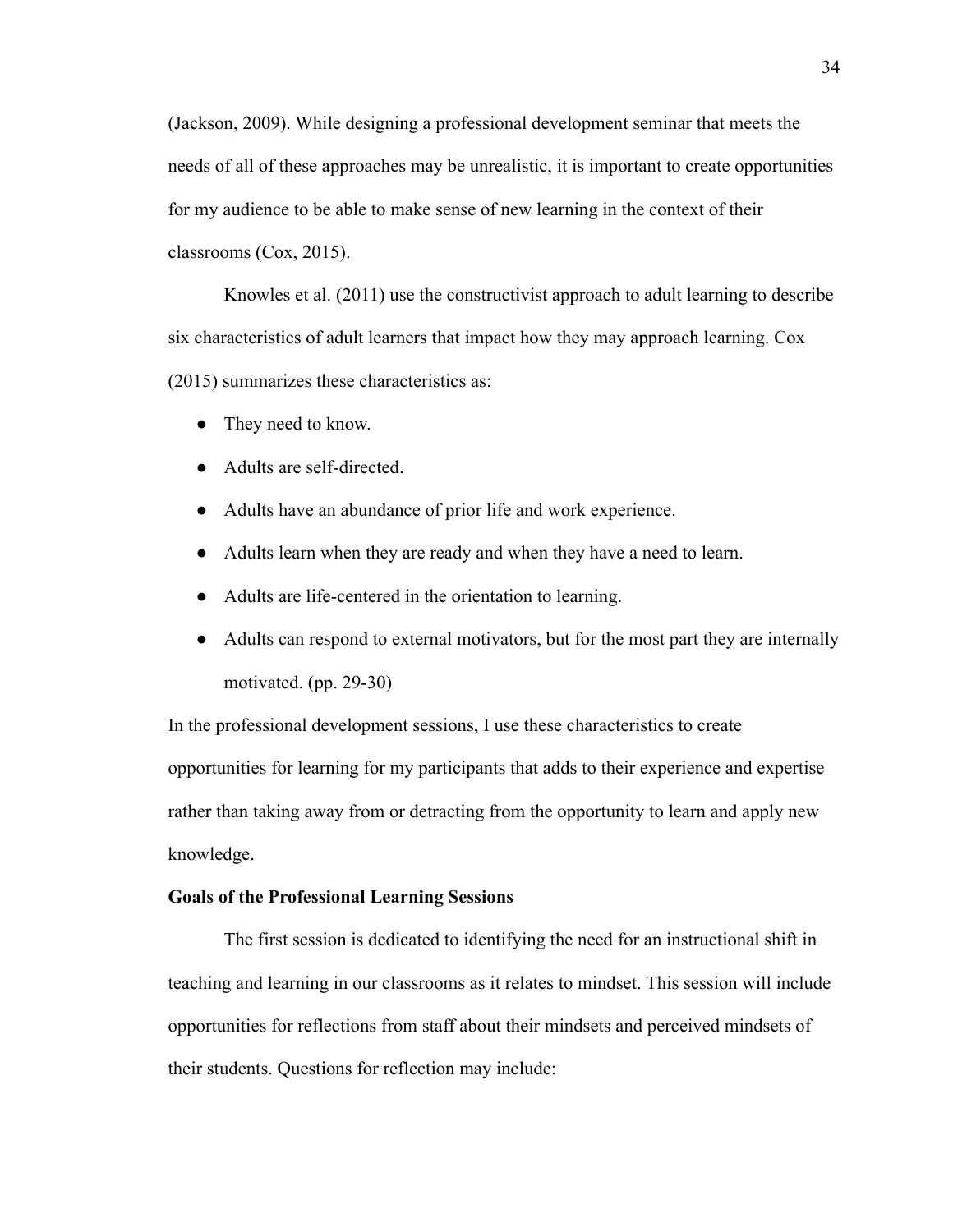- How does your mindset affect how you approach certain tasks in your personal life?
- How does your mindset affect how you approach teaching and learning mathematics?
- How might your students' mindsets affect their mathematics learning?
- How do you discuss mindset in your classroom teaching?

This session includes definitions of fixed and growth mindsets (Dweck, 2006), the neuroscience behind growth mindset, and examples of its effect on student learning and achievement (Blackwell et al., 2007) to establish a need for more learning (Cox, 2015) and continued reflection.

The second of these sessions is dedicated to sharing with participants teaching and learning strategies in secondary mathematics education that can improve student mindset. These theories and practices include teaching the value of failing well (King, 2013; Robinson, 2017), the use of low-floor high-ceiling tasks to help all students see success (Kachwalla, 2021), the language teachers use to relay a growth mindset to students (Lee, 2009), and the importance of purposeful reflection for students about their learning (Suh et al., 2011). As a part of this session, teachers devise a plan of implementation for some or all of these strategies in their classrooms. They will be able to work with colleagues that teach the same grade level or course to discuss approaches for teaching and reframing student mindset in the coming weeks.

Shorter, more frequent professional development sessions will take place to ask participants to reflect with colleagues about the progress they see in their own and their students' mindsets. These conversations may include discussions of these questions: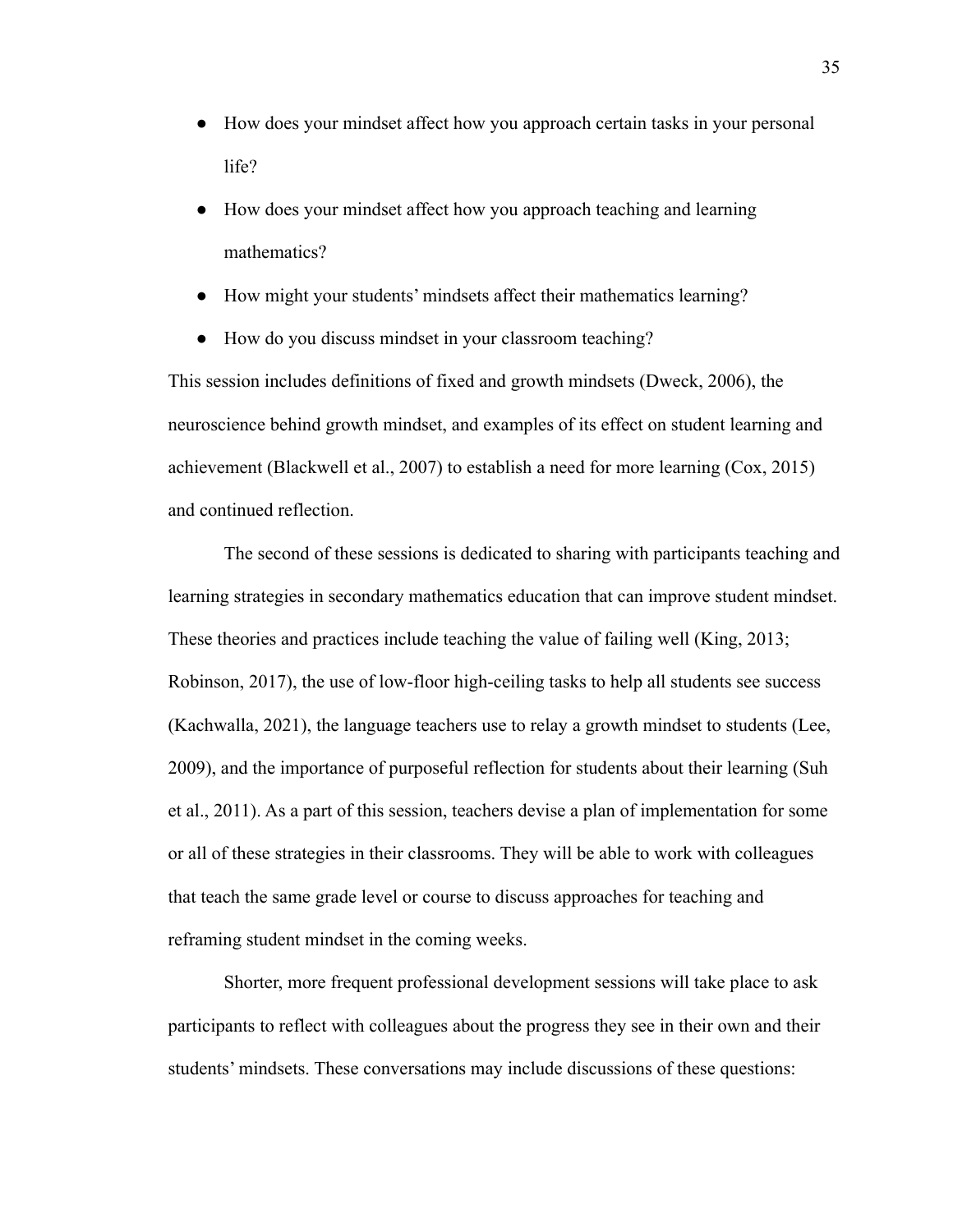- What strategies have you tried to implement in your classroom to improve student mindset?
- What might you change in the next week or month to improve student mindset?
- Review an upcoming assessment or learning activity. How might you incorporate intentional reflection into this learning experience?
- How have you or might you include other stakeholders in your journey to improve student mindset?

The last of the longer professional learning sessions is dedicated to celebrating successes, reflecting on challenges in implementing learned strategies, and looking forward to new ideas for the coming school year to encourage a growth mindset. This session includes an overview of the first two sessions, but will be largely discussion-based to share and hear the scope of learning that took place over the school year to identify how *teaching high school students about growth mindset affects their attitudes toward mathematics learning and academic achievement.*

## *Setting and Audience*

The professional learning sessions will take place in a school district in a suburb of Minneapolis that enrolls about 3,000 students. The primary participants will be approximately 20 math teachers and content coaches of grades 5-12 from the district's middle school, high school, and alternative learning center. Other participants may include curriculum coordinators and administrators from all schools. These individuals will take part in the professional development sessions throughout the year.

It is important to note the student population these educators serve. In the district, almost 12% of students are English Language Learners, about 14% of students receive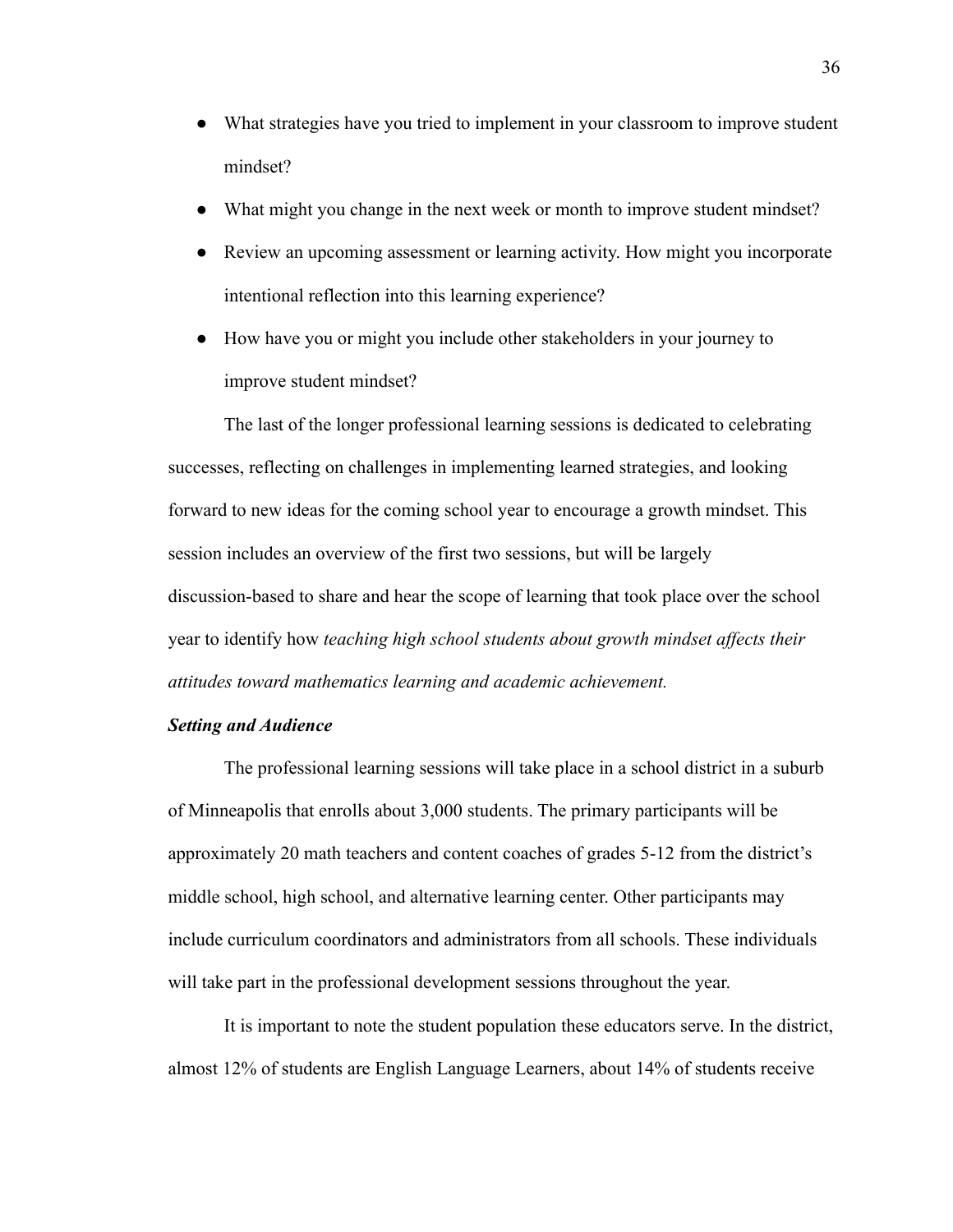special education services, close to 60% of students are eligible for free or reduced lunch prices, and 1% of students are homeless or unhoused. While these are factors that classroom educators cannot control, they do play an important role in how teachers may approach learning and new strategies with their students (Elliot, 2015; Hollie et al., 2015; Seo & Lee, 2021).

## *Timeline*

The first of the professional development sessions will take place before the start of the school year, during a week of training and professional development for all teachers. The first training will be an hour long. There will be two other longer professional development sessions throughout the year on designated non-student contact days, one in November and one in February. These sessions will be 2 hours long and 1 hour long, respectively. Shorter meetings throughout the year will take place before or after school, lasting about 30 minutes, to reflect on the goals of the previous session. While more time dedicated to this new learning in a larger group would be appropriate, once-monthly meetings in subject groups and grade-level teams will allow for adequate reflection with colleagues among participants.

#### **Summary**

In Chapter Three, I reviewed the information gathered from research in Chapter Two about growth mindset, student achievement, and teaching strategies for secondary learners as they relate to the professional development sessions created for this capstone. It is the purpose of the project described in this chapter to effectively relay an understanding of fixed and growth mindset to math educators so that they may also teach these critical understandings to students to answer the question: *How can teaching high*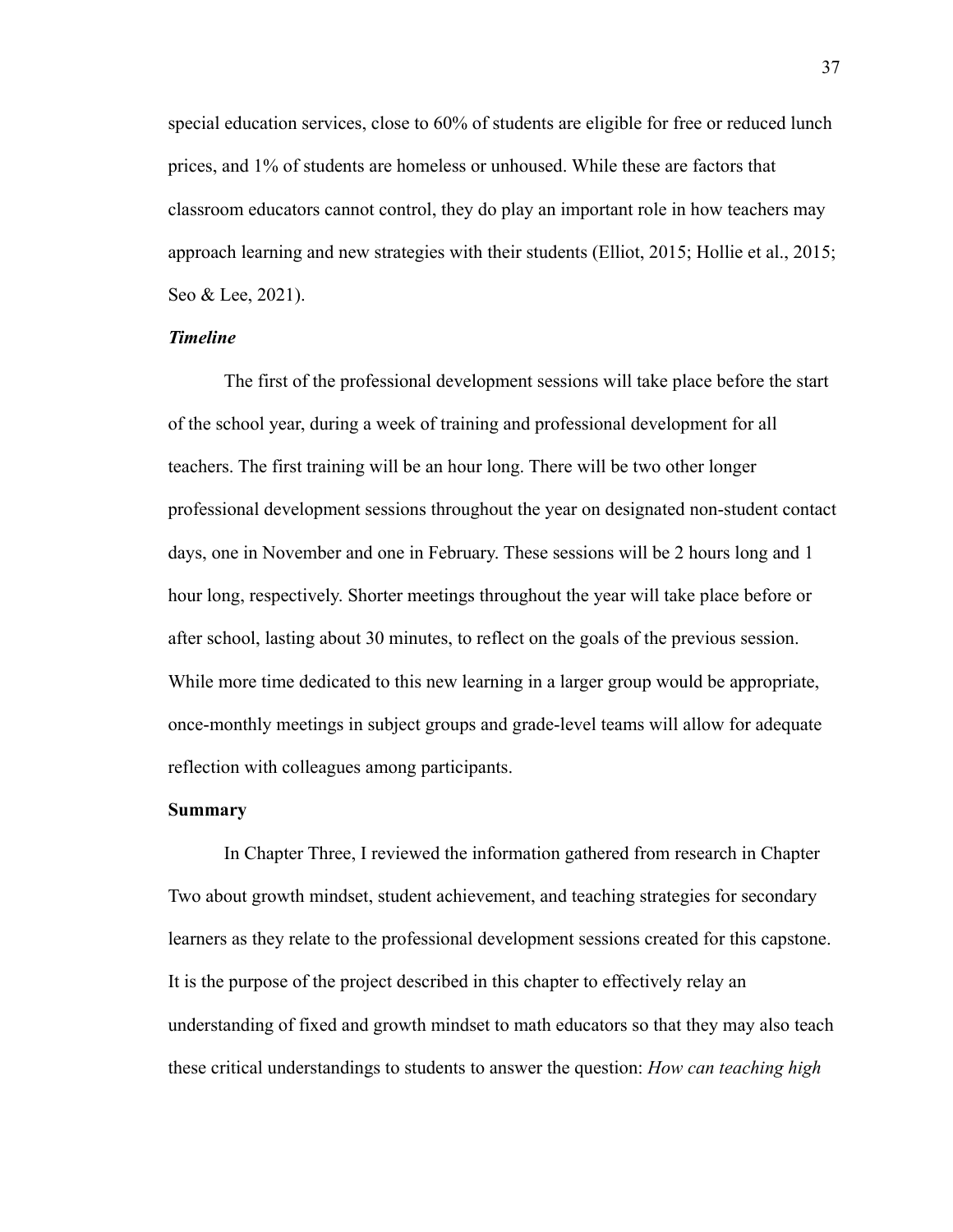*school students about growth mindset affect their attitudes toward mathematics learning and academic achievement?* Educators attending these professional development sessions will learn strategies to engage students in a growth mindset in a secondary mathematics classroom and have the opportunity to plan and reflect with colleagues about the implementation and success of these strategies.

I also researched the critical components related to adult learning and effective professional development for educators. The intended audience, timeline, and structure of the professional development for my project was also discussed.

In Chapter Four, I discuss significant learning from my research, implications for my project, and limitations for this capstone. I also draw conclusions related to student mindset and achievement that stem from the implementation of my capstone, including celebrations and challenges.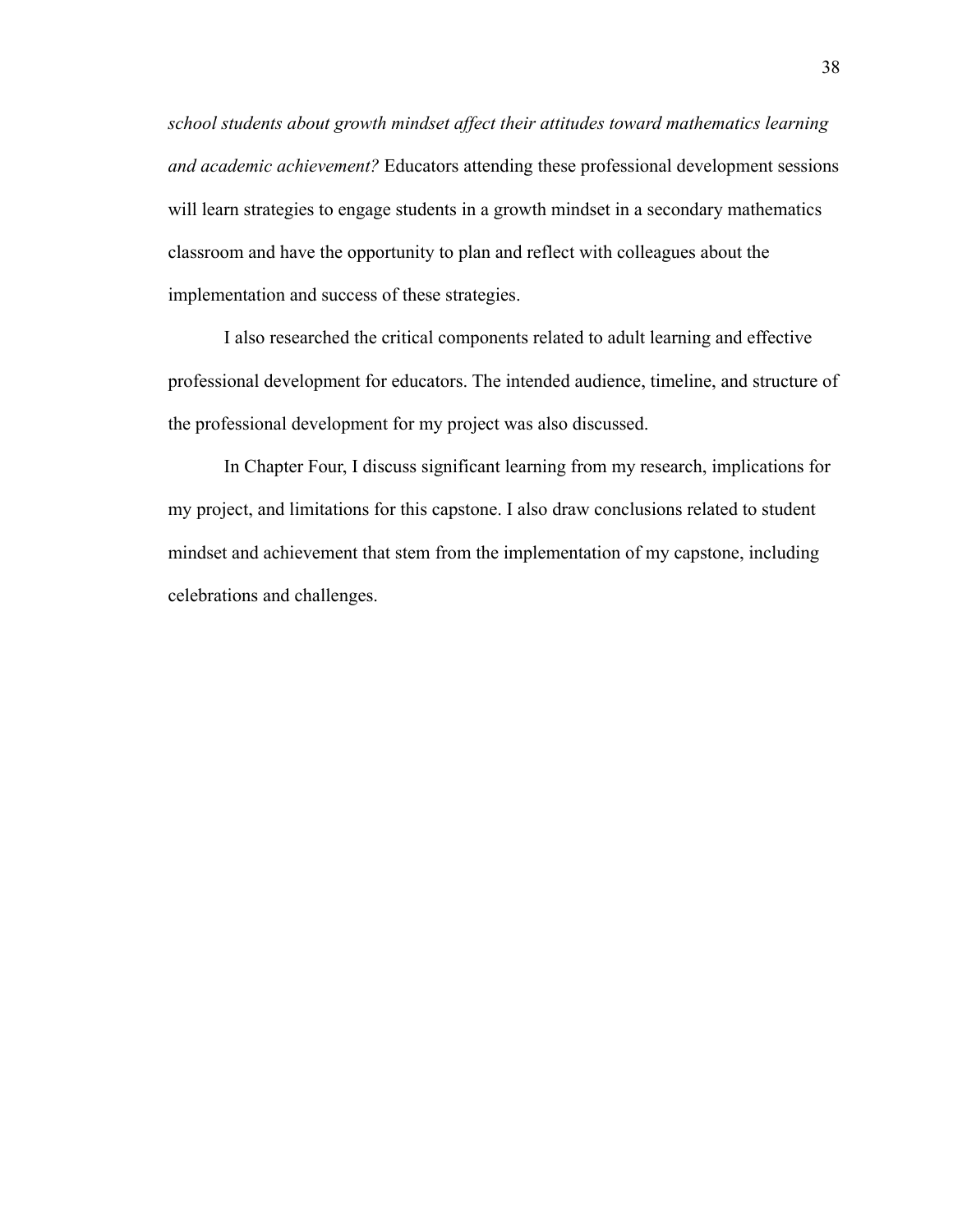#### **CHAPTER FOUR**

#### **Conclusion**

## **Introduction**

The purpose of this capstone project was to explore the question: *How can teaching high school students about growth mindset affect their attitudes toward mathematics learning and academic achievement?* As a high school mathematics teacher, I am called to help students reach their fullest potential as learners of mathematics. However, negative attitudes towards mathematics, whether they be intrinsic or extrinsic, impact how students feel about and in turn achieve in my classroom.

In the first chapter, I shared how my experiences as a math student brought out frustrations that diminished my confidence, but I learned strategies that helped me persist enough to find success. I also reflected on my conversations and observations of my own students whose mindset can set them back; they are discouraged because they see failure as an end to learning instead of as a way forward to new ideas. I wondered if teaching with a growth mindset to my students could affect their beliefs about mathematics learning and their achievement. I felt that the best way to ensure that all students would benefit from the development of a growth mindset, is through their trusted teachers. This is the reason I sought to create a series of professional development sessions for mathematics teachers, instructional coaches, and administrators to learn about growth mindset, its implications for learning, and strategies for educators to encourage a growth mindset in their students.

In this chapter, I will share significant research and major learnings from writing this paper and creating my project, limitations of the project in its current form,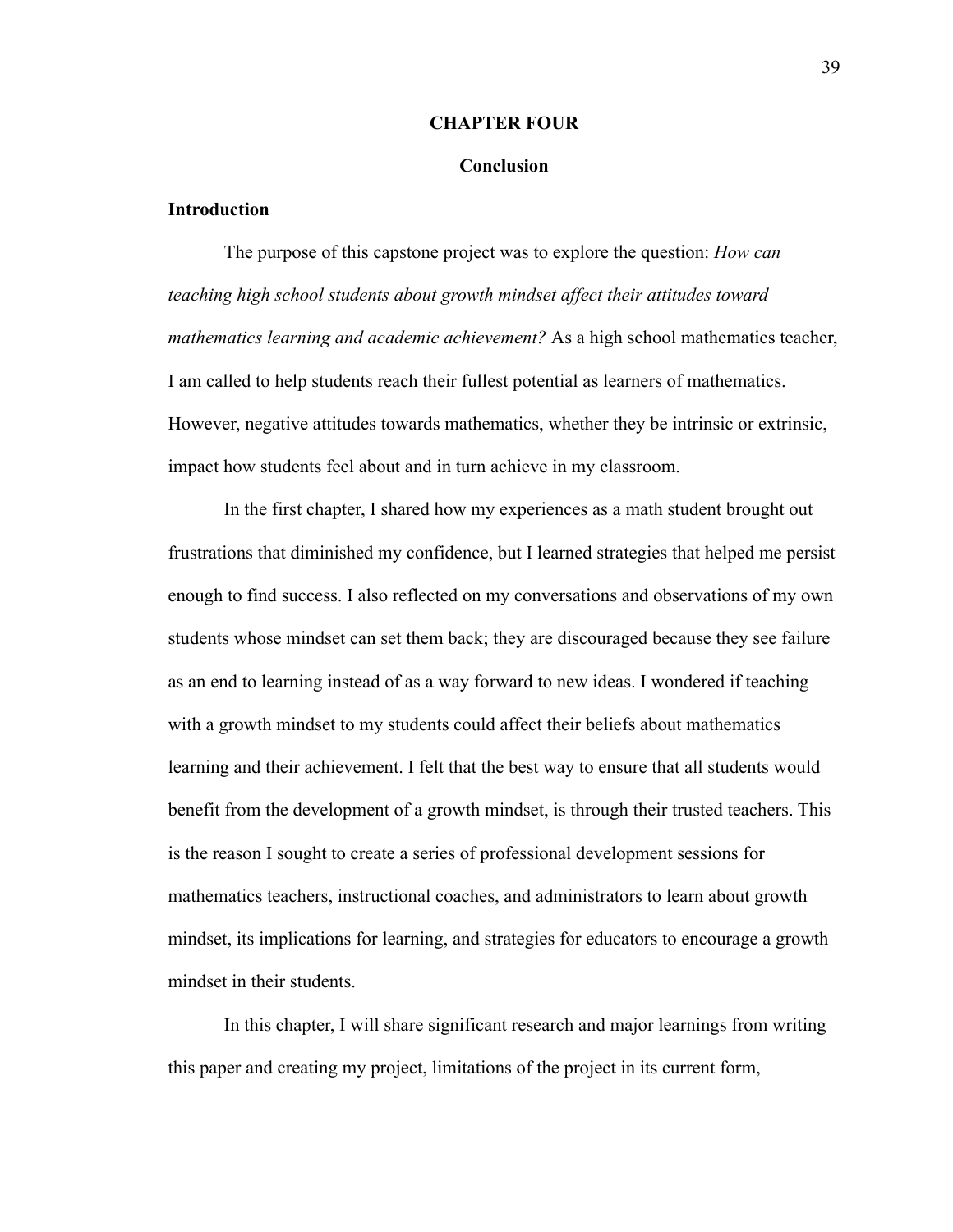implications for future iterations of this project, and the benefits of sharing this project with other professionals.

## **Significant Research and Major Learnings**

As I began looking for research to understand growth mindset in education, I thought there would be ample literature about how teaching growth mindset affects the learning and success of students academically. I found quite a few studies that concluded that growth mindset and student achievement are positively correlated (Alan et al., 2019; Bettinger et al., 2018; Outes-León et al., 2020; Yeager et al., 2019). This helped me solidify my understanding that a growth mindset could be beneficial to student achievement. However, simply knowing that a growth mindset can benefit my students was not enough to develop my project. There must be a connection between knowing that a growth mindset is valuable and creating that value in our classrooms.

It was important to me to understand how a student's mindset related to learning is developed and changed, specifically if educators would have the power to help students change their mindset. From Haimovitz and Dweck (2016), I concluded that the least effective avenue for helping students develop a growth mindset would be through understanding the mindset of their parents or educators. The mindset of students is not predicated on the mindset of these adults, but educators can teach students to help them develop a growth mindset and reach success.

I focused my attention on aspects of teaching and learning that affect a students mindset. I found some of the most compelling literature in this area related to the definitions of success for young learners. I had heard of standards-based grading, but achievement goal theory opened my eyes to how educators can set standards and goals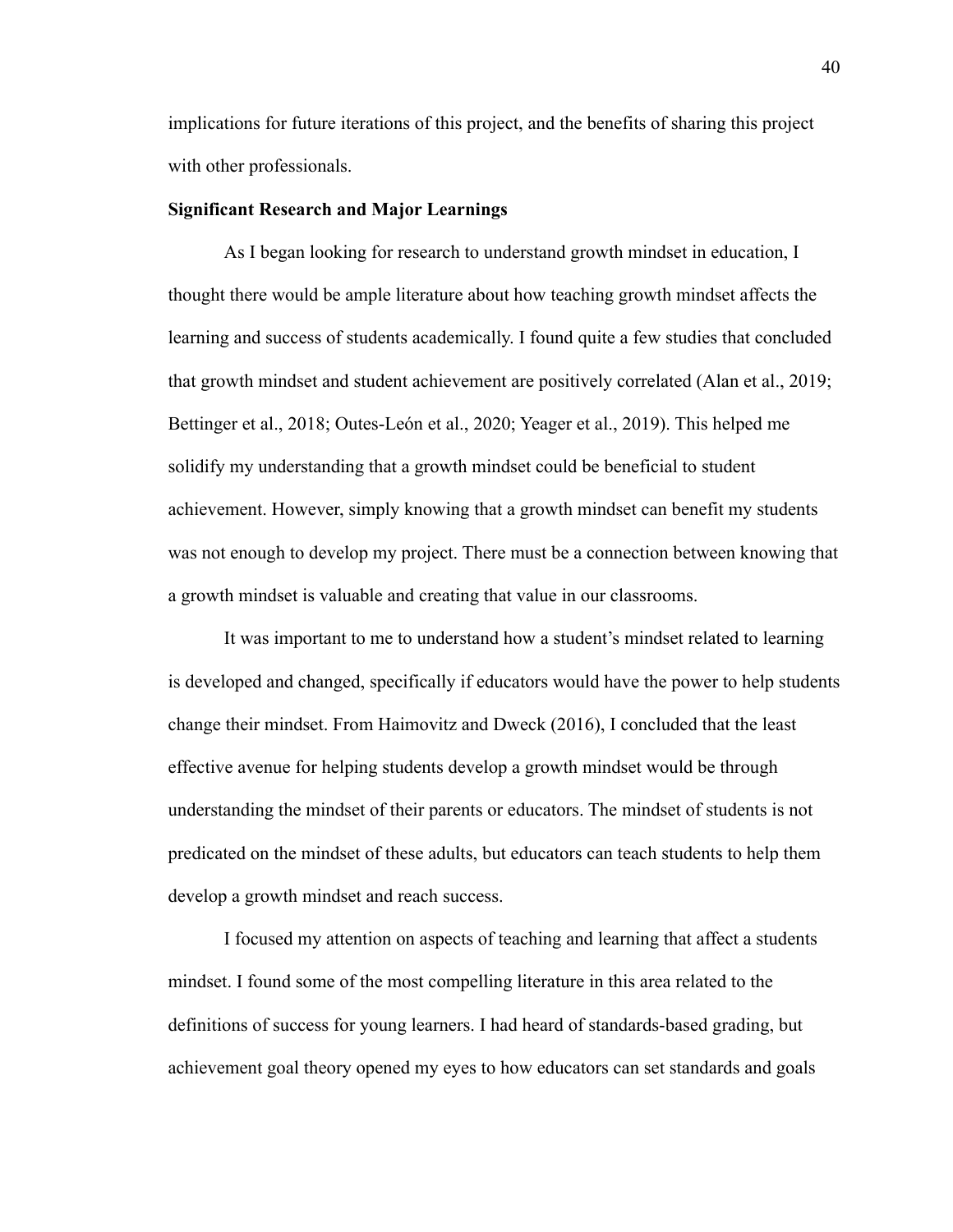for learning that are well-intentioned but may actually contribute to a fixed mindset (Nesbit, 2005; Senko & Hulleman, 2013). If educators can create environments that emphasize and encourage a mastery-approach to learning, they may be successful in establishing a growth mindset in their students.

This learning for me was strengthened by Elliot (2015) and D'Ambrosio et al. (2013) who suggested that a focus on performance goals only further exacerbates the perception that underperforming students, typically those in minority demographics, are unable to achieve. Educational outcomes that anchor themselves on performance goals create narratives that groups of students are destined to need intervention or remediation when, in fact, there are other factors that contribute to lower performance on standardized assessments. More specifically, a student's self-image and perceived ability in certain circumstances related to stereotype threat or continued expectations of underperformance is at fault for reduced achievement (D'Ambrosia et al., 2013; Hoose n.d.; Seo & Lee, 2021).

The first half of my literature review helped me understand that mindset is important to student learning, but I needed to find research that would help me connect this learning to actual classroom practices. The most meaningful literature for the basis of my project came from practical applications for teaching students to *fail well* (King, 2009) and to be open to learning mathematics with reflection and performance tasks that allowed multiple entry points for students (Kachwalla, 2021; Suh et al., 2011).

These teaching and learning strategies are what drove the development of my final project. I thought about what I would want my participants to know and be able to do as a result of completing the professional development sessions. If the goal is to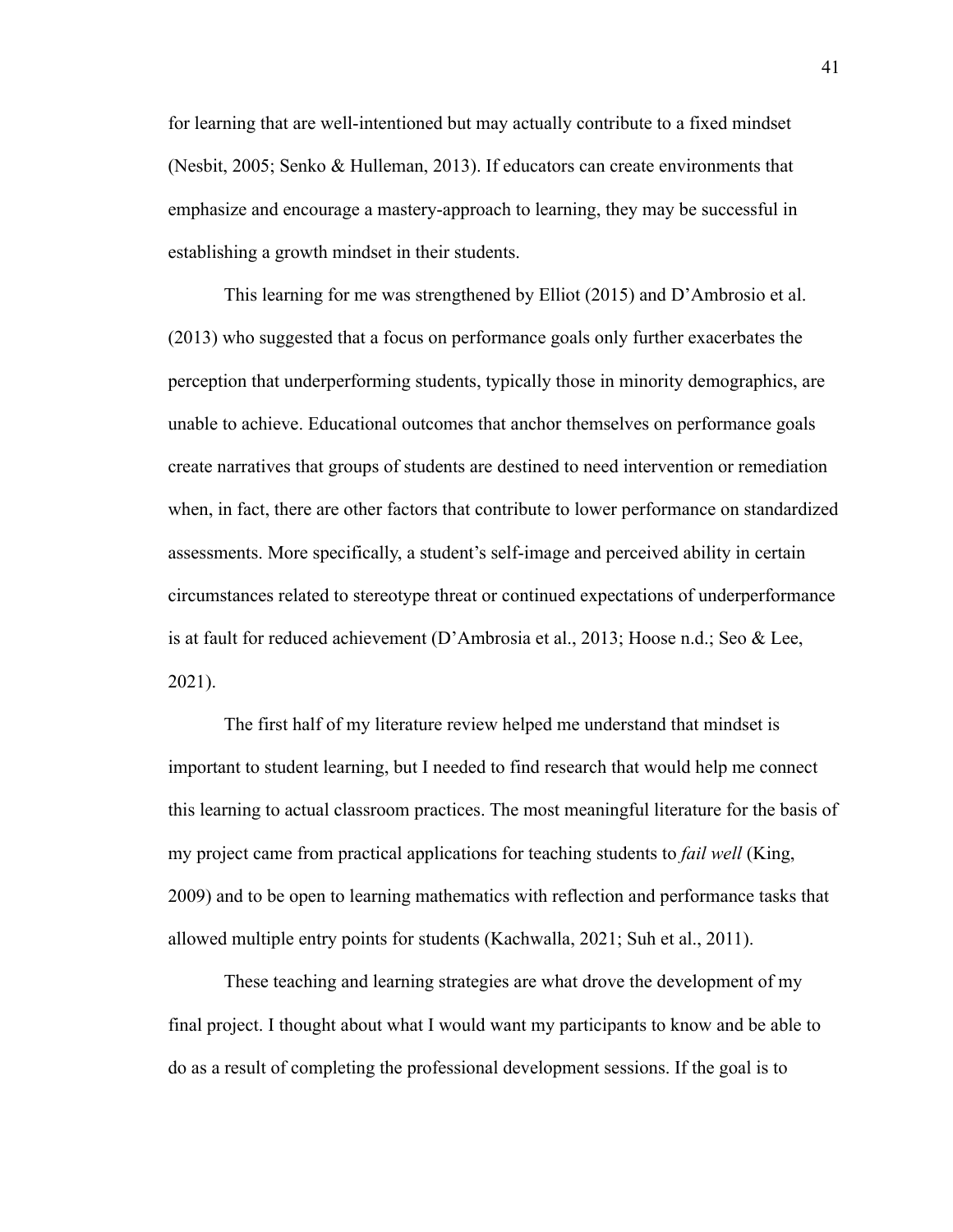increase student achievement through a growth mindset, how can the educators in my district accomplish that in their classrooms? What do they have the power to control and change to make a positive impact on student learning and achievement?

From researching best practices for professional learning, I knew that I needed to create a space where participants would be able to make sense of new learning in the context of their own classrooms (Cox, 2015). This is why the opportunity to reflect on their current practices was so vital to the success of the project. From these sessions, participants will take away new learning and understanding, but they will also be able to use their experiences to apply what they have learned (Cox, 2015; Knowles et al., 2011). In this way, the organization of the project and professional development sessions models the development of a growth mindset; participants will be focused on improvement and learning rather than meeting arbitrary performance goals.

The literature review grounded me in research to create a project that would build upon the expertise of my colleagues, not take away from it. It also helped me learn the connection between academic research and practical application; this marriage is critical to move forward with evidence-based best practices that help students achieve and answered the question: *How can teaching high school students about growth mindset affect their attitudes toward mathematics learning and academic achievement?*

#### **Limitations of the Project**

Developing a student's growth mindset through classroom teaching and learning is possible; it is also beneficial to their achievement in mathematics. However, classroom educators are limited by their time and resources to do so. While this project aims to create a space for reflection and planning of one performance task to encourage growth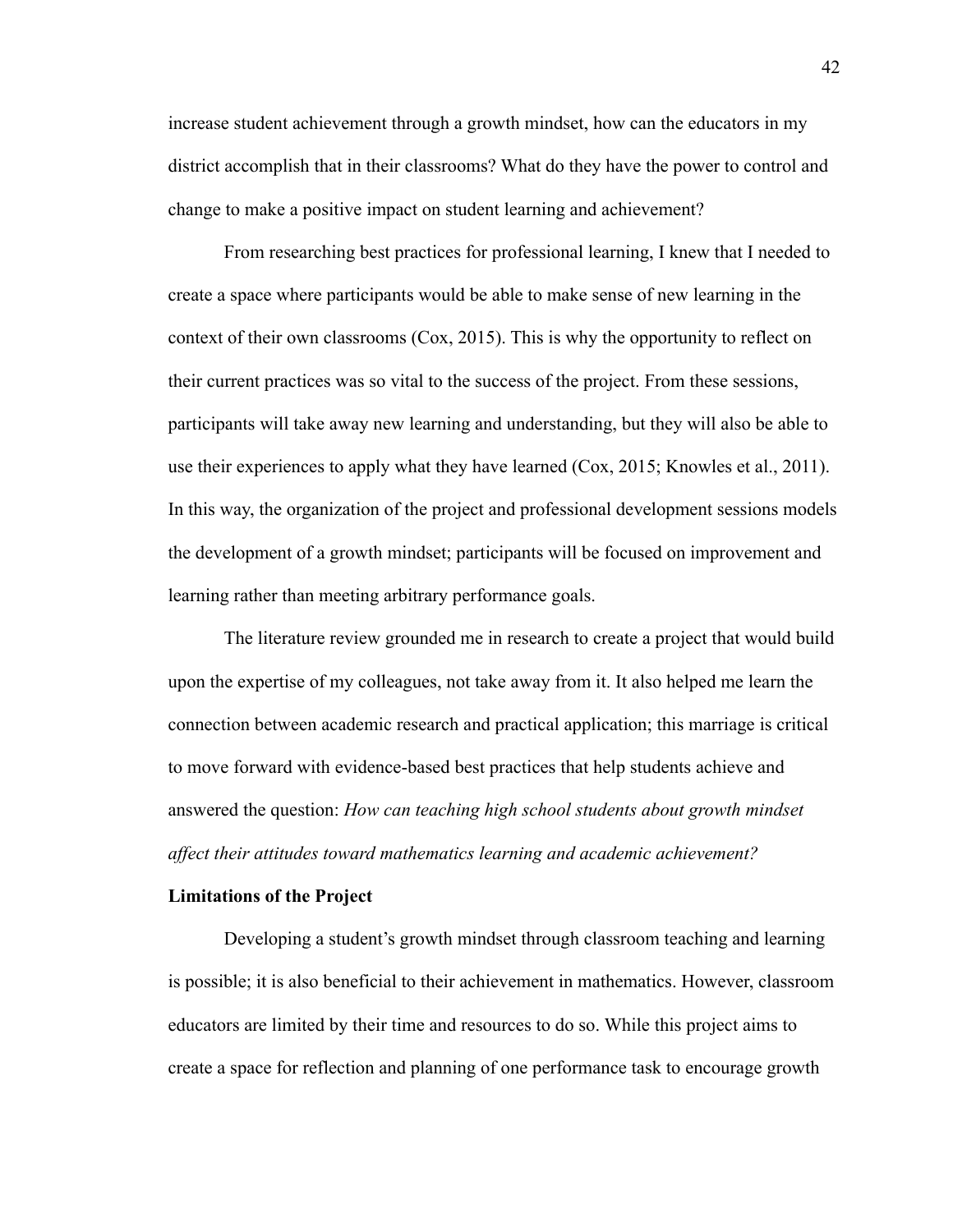mindset, a single assignment for students will not create the necessary culture of learning to develop a growth mindset. In its current form, the series of professional development sessions are effective in helping educators learn how to teach with a growth mindset through a variety of strategies, but it does not allow for the building or redevelopment of a year-long curriculum that may need significant overhaul to accomplish these goals.

There are also a number of strategies and professional programs that could encourage a growth mindset in mathematics that were not mentioned in the project. While this was intentional to build upon the established work of the participants and avoid adding another required teaching tool, some participants may find programs that offer guided lessons to be beneficial.

Similarly, the project is designed for secondary mathematics teachers, instructional coaches, and administrators, but these individuals are not the only teachers of mathematics. Support staff or elementary educators may also be interested in learning about these strategies to help their students be more successful in mathematics learning.

Lastly, the literature review and project touch on the science and research behind the fixed and growth mindset. However, limited time is dedicated to explaining these details to participants in the project presentation. For some participant groups, it may be necessary to share more scientific research and numerical data to establish the need for these types of teaching strategies in classrooms.

## **Future Projects**

This project provides an opportunity for educators to learn about growth and fixed mindsets, understand the effect of a growth mindset on mathematics learning, establish a culture in their classroom that encourages a growth mindset, and develop classroom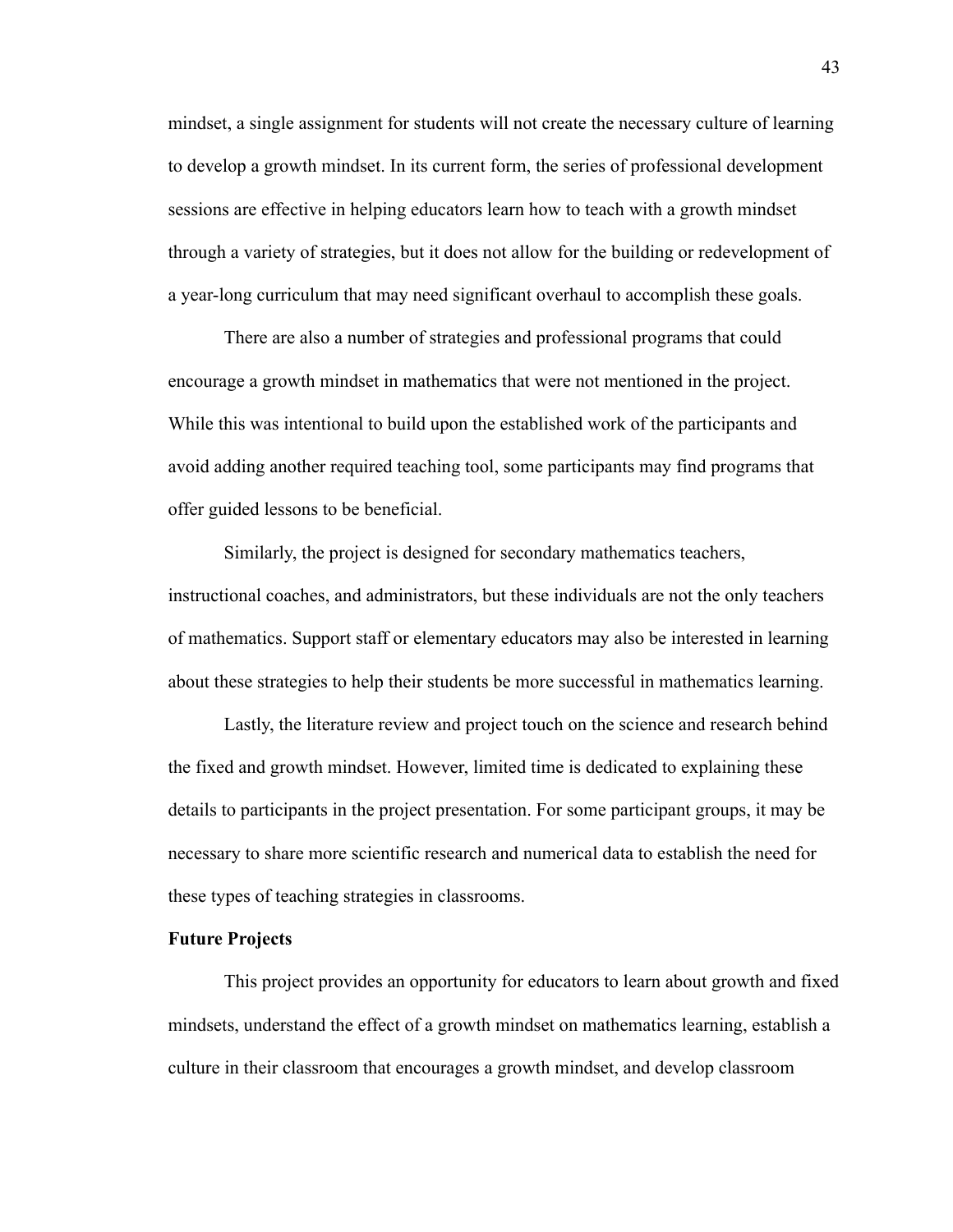resources that will help them do so. However, it may be important for future projects to collect data on the level of success that these strategies have on student learning. It may be possible to collect data on particular strategies, like purposeful reflection or low-floor high-ceiling tasks, and how they lead to improved student achievement. It would also follow that research on the actual development of students' growth mindset may give insights to their achievement. A pre- and post-assessment of a student's mindset, much like the one given to the participants in the project, could be used as a measurement tool of student mindset.

Other projects may aim to research the relationship between growth mindset and stakeholders other than classroom teachers and administrators. This may take the form of a series of community learning and listening sessions for support staff, community experts, or parents and guardians.

#### **Benefits to the Profession**

With this project, I will be able to use my role as a mathematics teacher and mathematics instructional coach to impart knowledge and expertise onto already established professionals that does not diminish the work they already do in their classrooms, but enhances it. It has the potential to be adapted for all subject area educators, for support staff like paraeducators or community coordinators, and for learners in all grade levels.

The project and its intended audience, classroom teachers and administrators, validates the need for cohesive learning outcomes that can be supported by all levels of leadership. In order for any school initiative to be successful, there must be full support from these stakeholders to initiate and follow through with effective implementation.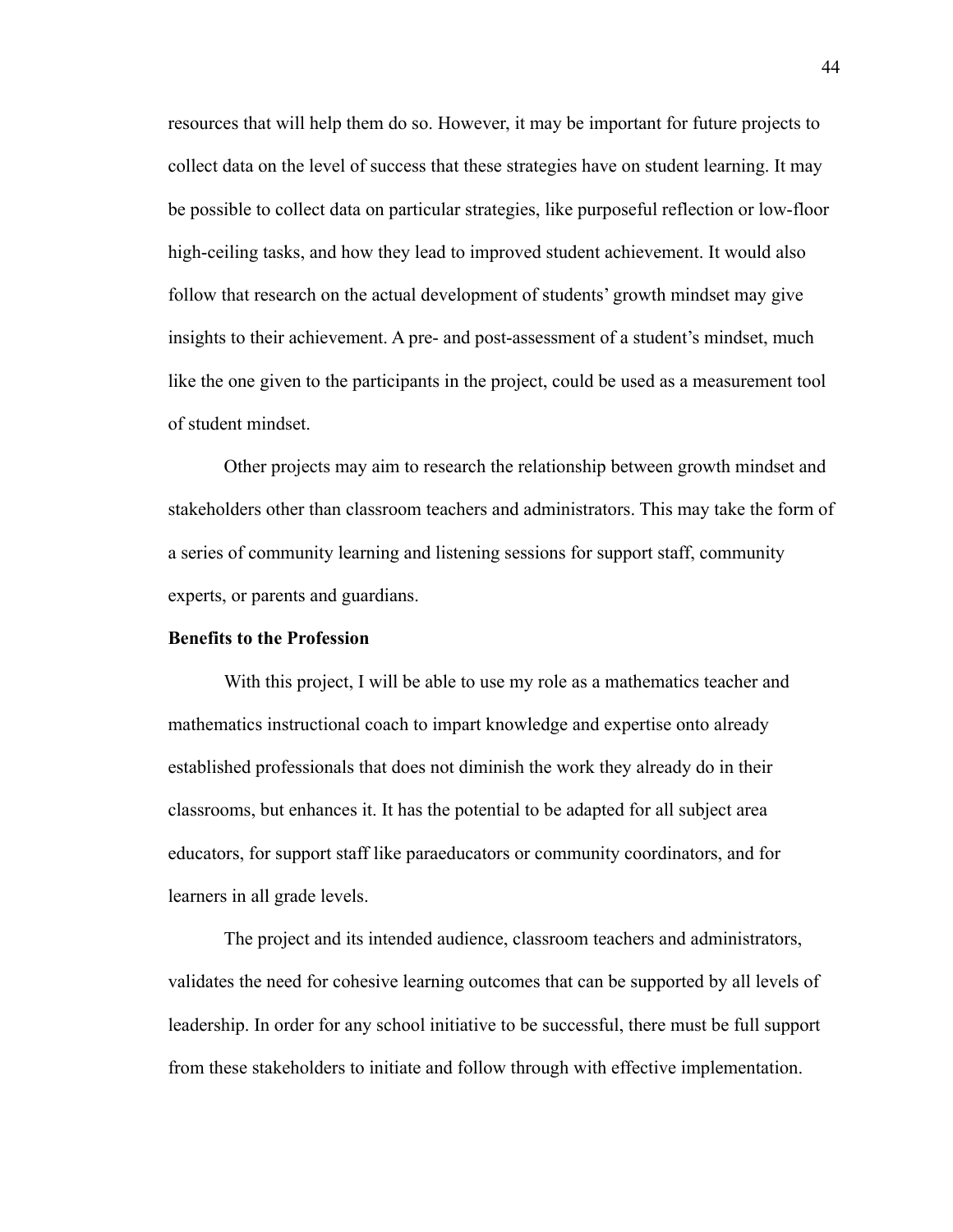## **Summary**

In this chapter I summarized and explained in more detail essential components of research from my literature review. I reflected on how this literature informed my understanding of growth mindset and student learning and the development of my capstone project. I discussed the limitations of the project and ideas for future projects related to my research topics. I also shared how the series of professional development sessions as they are designed will benefit participants and the teaching profession.

At the core of my role as an educator is student success. I have learned that if I can share what I have learned from research with my colleagues to create opportunities for more students to achieve, then I will have been successful in creating this project.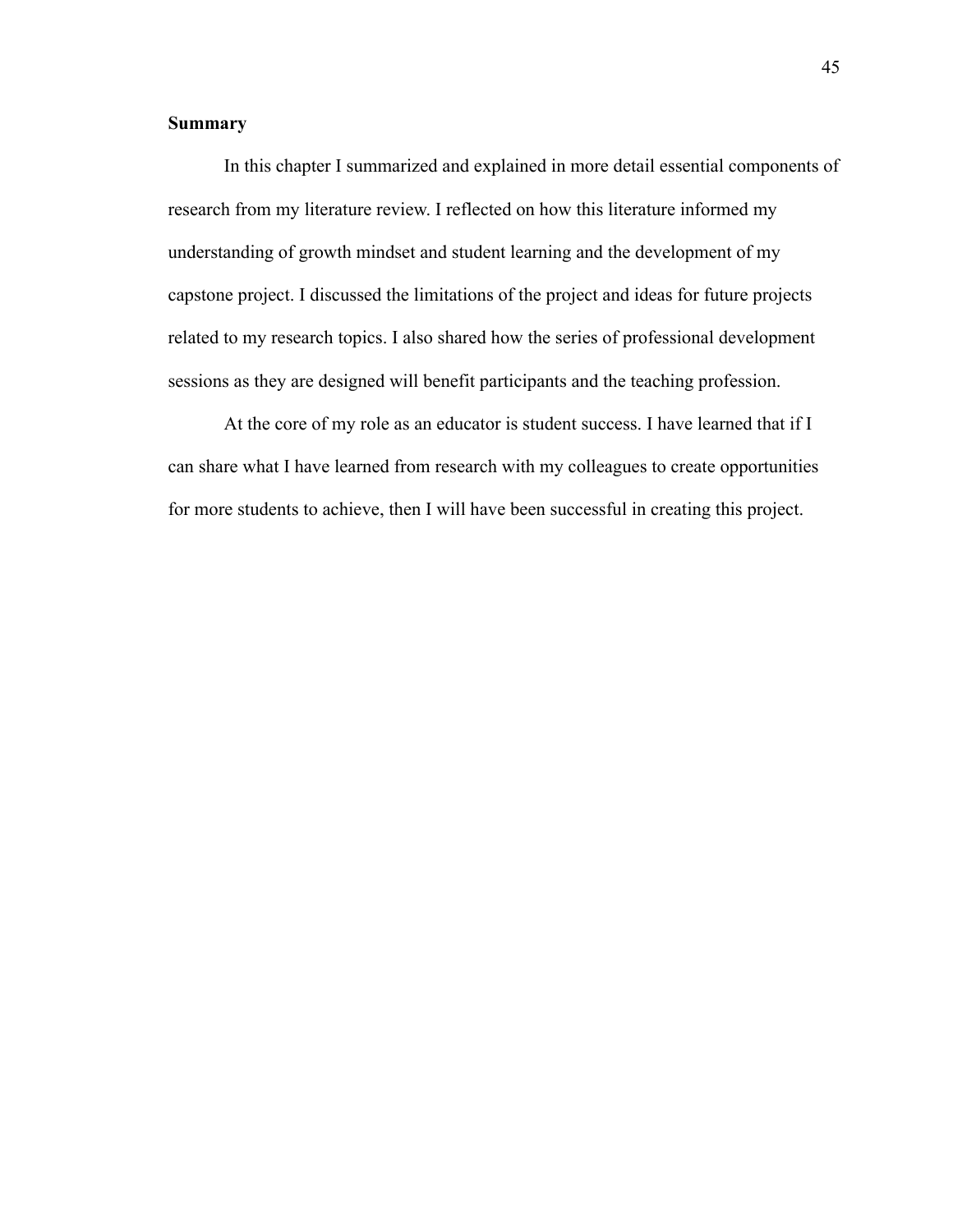#### **REFERENCES**

- Alan, A., Boneva, T., & Ertac., S. (2019). Ever failed, try again, succeed better: Results from a randomized educational intervention on grit. *The Quarterly Journal of Economics*, *134*(3), 1121-1162.
- Bernstein, C. (2019). A look at the origins, current state, and future of STEM: Education has been transformed due to this acronym. *ECN: Electronic Component News*, *63*(1), 48.
- Bettinger, E., Ludvigsen, S., Rege, M., Solli, I. F., & Yeager, D. (2018). Increasing perseverance in math: Evidence from a field experiment in Norway. *Journal of Economic Behavior & Organization*, *146*(C), 1-15. https://doi.org/10.1016/j.jebo.2017.11.032
- Blackwell, L., Trzesniewski, K., & Dweck, C. S. (2007). Implicit theories of intelligence predict achievement across an adolescent transition: A longitudinal study and an intervention. *Child Development, 78*, 246–263. https://doi.org/10.1111/j.1467-8624.2007.00995.x
- Blad, E. (2016). Teachers seize on "growth mindset," but classroom practice lags. *Education Week*, *36*(5), 1–11.
- Bostwick, K. C. P., Collie, R. J., Martin, A. J., & Durksen, T. L. (2020). Teacher, classroom, and student growth orientation in mathematics: A multilevel examination of growth goals, growth mindset, engagement, and achievement. *Teaching & Teacher Education*, *94*. https://doi-org./10.1016/j.tate.2020.103100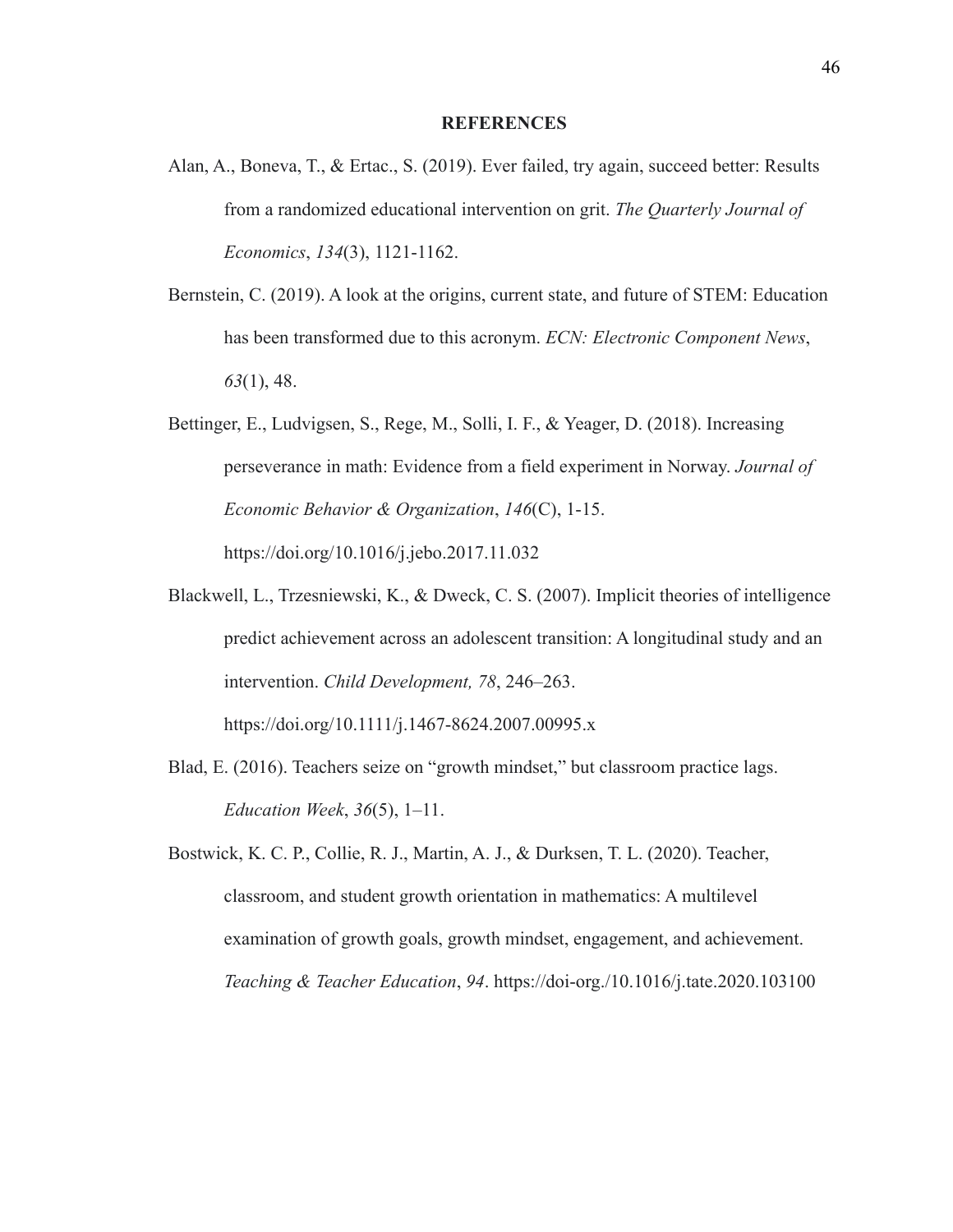- Cox, E. (2015). Coaching and adult learning: Theory and practice. *New Directions for Adult & Continuing Education*, *2015*(148), 27–38. https://doi.org/10.1002/ace.20149
- D'Ambrosio, B., Martin, D. B., Frankenstein, M., Moschkovich, J., Gutiérrez, R., Taylor, E., Kastberg, S., & Barnes, D. (2013). Addressing racism. *Journal for Research in Mathematics Education*, *44*(1), 23–36. https://doi.org/10.5951/jresematheduc.44.1.0023
- Dweck, C. (2006). *Mindset: The new psychology of success*. Random House.
- Dweck, C. S. (2009). Mindsets: Developing talent through a growth mindset. *Olympic Coach Magazine*, *21*(1), 4–7.
- Eison, J. (1982). Educational and personal dimensions of learning- and grade-oriented students. *Psychological Reports, 51*, 867-870
- Elliott, S. N. (2015). Measuring opportunity to learn and achievement growth: Key research issues with implications for the effective education of all students. *Remedial & Special Education*, *36*(1), 58–64. https://doi.org/10.1177/0741932514551282
- Elliott, S. N. & Bartlett, B. J. (2016). Opportunity to learn. *Oxford Handbooks Online.* 10.1093/oxfordhb/9780199935291.013.70
- Felder, R. M., Brent, R., & Prince, M. J. (2011). Engineering instructional development: Programs, best practices, and recommendations. *Journal of Engineering Education*, *100*(1), 89–122.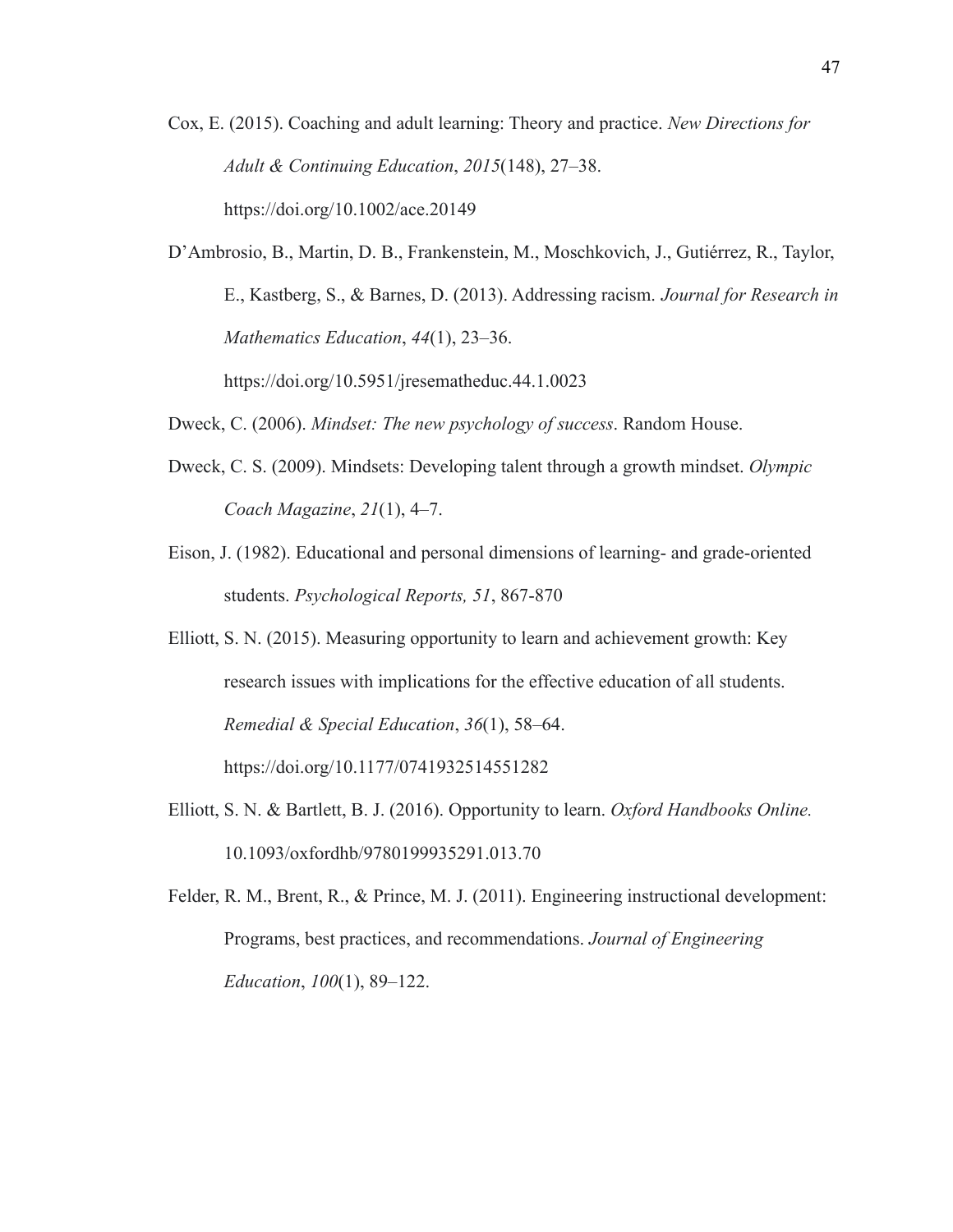- Forgasz, H., & Hill, J. (2013). Factors implicated in high mathematics achievement. *International Journal of Science & Mathematics Education*, *11*(2), 481–499. https://doi.org/10.1007/s10763-012-9348-x
- Frome, P. M., & Eccles, J. S. (1998). Parents' influence on children's achievement-related perceptions. *Journal of Personality and Social Psychology, 74*(2), 435–452. <https://doi.org/10.1037/0022-3514.74.2.435>
- Gottfried, M., Estrada, F., & Sublett, C. (2015). STEM education and sexual minority youth: Examining math and science coursetaking patterns among high school Students. *High School Journal*, *99*(1), 66–87. https://doi.org/10.1353/hsj.2015.0018
- Greene, B., Miller, R. B., Crowson, H. M., Duke, B. L., & Akey, K. L. (2004). Predicting high school students' cognitive engagement and achievement: Contributions of classroom perceptions and motivation. *Contemporary Educational Psychology, 29*(4), 462-482. https://doi.org/10.1016/j.cedpsych.2004.01.006.
- Gunderson, E. A., Gripshover, S. J., Romero, C., Dweck, C. S., Goldin-Meadow, S., & Levine, S. C. (2013). Parent praise to 1- to 3-year-olds predicts children's motivational frameworks 5 years later. *Child Development*, *84*, 1526–1541. https://doi.org/10.1111/cdev.12064.
- Haimovitz, K., & Dweck, C. S. (2016). What predicts children's fixed and growth intelligence mindsets? Not their parents' views of intelligence but their parents' views of failure. *Psychological Science*, *27*, 859–869. https://doi.org/10.1177/0956797616639727

Hollie, S., Davis, A., & Andrew, E. (2015). *Strategies for culturally and linguistically*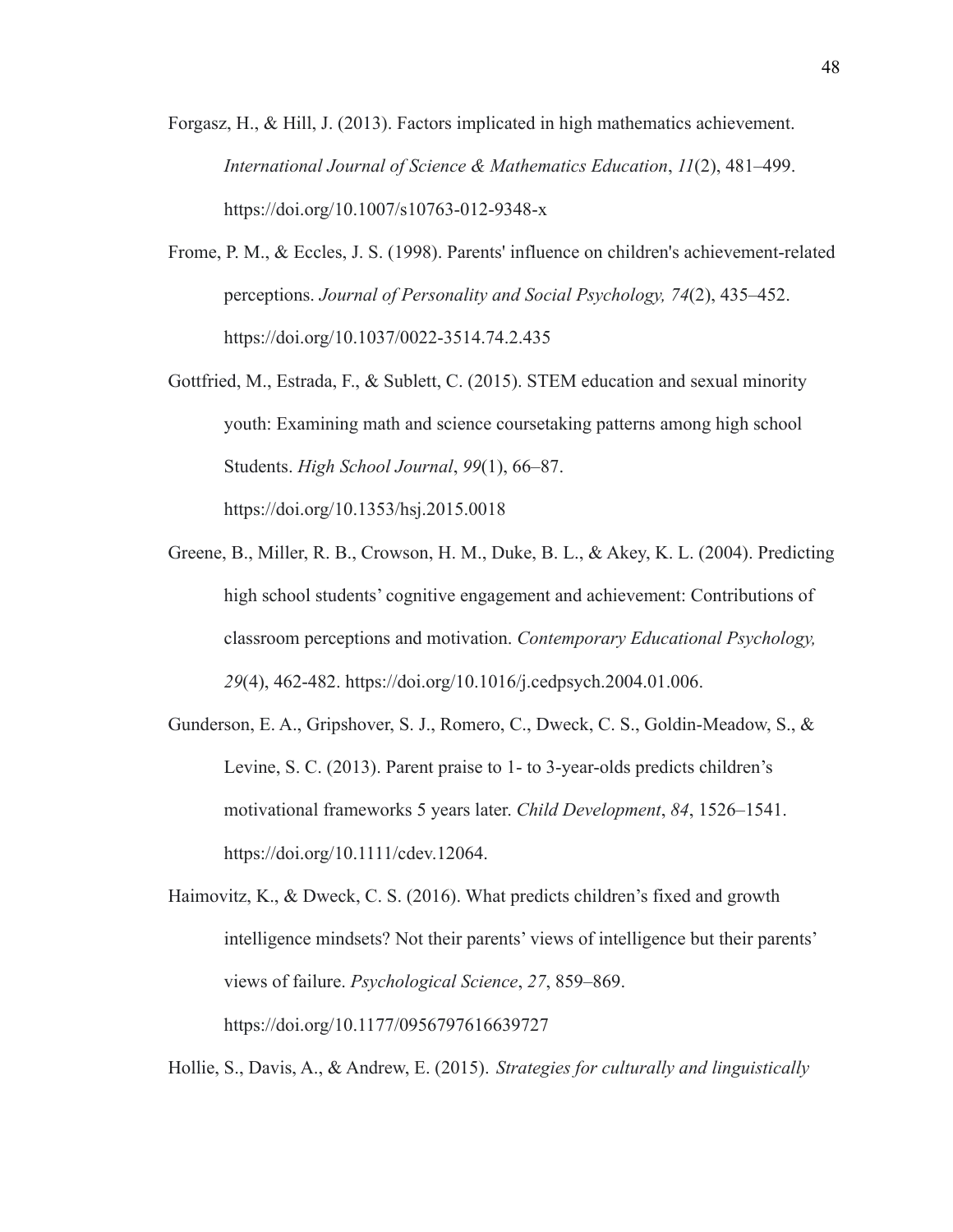*responsive teaching and learning*. Shell Education.

Hoose, N. A.-V. (n.d.). *Educational psychology*. Lumen.

https://courses.lumenlearning.com/edpsy/chapter/goal-orientation-theory/.

Jackson, L. D. (2009). Revisiting adult learning theory through the lens of an adult learner. *Adult Learning*, *20*(3/4), 20–22.

Kachwalla, B. (2021). Making math accessible to all students: Effective pedagogy? . *Journal of Higher Education Theory & Practice*, *21*(3), 89–95.

https://doi.org/10.33423/jhetp.v21i3.4145

King, L. (2013). The importance of failing well.

https://www.taolearn.com/the-importance-of-failing-well-2/

- Klein, D. (2003). A brief history of America K-12 mathematics education in the 20th century. *Mathematical Cognition.*
- Knowles, M. S., Holton, E., III, & Swanson, R. (2011). The adult learner (6th ed.). Elsevier.
- Kohn, A. (2000). Standardized testing and its victims. *Education Week, 20*(04). https://www.edweek.org/issue/2000/09/27
- Laurian-Fitzgerald, S. (2016). The effect of teaching cooperative learning skills on developing young students. *Educatia Plus*, *14*(3), 68–83.

Lee, C. (2009). Fixed or growth—Does it matter? *Mathematics Teaching*, *212*, 44–46.

Linnenbrink-Garcia, L., Tyson, D. F., & Patall, E.A. (2008). When are achievement goal orientations beneficial for academic achievement? A closer look at main effects and moderating factors. *International Review of Social Psychology, 21,* 19-70.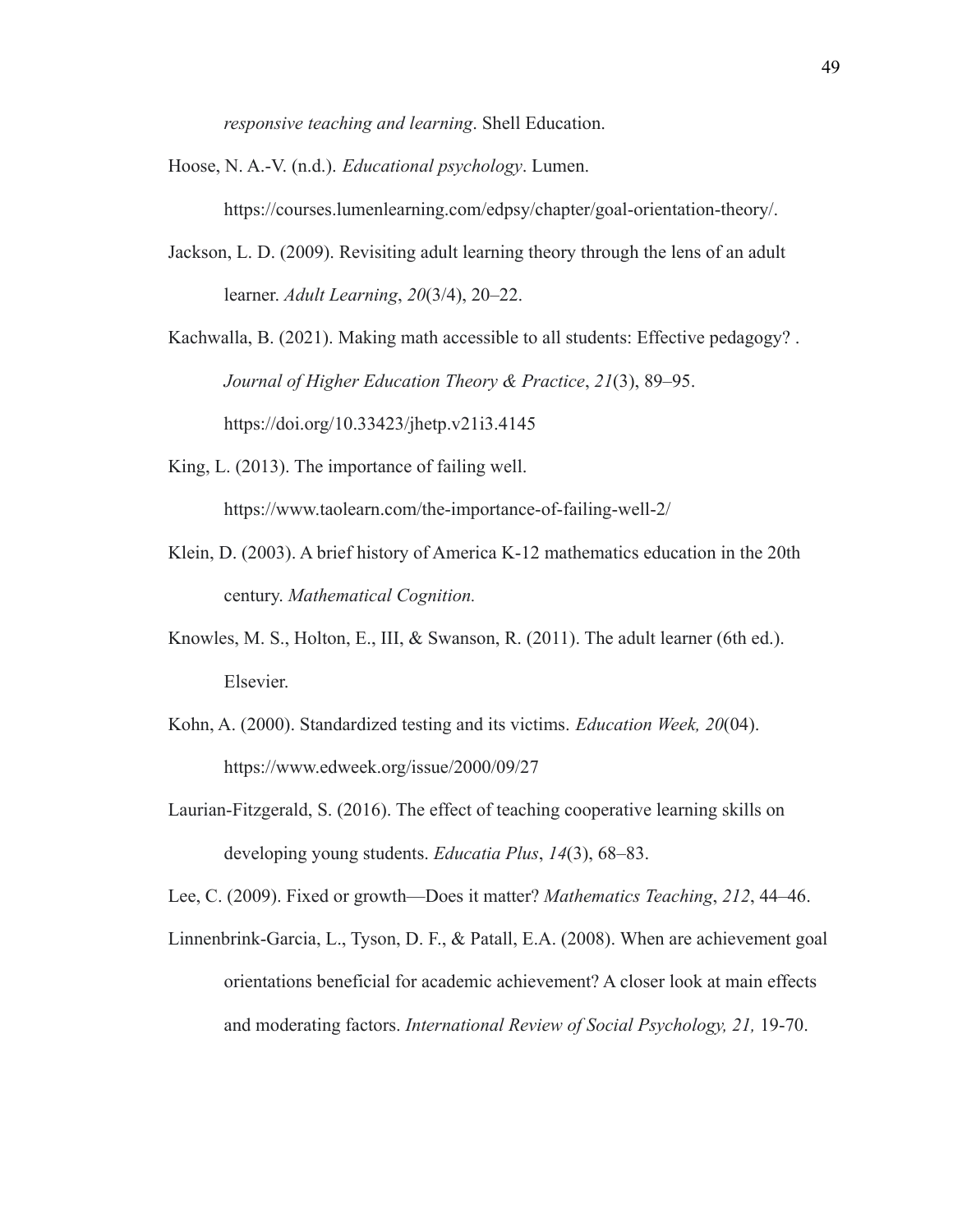- Mangels, J. A., Butterfield, B., Lamb, J., Good, C., & Dweck, C. S. (2006). Why do beliefs about intelligence influence learning success? A social cognitive neuroscience model. *Social Cognitive and Affective Neuroscience, 1*(2), 75-86.
- Meloth, M. S., & Deering, P. D. (1999). The role of the teacher in promoting cognitive processing during collaborative learning. In A. M. O'Donnell & A. King (Eds.), *Cognitive perspectives on peer learning* (pp. 235–255). Lawrence Erlbaum Associates Publishers.
- Merriam, S. B., Caffarella, R. S., & Baumgartner, L. M. (2007). Learning in adulthood: A comprehensive guide (3rd ed.). Jossey-Bass.
- Midgett, C. W. & Eddins, S. K. (2001). NCTM's principles and standards for mathematics: Implications for administrators. *NASSP Bulletin, 85*(623), 35-42.

Minnesota Department of Education. (n.d.). ESSA Minnesota's statewide goals for academic achievement. *AMSD.* https://www.amsd.org/wp-content/uploads/2018/04/Minnesotas-Statewide-Goalsfor-Academic-Achievement.pdf.

- Mueller, C. M., & Dweck, C. S. (1998). Praise for intelligence can undermine children's motivation and performance. *Journal of Personality and Social Psychology, 75*(1), 33–52. https://doi.org/10.1037/0022-3514.75.1.33
- National Council of Teachers of Mathematics. (2008). *Principles and standards for School Mathematics*.

NCTM. (2022). NCTM 100 Timeline. https://www.nctm.org/100timeline/

Nelson, L. (2014). *Everything you need to know about the common core*. Vox. https://www.vox.com/2014/10/7/18088680/common-core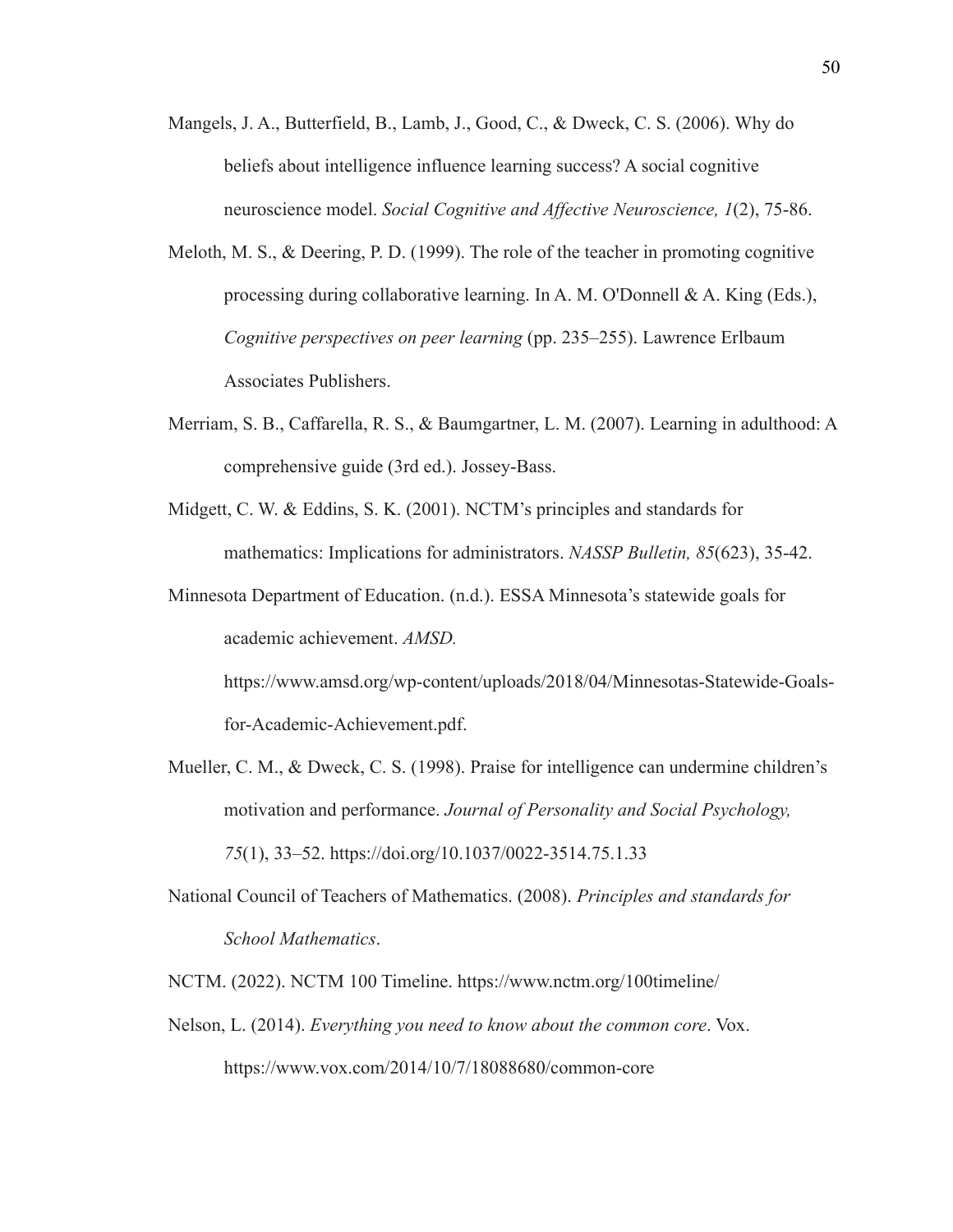Nesbit, J. C. (2005). *Goal orientation.*

https://www.sfu.ca/~jcnesbit/EDUC220/week7/week7.html

- Outes-Leon, I., Sanchez, A., & Vakis, R. (2020). The power of believing you can get smarter: The impact of a growth-mindset intervention on academic achievement in Peru. *Policy Research Working Paper, 9141*.
- Robinson, C. (2017). Growth mindset in the classroom. *Science Scope*, *41*(2), 18–21. https://doi.org/10.2505/4/ss17\_041\_02\_18
- Schindler, M., & Bakker, A. (2020). Affective field during collaborative problem posing and problem solving: a case study. *Educational Studies in Mathematics*, *105*(3), 303–324. https://doi-org/10.1007/s10649-020-09973-0
- Senko, C., & Hulleman, C. S. (2013). The role of goal attainment expectancies in achievement goal pursuit. *Journal of Educational Psychology, 105*(2), 504–521. https://doi.org/10.1037/a0031136
- Seo, E., & Lee, Y. (2021). Stereotype threat in high school classrooms: How it links to teacher mindset climate, mathematics anxiety, and achievement. *Journal of Youth & Adolescence*, *50*(7), 1410–1423. https://doi-org/10.1007/s10964-021-01435-x
- Suh, J.M., Graham, S., Ferranone, T., Kopeinig, G. & Bertholet, B. (2011). Developing persistent and flexible problem solvers with a growth mindset. In D. J. Brahier, (Ed.), *Motivation and disposition*: *Pathways to learning mathematics*. (pp. 169-184). NCTM 2011 Yearbook.
- Svinicki, M.D. (2009). Fostering a mastery goal orientation in the classroom. *Essays from E-xcellence in Teaching* (Vol. 9, pp. 25-28). http://teachpsych.org/ebooks/eit2009/index.php